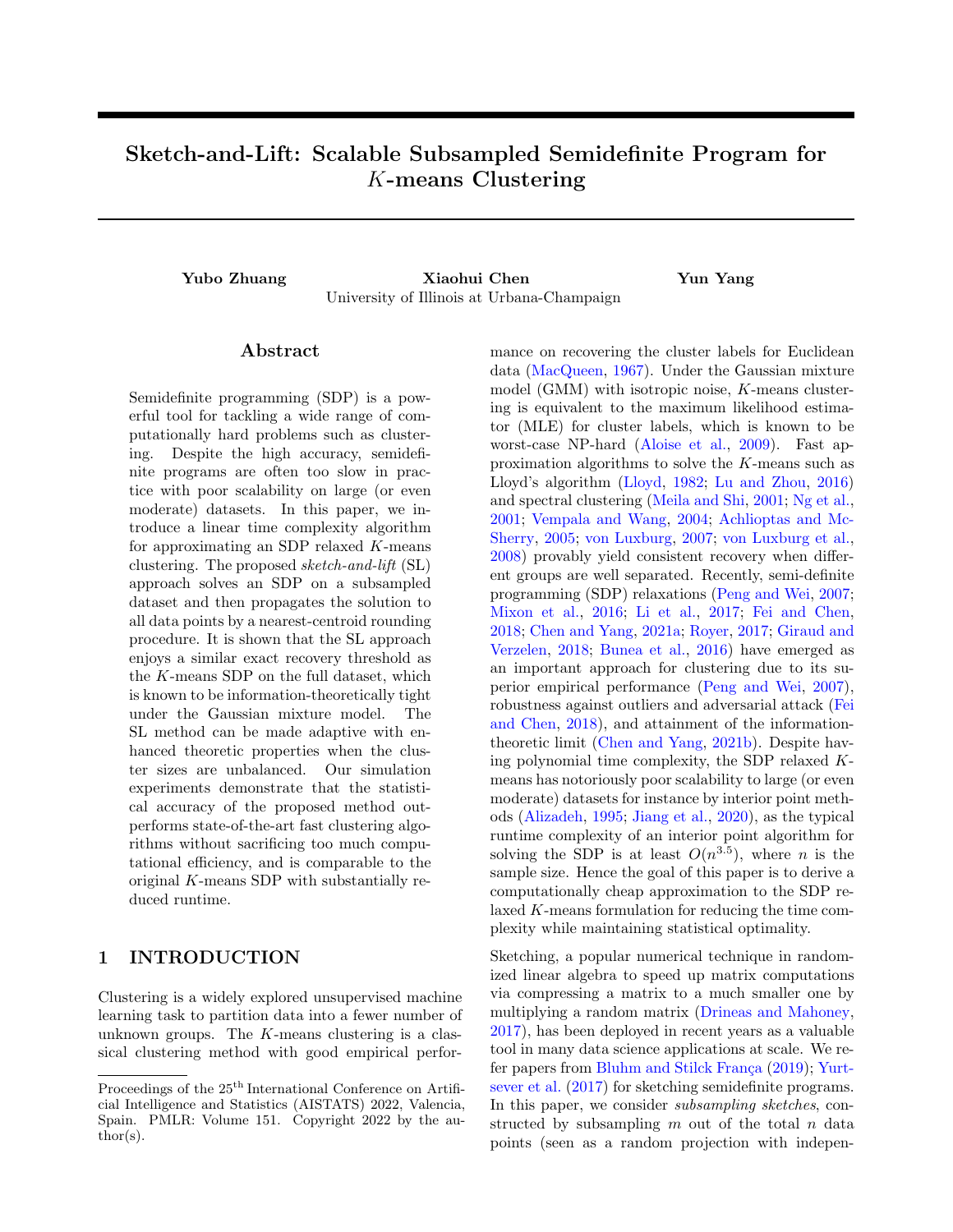<span id="page-1-0"></span>dent Bernoulli weights). Subsampling sketches perform sample size reduction to substantially reduce the runtime complexity when  $m \ll n$  by instead solving a much smaller m-dimensional SDP.

In this paper, we propose a *sketch-and-lift* (SL) approach for fast and scalable clustering. The main goal for the SL approach is to look for the smallest possible projected sample size  $m$  in order to maximally reduce the computational cost without sacrificing too much statistical accuracy. Under the GMM, we show that the subsampled size  $m$  can be made almost independent of  $n$  to guarantee exact recovery on randomly subsampled data points when the signal is above a threshold depending on the down-sampling ratio  $m/n$ . To reconstruct a solution to the full dataset, we need to project back (or lift) from cluster labels estimated by an m-dimensional SDP to cluster labels of the entire n data points. This back projection step takes  $O(n)$ complexity. Thus the proposed SL approach has an overall *linear* time complexity as long as  $m = O(n^c)$ for some constant  $c \in (0, 1)$ , which substantially mitigates the high polynomial runtime complexity of solving the original SDP relaxed K-means. For instance, we can set  $c = 2/7$  if the interior point method is used to solve the SDP [\(Jiang et al.,](#page-9-0) [2020\)](#page-9-0).

The baseline SL procedure begins with a uniform subsampling on the entire dataset. When the cluster sizes are unequal, the single down-sampling parameter  $\gamma$ creates a non-trivial bias on restricting the data dimension growth rate. Motivated from this observation, we propose two SL variants: one based on biascorrection by equalizing the size of the estimated clusters from the subsampled SDP, and the other based on adaptively choosing the sampling weights on the input data points. By doing so, we show that the constraint on the data dimension is unnecessary after bias correction, and the bias-corrected SL and weighted SL boost numeric performance for unequal cluster size case.

The rest of paper is structured as follows. In Section 2, we describe some background on the K-means clustering and its SDP relaxation. In Section [3,](#page-2-0) we present our SL approach and its variants. In Section [4,](#page-5-0) we derive the guarantees for exact recovery of the SL methods under the standard Gaussian mixture model. In Section [5,](#page-6-0) we show some statistical and computational comparisons for the SL methods and the state-of-theart K-means algorithm in various settings.

## 2 BACKGROUND

We first provide some background on the  $K$ -means clustering. After that, we describe a matrix-lifting semidefinite relaxation scheme which turns the mixed integer program associated with the K-means into a convex one by throwing away the integer constraints, and review its theoretical properties.

#### 2.1 K-means clustering

Let  $X_1, \ldots, X_n$  be a sequence of p-dimensional vectors and  $X = (X_1, \ldots, X_n) \in \mathbb{R}^{p \times n}$  denote the data matrix with *n* data points in  $\mathbb{R}^p$ . Suppose that there is a clustering structure  $G_1^*, \ldots, G_K^*$  (i.e., a partition on  $[n] := \{1, \ldots, n\}$  such that  $\bigsqcup_{k=1}^K G_k^* = [n]$ , where  $\bigsqcup$  denotes the disjoint union) on the  $n$  data point indices. To recover the true clustering structure  $G_1^*, \ldots, G_K^*$ from data, we consider the K-means defined as the following constrained combinatorial optimization problem:

$$
\max_{G_1, \dots, G_K} \sum_{k=1}^K \frac{1}{|G_k|} \sum_{i,j \in G_k} \langle X_i, X_j \rangle
$$
\nsubject to 
$$
\bigsqcup_{k=1}^K G_k = [n],
$$
\n(1)

where  $\langle X_i, X_j \rangle = X_i^{\top} X_j$  is the Euclidean inner product in  $\mathbb{R}^p$  that represents the similarity between two vectors  $X_i$  and  $X_j$ . Note that the objective function in (1) is proportional to the log-likelihood function of cluster labels after profiling (maximizing) out the cluster centers as nuisance parameters in the Gaussian mixture model with constant and isotropic noise. Therefore, solving for  $(1)$  is equivalent to computing the maximum likelihood estimator.

The standard approach to finding an approximate solution of the K-means problem is the Lloyd's algorithm, also known as Voronoi iteration or K-means algorithm, which repeatedly finds the centroid of the points within each cluster  $G_k$  and then re-assigns points to the  $K$  clusters according to which of these centroids is closest. To overcome some shortcomings of the K-means algorithm that is unstable in both its running time and approximation accuracy, the Kmeans++ algorithm [\(Arthur and Vassilvitskii,](#page-8-0) [2007\)](#page-8-0) is proposed and becomes a state-of-the-art clustering algorithm hereafter. The  $K$ -means++ algorithm addresses the unstability issue by specifying a careful initialization procedure to seed the K-means algorithm. See the paper from [Saxena et al.](#page-9-0) [\(2017\)](#page-9-0) for a recent review on different clustering techniques and their developments.

We end this subsection with a brief review on theoretical developments of the K-means clustering. Consistency of the K-means estimation of the clustering centers is studied by [Pollard](#page-9-0) [\(1981\)](#page-9-0), without concerning the computational complexity. [Kumar and Kannan](#page-9-0) [\(2010\)](#page-9-0) and [Awasthi and Sheffet](#page-8-0) [\(2012\)](#page-8-0) show that if the true cluster centers are sufficiently well-separated relative to their spreads, then the Lloyd's algorithm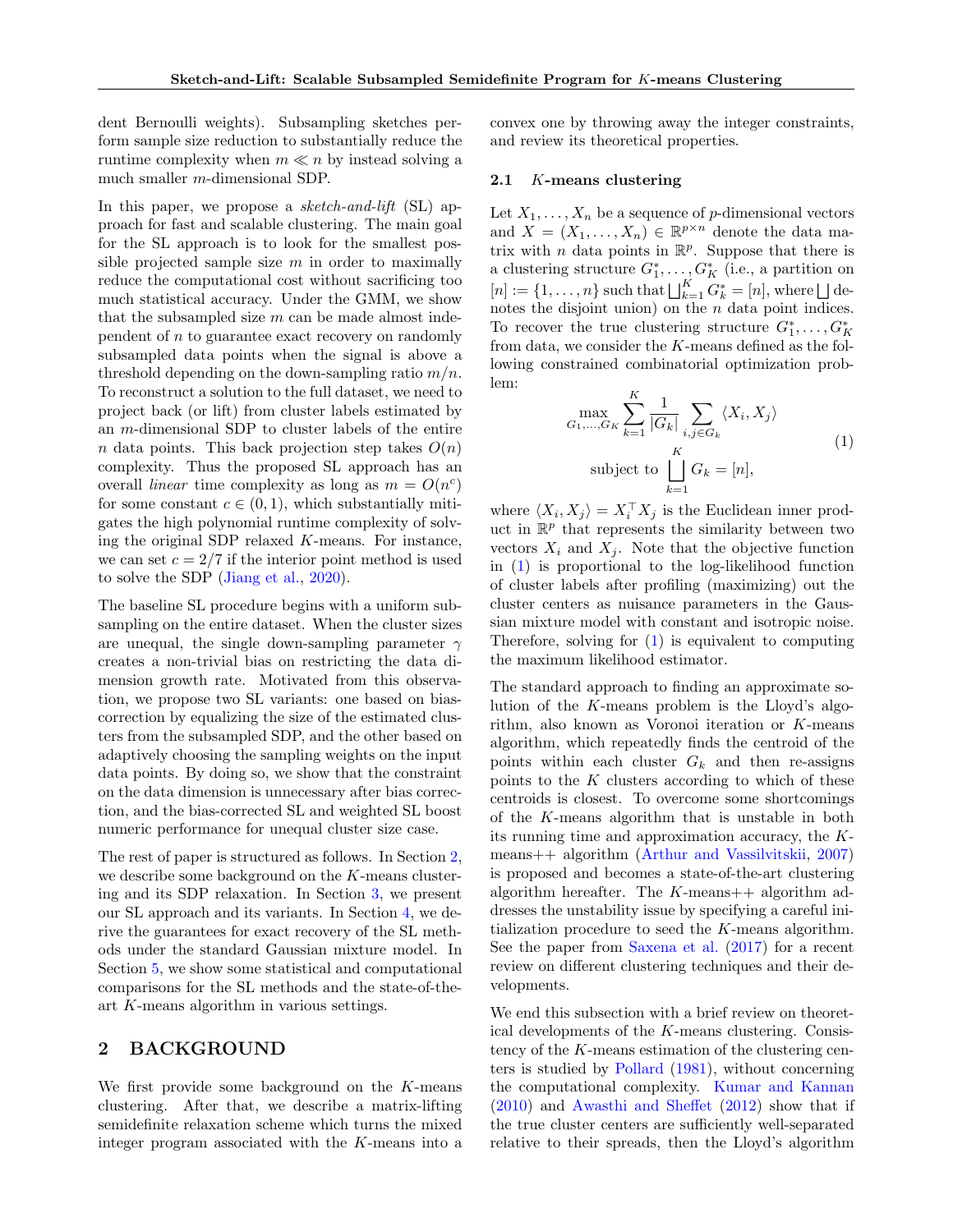<span id="page-2-0"></span>initialized by spectral clustering achieves exact recovery of the cluster labels. Partial recovery bounds of Lloyd's algorithm for local search solution to the Kmeans are derived by [Lu and Zhou](#page-9-0) [\(2016\)](#page-9-0).

#### 2.2 K-means as mixed integer program

Next, we describe an equivalent formulation of the Kmeans optimization [\(1\)](#page-1-0) that will be useful in motivating its convex relaxation in the next subsection. Note that we can express the cluster labels for each partition  $G_1, \ldots, G_K$  of [n] by their one-hot encoding: we can associate each  $(G_k)_{k=1}^K$  with a binary assignment matrix  $H = (h_{ik}) \in \{0,1\}^{n \times K}$ , where  $h_{ij} = 1$ indicates  $X_i$  belongs to cluster k, and  $h_{ik} = 0$  otherwise. Because each row of  $H$  contains exactly one non-zero entry, there is one-to-one mapping (up to assignment labeling) between the partition and the assignment matrix. Thus recovery of the true clustering structure is equivalent to recovery of the associated assignment matrix, and the K-mean clustering problem can be re-expressed as a (non-convex) mixed integer program:

$$
\max_{H} \langle A, HBH^{\top} \rangle
$$
  
subject to  $H \in \{0, 1\}^{n \times K}, H\mathbf{1}_{K} = \mathbf{1}_{n},$  (2)

where  $A = X^{\top} X$  is the  $n \times n$  similarity matrix and  $\mathbf{1}_n$ denotes the n-dimensional vector of all ones.

#### 2.3 SDP relaxed K-means

Relaxing the above mixed integer program (2) by changing variable  $Z = H \overline{B} H^{\top}$ , we arrive at the SDP relaxed approximation of the  $K$ -means clustering problem:

$$
\hat{Z} = \arg \max_{Z \in \mathbb{R}^{n \times n}} \langle A, Z \rangle
$$
  
subject to  $Z \succeq 0$ ,  $tr(Z) = K$ ,  $Z\mathbf{1}_n = \mathbf{1}_n$ ,  $Z \ge 0$ , (3)

where  $Z \geq 0$  means each entry  $Z_{ij} \geq 0$  and  $Z \succeq 0$ means the matrix  $Z$  is symmetric and positive semidefinite. This SDP approximation relaxes the integer constraint on H into two linear constraints  $tr(Z) = K$ and  $Z \geq 0$  that are satisfied by any  $Z = H \cdot H \cdot H$  as H ranges over feasible solutions of problem (2). The SDP in (3) was first introduced by [Peng and Wei](#page-9-0) [\(2007\)](#page-9-0) and it was shown that this SDP relaxing the integer constraint is information-theoretically tight under the standard Gaussian mixture model [\(Chen and Yang,](#page-9-0) [2021b\)](#page-9-0) (see our brief review below).

Membership matrix  $Z^*$  corresponding to the true partition  $G_1^*, \ldots, G_K^*$  is a block diagonal matrix with K blocks, each of which has size  $n_k \times n_k$  with all entries equal to  $n_k^{-1}$ . Here  $n_k = |G_k^*|$  is the size of cluster k.

Note that the SDP solution  $\hat{Z}$  of (3) is generally not integral in the sense that  $\hat{Z}$  cannot be directly used to recover a partition estimate of the data points. In such case, we can apply some rounding technique to project  $\ddot{Z}$  back to yield a partition as the solution to the original discrete optimization problem [\(1\)](#page-1-0). For instance, we may cluster the top K eigenvectors of  $\ddot{Z}$  to extract the estimated partition structure  $\hat{G}_1, \ldots, \hat{G}_K$ . On the other hand, it is known that rounding is not necessary as the relaxed SDP solution can be directly used to recover the  $K$ -means in  $(1)$ , when the separation of cluster centers is large enough, a property often referred in literature as the hidden integrality [\(Fei and](#page-9-0) [Chen,](#page-9-0) [2018;](#page-9-0) [Chen and Yang,](#page-9-0) [2021b;](#page-9-0) [Ndaoud,](#page-9-0) [2018;](#page-9-0) [Awasthi et al.,](#page-9-0) [2015\)](#page-9-0).

Formally, consider the standard GMM where  $n_k$  observations from the k-th cluster follow i.i.d.  $N(\mu_k, \sigma^2 I_p)$ for  $k \in [K]$ . It is proved by [Chen and Yang](#page-9-0) [\(2021b\)](#page-9-0) that for any  $\alpha > 0$ , if the squared minimal separation  $\Delta^2 = \min_{1 \le k \ne l \le K} ||\mu_k - \mu_l||^2$  satisfies  $\Delta^2 \ge (1+\alpha)\bar{\Delta}_*^2$ , where

$$
\bar{\Delta}_*^2 = 4\sigma^2 \left( 1 + \sqrt{1 + \frac{p}{n_* \log n}} \right) \log n, \tag{4}
$$

with  $n_* = \min_{1 \leq k \neq l \leq K} 2n_k n_l/(n_k + n_l)$  denoting the smallest pairwise harmonic average and  $n = \sum_{k=1}^{K} n_k$ the total sample size, then with probability at least  $1 - c_1 K^2 n^{-c_2 \alpha}$  for some constants  $c_1, c_2 > 0$ , the SDP in  $(3)$  will produce the integral solution  $Z^*$  that corresponds to exact recovery (cf. Lemma [A.1](#page-11-0) for a precise statement). Regarding the lower bound, [Chen and](#page-9-0) [Yang](#page-9-0) [\(2021b\)](#page-9-0) shows that in the equal cluster size case where  $n_k = n/K$  for each  $k \in [K]$ , if  $\Delta^2 \le (1 - \alpha)\overline{\Delta}_*^2$ holds for any  $\alpha > 0$ , then with probability at least  $1 - cKn^{-1}$ , no clustering algorithm can achieve simultaneous exact recovery of all cluster labels. In other words,  $\bar{\Delta}^2_*$  is the cutoff value for exact recovery of GMM.

# 3 PROPOSED LINEAR TIME APPROXIMATION ALGORITHMS

Now we introduce our proposed linear time complexity algorithm for approximating the SDP relaxed Kmeans problem. We also discuss some variants that significantly boost the numerical performance and are better suited to handle unequal cluster scenarios.

#### 3.1 Sketch-and-lift for the K-means SDP

We first provide some intuition before formally describing our sketch-and-lift  $(SL)$  approach for the Kmeans SDP (3). As in the Lloyd's algorithm, finding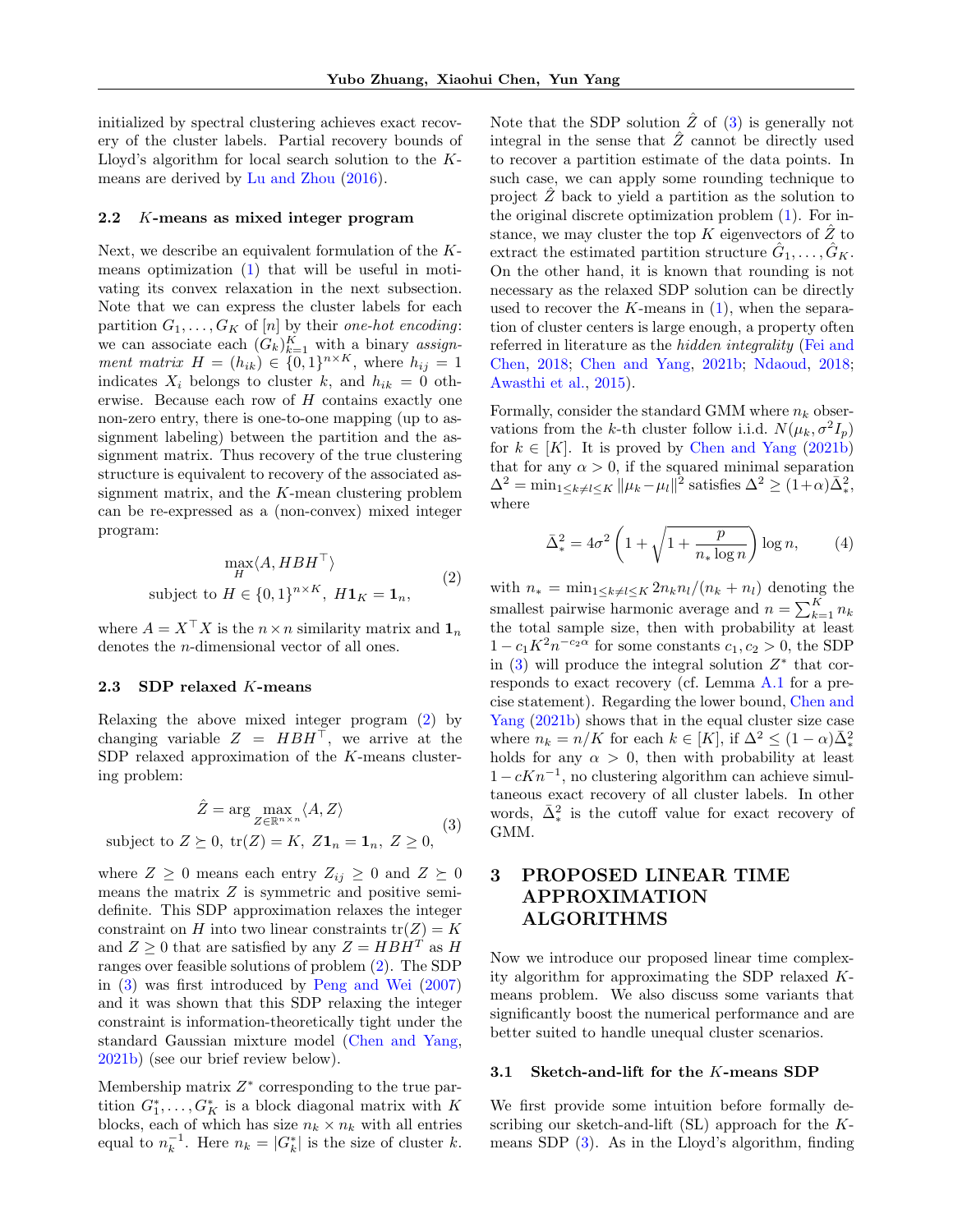<span id="page-3-0"></span>a best clustering scheme consists of two intermediate steps: 1. estimate the center of each cluster; 2. determine cluster labels based on which of these centers is closest. It turns out that the loss of statistical accuracy in estimating the centers in the first step due to using fewer but correctly labeled samples is much less severe than that due to using mislabeled samples. This motivates us to apply stable and reliable but computationally more expensive clustering algorithms such as the SDP  $(3)$  to a smaller subsample of size m to extract correct cluster labels of the subsample. Based on the cluster labels, we obtain an estimator of the cluster centers (as within cluster averages) using the subsample, and then apply the estimated centers for clustering the entire data. As we will illustrate in the theoretical analysis, the sample size  $m$  for estimating the centers via the  $K$ -means SDP  $(3)$  in the first step can be as small as  $O((\log n)^2)$  (see the remark after Theorem [4.3\)](#page-6-0) in order to guarantee the exact recovery of entire data cluster labels in the second step under suitable separation conditions. Due to this extremely low sample size requirement on  $m$ , the overall computational complexity will be dominated by the linear  $O(n)$  complexity in the second step. Note that the subsampling in the first step corresponds to the "sketch" operation; and the label recovery based on centers estimated from a subsample corresponds to the "lift" operation. In principle, this SL idea can be incorporated with any accurate clustering method. We choose the SDP relaxed K-means in this paper mainly due to its theoretical optimality in cluster label recovery (cf. Section [2.3\)](#page-2-0).

Now we formally describe our SL approach. Let  $\gamma \in$  $(0, 1)$  be a pre-specified subsampling factor which may depend on the sample size  $n$ . We first randomly sample an index subset  $T \subset [n]$  with i.i.d. Ber( $\gamma$ ). Denote the subsampled data matrix as  $V = (X_i)_{i \in T}$ , which is of size p-by-m where  $m = |T|$  follows a Binomial  $\text{Bin}(n, \gamma)$  distribution. Here assuming the i.i.d. sampling is mainly for technical convenience, and in practice one can also uniformly sample a subset of  $[n]$  with fixed size  $|n\gamma|$ , where  $|x|$  denotes the largest integer not exceeding x. After the subsampling, we apply the SDP relaxed  $K$ -means  $(3)$  to  $V$ :

$$
\hat{W} = \arg\max_{Z\in\mathbb{R}^{m\times m}} \langle V^\top V, W \rangle
$$

subject to  $W \succeq 0$ ,  $tr(W) = K$ ,  $W\mathbf{1}_m = \mathbf{1}_m$ ,  $W \ge 0$ . (5)

Once we obtain a partition estimate  $\hat{R}_1, \ldots, \hat{R}_K \subset \hat{T}$ from  $\hat{W}$  on the subset V (perhaps after a rounding procedure), we compute the centroids  $\bar{X}_k$  =  $|\hat{R}_{k}|^{-1} \sum_{j \in \hat{R}_{k}} X_{j}$  based on the estimated partition  $T = \bigsqcup_{k=1}^{K} \hat{R}_k$ . Finally, we project back the cluster labels to all data points in  $X \setminus V$  by mapping them to

the nearest centroid among  $\bar{X}_1, \ldots, \bar{X}_K$ , i.e., for each  $X_i \in X \setminus V$ , we assign  $i \in \tilde{G}_k$  when  $||X_i - \bar{X}_k||$  <  $||X_i - \bar{X}_l||$  for all  $l \neq k$  and  $l \in [K]$ , where  $|| \cdot ||$  denotes the  $\ell_2\text{-norm.}$  The SL algorithm is summarized in Algorithm 1 (steps 2-3 in subroutine Algorithm 2 correspond to rounding).

| Algorithm 1: Sketch-and-lift algorithm for $K$ -                                             |
|----------------------------------------------------------------------------------------------|
| means SDP with sampling weights $(w_1, \ldots, w_n)$ .                                       |
| <b>Input:</b> sampling weights $(w_1, \ldots, w_n)$ with                                     |
| $w_1 = \cdots = w_n = \gamma \in (0,1)$ being the                                            |
| subsampling factor.                                                                          |
| 1 (Sketch) Independent sample an index subset                                                |
| $T \subset [n]$ via $\text{Ber}(w_i)$ and store the subsampled                               |
| data matrix $V = (X_i)_{i \in T}$ .                                                          |
| <b>2</b> Run subroutine Algorithm 2 with input $V$ to get                                    |
| a partition estimate $\hat{R}_1, \ldots, \hat{R}_K$ for T.                                   |
| <b>a</b> Compute the centroids $\bar{X}_k =  \hat{R}_k ^{-1} \sum_{i \in \hat{R}_k} X_i$ for |
| $k \in [K]$ .                                                                                |
| 4 (Lift) For each $i \in [n] \setminus T$ , assign $i \in \hat{G}_k$ if                      |
| $\  \ X_i - \bar{X}_k\  < \ X_i - \bar{X}_l\ , \quad \forall l \neq k, l \in [K].$           |
| <b>Output:</b> A partition estimate $\hat{G}_1, \ldots, \hat{G}_K$ for [n].                  |
|                                                                                              |
|                                                                                              |
| <b>Algorithm 2:</b> Subroutine for solving $K$ -means<br>SDP.                                |
|                                                                                              |

| <b>Input:</b> Data matrix $V \in \mathbb{R}^{p \times m}$ containing m |
|------------------------------------------------------------------------|
| points.                                                                |
| 1 Solve the SDP in (5) using V to get solution $\hat{W}$ .             |
| $\mathbf z$<br>Perform the spectral decomposition of $\hat W$ and      |
| take the top K eigenvectors $(\hat{u}_1, \ldots, \hat{u}_k)$ .         |
| <b>a</b> Run K-means clustering on $(\hat{u}_1, \dots, \hat{u}_k)$ and |
| extract the cluster labels $\hat{R}_1, \ldots, \hat{R}_K$ as a         |
| partition estimate for $[m]$ .                                         |
| <b>Output:</b> A partition estimate $\hat{R}_1, \ldots, \hat{R}_K$ for |
|                                                                        |

We highlight that the SL approach has a linear time complexity in the sample size *n* if we choose  $m = O(n^c)$ for some small constant  $c \in (0,1)$ . Theoretically, it is shown in Section [4](#page-5-0) that the subsampling factor  $\gamma$  is allowed to vanish to zero while retaining statistical validity of SL. Obviously, any clustering algorithm has at least a linear time complexity since it should visit at least one time for each data point. On the other hand, it is shown that the SL enjoys a similar exact recovery threshold as the original SDP on all data points, which is known to achieve the information-theoretic limit [\(Chen and Yang,](#page-9-0) [2021b\)](#page-9-0). Empirically, we demonstrate in Section [5](#page-6-0) that around the sharp threshold of exact recovery, the SL approach statistically outperforms the widely used  $K$ -means++ algorithm [\(Arthur](#page-8-0) [and Vassilvitskii,](#page-8-0) [2007\)](#page-8-0) by a large margin in terms of the error rates.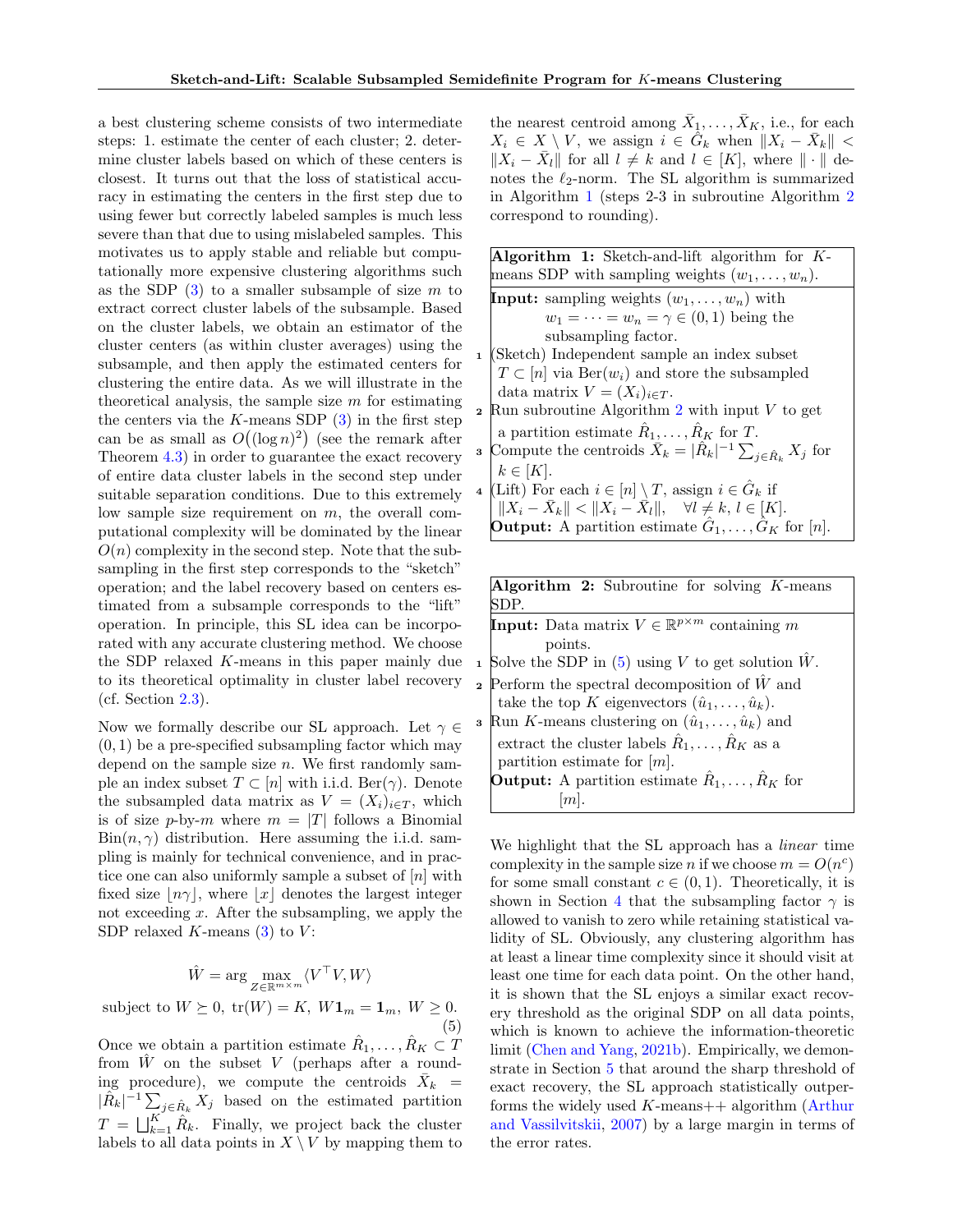<span id="page-4-0"></span>Remark 3.1 (Multi-epoch with averaging). We can repeat the above SL procedure for multiple epochs to enhance the empirical performance. A simple way to achieve this is to randomly partition the data points into  $|n/m|$  blocks, each of which is a sequence of independent Bernoulli trials of size n with success probability  $\gamma$ . Then we run |n/m| SL procedure in Algorithm [1](#page-3-0) on the independent data blocks and average the centroids estimated from the multiple epochs before lifting. Such procedures can be easily paralleled in a distributed system and therefore the computational burden for running multiple epochs is essentially the same as one sketch-and-lift pass. In Section [5,](#page-6-0) we present some numerical result for the multi-epoch SL with averaging. This multi-epoch SL approach is summarized in Algorithm 3 below.  $\Box$ 

| Algorithm 3: Multi-epoch sketch-and-lift algo-                                                          |
|---------------------------------------------------------------------------------------------------------|
| rithm for $K$ -means SDP.                                                                               |
| <b>Input:</b> Subsample size $m$ .                                                                      |
| <b>1</b> Randomly partition data indices $[n]$ into                                                     |
| $S =  n/m $ blocks $T_1, \ldots, T_S$ with size m.                                                      |
| 2 for $s = 1, \ldots, S$ do                                                                             |
| <b>a</b> (Sketch) Run subroutine Algorithm 2 with<br>input $V_s = (X_i)_{i \in T_s}$ to get a partition |
|                                                                                                         |
| estimate $R_{s,1}, \ldots, R_{s,K}$ for T.                                                              |
| 4 $\left \begin{array}{cc} \end{array}\right $ Compute the centroids                                    |
| $\bar{X}_{s,k} =  \hat{R}_{s,k} ^{-1} \sum_{j \in \hat{R}_{s,k}} X_j$ for $k \in [K]$ .                 |
| <sup>5</sup> Compute the aggregated centroids                                                           |
| $\bar{X}_k = S^{-1} \sum_{s=1}^S \bar{X}_{s,k}$ for $k \in [K]$ .                                       |
| $\mathfrak{g}$ (Lift) For each $i \in [n] \setminus T$ , assign $i \in \hat{G}_k$ if                    |
| $\  \ X_i - \bar{X}_k\  < \ X_i - \bar{X}_l\ , \quad \forall l \neq k, l \in [K].$                      |
| <b>Output:</b> A partition estimate $G_1, \ldots, G_K$ for [n].                                         |

Remark 3.2 (Related work on stochastic block models). [Mixon and Xie](#page-9-0) [\(2020\)](#page-9-0) proposed a subsampled SDP for the two-component stochastic block model (SBM) with equal community size. The approach presented by [Mixon and Xie](#page-9-0) [\(2020\)](#page-9-0) first randomly subsamples a small vertex set according a Bernoulli process with rate  $\gamma \in (0, 1)$  and then solves the community detection problem on the induced subgraph. The solution on the subgraph is finally projected by a majority voting procedure to all nodes in the whole graph. It is shown by [Mixon and Xie](#page-9-0) [\(2020\)](#page-9-0); [Abdalla and Bandeira](#page-8-0) [\(2021\)](#page-8-0) that the subsampling factor  $\gamma > c$ , where  $c > 0$ is a constant depending on the edge connecting probabilities within-community and between-communities in the graph, is needed for exact community recovery with high probability. In our clustering problem, we allow the subsampling ratio  $\gamma = o(1)$  (cf. Theorem [4.1](#page-5-0) below), so the computational cost can be much further reduced than the subsampled SDP for the SBM. In particular, we can choose very small  $\gamma$  such that the reduced SDP problem size  $m = \lfloor n\gamma \rfloor$ is nearly independent of  $n$  (up to some polylogarithmic factor  $\log^c n$ ). Moreover, the subsampled SDP for SBM proposed by [Mixon and Xie](#page-9-0) [\(2020\)](#page-9-0) works only for two-component equal cluster size case, while our SL approach works for unbalanced K-component clusters and it can be further enhanced with bias-correction (Section 3.2) and non-uniform sampling weights (Section 3.3) to better handle the general unequal cluster size scenario. П

The SL approach performs the uniform subsampling on  $n$  data points, which is natural for equal cluster size case. If the cluster sizes are not equal, the estimated centroids based on the partition given by the sketched SDP in [\(5\)](#page-3-0) have different variances. Thus by comparing the distances between data point in  $X \setminus V$ with  $\bar{X}_k$  and  $\bar{X}_l$  will create a larger bias than that in the equal cluster case. Theoretically, such an extra bias term will imposes the unnecessary constraint of  $p = O((\gamma n/K)^2)$  (cf. Theorem [4.1\)](#page-5-0). To mitigate this issue, we propose two procedures in the following subsections.

#### 3.2 Bias-corrected sketch-and-lift (BCSL)

Suppose we have obtained a partition  $\hat{R}_1, \ldots, \hat{R}_K$  for V by the sketched SDP and an estimate of the cluster centers  $\bar{X}_k$  and  $\bar{X}_l$ . Let  $\underline{m} := \min_{k \in [K]} |\hat{R}_k|$  be the smallest cluster size. To fairly compare the distances  $||X_i - \bar{X}_k||$  and  $||X_i - \bar{X}_l||$  by matching the variance of all cluster center estimates  $\{\bar{X}_k : k \in [K]\},\$ further down-sample  $\hat{R}_1, \ldots, \hat{R}_K$  to have the same size  $\underline{m}$ . In particular, we can randomly sample a subset  $\tilde{R}_k$ with equal size  $\underline{m}$  from each  $R_k$ . Then we apply the lift step to propagate  $\tilde{R}_1, \ldots, \tilde{R}_K$  to the original data to obtain a partition  $\hat{G}_1, \ldots, \hat{G}_K$ . As we will show in Theorem [4.3,](#page-6-0) this bias correction scheme removes the undesirable constraint on  $p$  as needed in the SL approach. The bias-corrected SL (BCSL) algorithm is summarized in Algorithm 4.

#### 3.3 Weighted sketch-and-lift (WSL)

Another bias correcting method is to subsample  $X_1, \ldots, X_n$  with non-uniform weights that convey the cluster size information, so that in the sketched data matrix  $V$ , all clusters have roughly the same number of points. For example, we increase (decrease) the sampling weights for those points from small (large) clusters. Compared to the BCSL approach, this weighted SL (WSL) approach has no waste of information when estimating the cluster centers based on partition centroids, given we know the ideal sampling weights. However, the WSL appears to incur a chicken and egg problem as the ideal sampling weights requires knowl-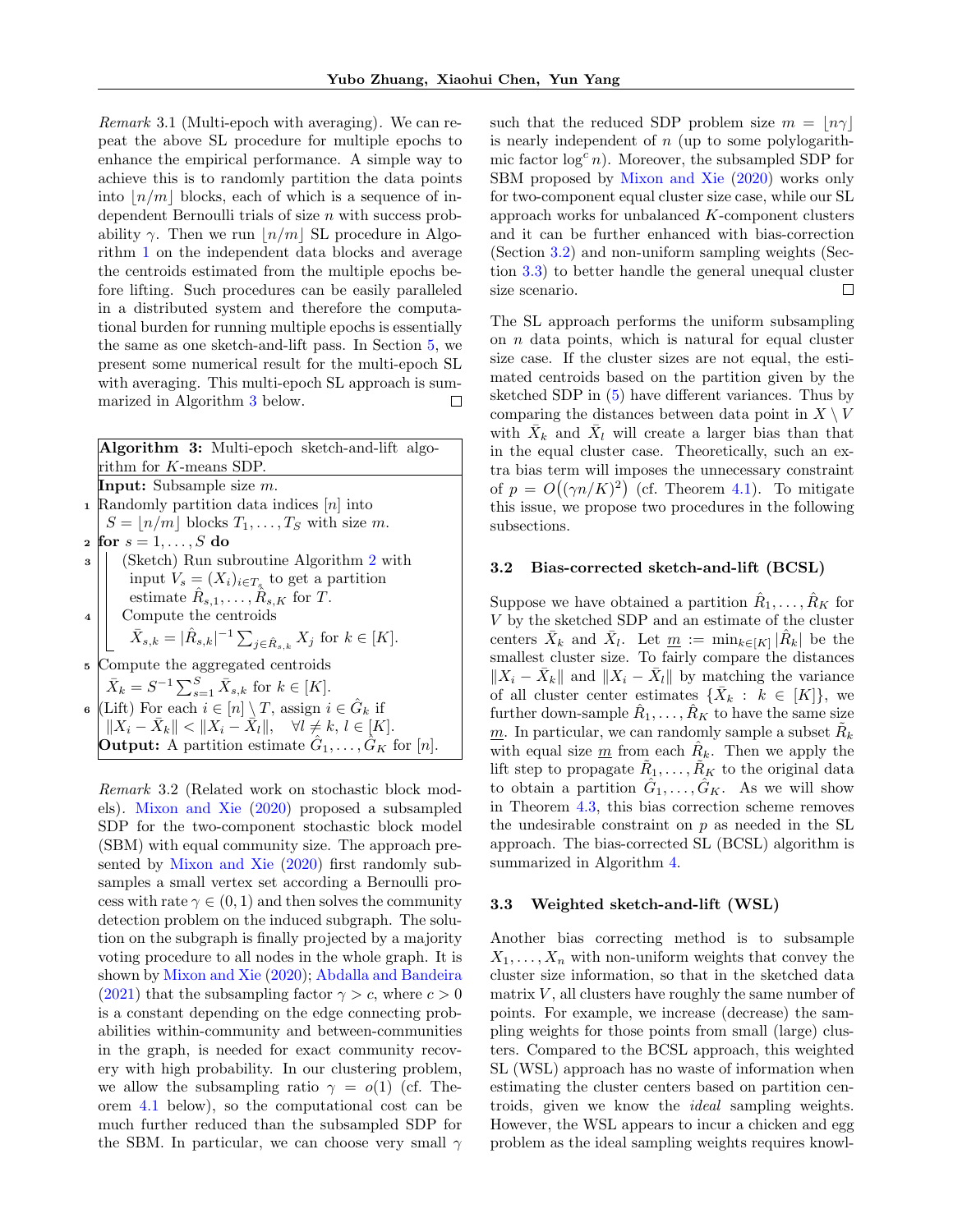<span id="page-5-0"></span>

| Algorithm 4: Bias-corrected sketch-and-lift algo-                                         | Algorithm 5: Weighted sketch-and-lift algorithm                                                 |
|-------------------------------------------------------------------------------------------|-------------------------------------------------------------------------------------------------|
| rithm for $K$ -means SDP.                                                                 | for $K$ -means SDP.                                                                             |
| <b>Input:</b> subsampling factor $\gamma \in (0,1)$ .                                     | <b>Input:</b> subsampling factor $\gamma \in (0,1)$ .                                           |
| <b>1</b> Independently sample an index subset $T \subset [n]$ via                         | Run Lloyd's algorithm to obtain an initial                                                      |
| $\text{Ber}(\gamma)$ and make the subsampled data matrix                                  | partition estimate $\tilde{G}_1, \ldots, \tilde{G}_K$ for [n], with sizes                       |
| $V = (X_i)_{i \in T}.$                                                                    | $\tilde{n}_1,\ldots,\tilde{n}_K.$                                                               |
| $\mathbf{z}$ Run subroutine Algorithm 2 with input V to get                               | <b>2</b> For each $i \in [n]$ , set $w_i = \gamma n / (K \tilde{n}_k)$ if $i \in \tilde{G}_k$ . |
| a partition estimate $\hat{R}_1, \ldots, \hat{R}_K$ for T.                                | <b>3</b> Run Algorithm 1 with weights $(w_1, \ldots, w_n)$ .                                    |
| <b>s</b> For each $R_k$ , randomly sample a subset $R_k$ with<br>equal size $m$ .         | <b>Output:</b> A partition estimate $\hat{G}_1, \ldots, \hat{G}_K$ for [n].                     |
| <b>Compute the centroids</b> $\bar{X}_i =  \tilde{B}_i ^{-1} \sum_{i=1}^{\infty} X_i$ for |                                                                                                 |

Section [5,](#page-6-0) we present some superior numerical result for the multi-round WSL.

 $\Box$ 

Algorithm 6: Multi-round weighted sketch-andlift algorithm for K-means SDP. **Input:** subsampling factor  $\gamma \in (0,1)$  and number of rounds R. <sup>1</sup> Run Algorithm 5 to get partition estimate  $\tilde{G}_1, \ldots, \tilde{G}_K$  for  $[n]$ . 2 for  $r = 2, \ldots, R$  do **3** For each  $i \in [n]$ , update sampling weight  $w_i = \gamma n/(K\tilde{n}_k)$  if  $i \in \tilde{G}_k$ , where  $\tilde{n}_k = |\tilde{G}_k|$ . 4 | Run Algorithm [1](#page-3-0) with weights  $(w_1, \ldots, w_n)$  to update  $\tilde{G}_1,\ldots,\tilde{G}_K.$ **Output:** A partition estimate  $\tilde{G}_1, \ldots, \tilde{G}_K$  for [n].

# 4 EXACT RECOVERY GUARANTEES

To study the theoretic properties of SL, we follow the literature by using the standard GMM as our working model. Specifically, we assume  $X_1, \ldots, X_n$  to be from the following data generating model: if  $i \in G_k^*$ , then

$$
X_i = \mu_k + \epsilon_i,\tag{7}
$$

where  $\mu_1, \ldots, \mu_K \in \mathbb{R}^p$  are the (unobserved) cluster centers and  $\epsilon_i$  are i.i.d.  $N(0, \sigma^2 I_p)$  noise. Recall that  $\Delta^2 = \min_{1 \leq k \neq l \leq K} ||\mu_k - \mu_l||^2$  denotes the squared minimal separation between cluster centers.

Theorem 4.1 (Separation bound for exact recovery by SL). Let  $\alpha > 0$  and  $\gamma \in (0,1)$  be the subsampling ratio. Suppose that  $n_1 = \cdots = n_K = n/K$ . If  $\Delta^2 \ge$  $(1+\alpha)\bar{\Delta}_{\gamma}^2$ , where

$$
\bar{\Delta}_{\gamma}^{2} = 4\sigma^{2} \left( 1 + \sqrt{1 + \frac{Kp}{\gamma n \log n}} \right) \log n, \qquad (8)
$$

then the output  $\hat{G}_1, \ldots, \hat{G}_K$  from the SL Algorithm [2](#page-3-0) for the K-means SDP achieves exact recovery, i.e.,  $\hat{G}_k = G_k^*$  for all  $k \in [K]$  with probability at least

- 
- [2](#page-3-0) Run subroutine Algorithm 2 with input  $V$  to get
- 
- 4 Compute the centroids  $\bar{X}_k = |\tilde{R}_k|^{-1} \sum_{j \in \tilde{R}_k} X_j$  for  $k \in [K]$ .
- **5** For each  $i \in [n] \setminus T$ , assign  $i \in \hat{G}_k$  if  $||X_i - \bar{X}_k|| < ||X_i - \bar{X}_l||, \quad \forall l \neq k, l \in [K].$ **Output:** A partition estimate  $\hat{G}_1, \ldots, \hat{G}_K$  for [n].

edge on the cluster membership of each data point. Fortunately, as we will discuss in Remark 3.3, a multiround extension of the WSL which iteratively applies the WSL to refine the sampling weights based on the clustering labels in the previous round has surprisingly good numerical performance in that the recovery error decays as the round increases (cf. Figure [18](#page-30-0) in the supplement). Now let us formally describe the WSL approach. For each data point  $X_i$  for  $i \in G_k^*$ , we denote  $w_i^* = \gamma n/(Kn_k)$  as the ideal sketch weight for  $X_i$ . Suppose in practice we have a set of approximating weights  $w_i \in [0, 1]$  such that there exists a subset  $D \subset [n]$  which satisfies for some  $(\epsilon, \delta) \in [0, \infty) \times [0, 1]$ 

$$
|D| \ge (1 - \delta) n \text{ and } \left| \frac{w_i}{w_i^*} - 1 \right| \le \epsilon. \tag{6}
$$

Condition (6) requires the at least  $(1 - \delta)$  proportion of constructed sampling weights should be close to the true sampling weights with at most  $\epsilon$  distortion. We call such weights a set of  $(\epsilon, \delta)$ -weights. Ideal weights are (0, 0)-weights. In practice, a priori estimate for the weights  $w_i$  can be set through Lloyd's algorithm for the K-means. And the parameter  $\gamma$  can be chosen as small as  $O(\log(n)/n)$ , which implicitly shows that the weights  $w_i$ 's would be as small as  $o(1)$ . The rest of the WSL is the same as Algorithm [1](#page-3-0) with a general non-uniform sampling weighs  $(w_1, \ldots, w_n)$ . In addition, we can also combine the BCSL with the WSL to enforce the equal cluster sizes when computing the centroids  $\bar{X}_k$ 's. The WSL algorithm is summarized in Algorithm 5.

Remark 3.3 (Multi-round WSL). The priori estimate for the weights (e.g., by Lloyd's or  $K$ -means++ algorithm) can be viewed as a warm start of WSL. To further boost the performance of the WSL, we can iteratively apply WSL to refine the recovered cluster labels, which is summarized in Algorithm 6 below. In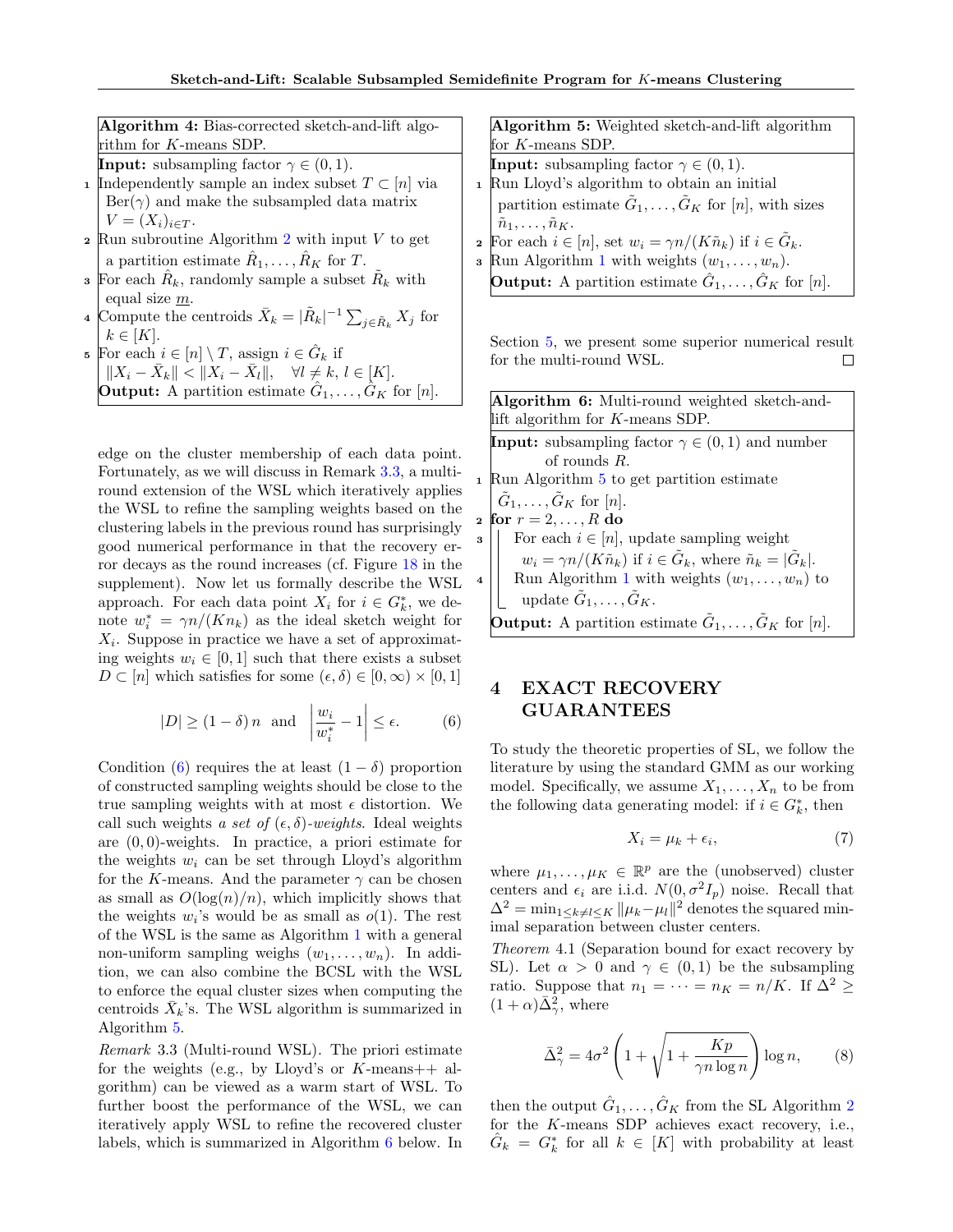<span id="page-6-0"></span> $1 - C_1(\log(\gamma n))^{-C_2}$ , provided that  $K \leq C_3 \frac{\log(\gamma n)}{\log \log(\gamma n)}$  $\log \log(\gamma n)$ and  $p \leq C_4(\gamma n/K)^2$ , where  $C_i, i = 1, 2, 3, 4$  are constants depending only on  $\alpha$ .

Theorem [4.1](#page-5-0) considers the equal cluster case, and includes the exact recovery property for the original SDP K-means [\(3\)](#page-2-0) as a special case when  $\gamma = 1$  (and no lift step is needed). Compared to the separation cutoff value [\(4\)](#page-2-0) for exact recovery of the entire data, the separation requirement in [\(8\)](#page-5-0) has an extra factor of  $\gamma^{-1}$  inside the square root—the larger  $Kp/(\gamma n \log n)$ term corresponds to the statistical fluctuation of using only  $\gamma n/K$  samples to estimate the *p*-dimensional cluster centers instead of  $n/K$  samples in the entire data, which appears to be inevitable for any single-epoch SL method. Interestingly, as we empirically observed in Section 5, the multi-epoch SL method summarized in Algorithm [3](#page-4-0) has a noticeable improvement over the SL and appears to attain the optimal cutoff value [\(4\)](#page-2-0) due to the usage of almost all data in estimating the cluster centers (by averaging across subsamples). Based on the numeric evidence, we pose the following conjecture as a future study.

Conjecture 4.2. Multi-epoch SL method with averaging (Algorithm [3\)](#page-4-0) attains the information-theoretic threshold  $\bar{\Delta}^2_*$  in [\(4\)](#page-2-0) as the SDP [\(3\)](#page-2-0) on the entire data.

For general subsampling ratio  $\gamma \in (0,1)$ , we note that there is an additional constraint  $p \lesssim (\gamma n/K)^2$  to ensure the exact recovery. This constraint can be shown even stricter  $p \leq (\gamma n/K)$  for unequal cluster size case. This condition comes from the fact that when lift is needed to obtain the full cluster labels on all data points, we need to ensure that the estimated cluster sizes from the subsampled SDP [\(5\)](#page-3-0) are approximately equal to match the variances. In contrast, we shall show that in Theorems 4.3 and 4.4 below that the BCSL does not require this condition, and the WSL still requires this condition  $p \lesssim (\gamma n/K)^2$ , but both will work for the unequal cluster size case as well.

Theorem 4.3 (Separation bound for exact recovery by BCSL). Let  $\alpha > 0$ ,  $\gamma \in (0,1)$  be the subsampling ratio and  $\underline{n} = \min_{k \in [K]} n_k$ . If  $\Delta^2 \ge (1 + \alpha) \overline{\Delta}'^2$ , where

$$
\bar{\Delta}'^2_{\gamma} = 4\sigma^2 \left( 1 + \sqrt{1 + \frac{p}{\gamma \underline{n} \log n}} \right) \log n, \qquad (9)
$$

then the output  $\hat{G}_1, \ldots, \hat{G}_K$  from the BCSL Algorithm [4](#page-4-0) achieves exact recovery with probability at least  $1 - C_1(\log \gamma n)^{-C_2}$ , provided that  $K \leq$  $C_3 \frac{\log(\gamma n)}{\log \log(\gamma n)}$  $\frac{\log(\gamma n)}{\log\log(\gamma n)}, n \geq C_4 n/\log(\gamma n), \log n/n \leq C_5 \gamma$ , where  $C_i$ ,  $i = 1, 2, 3, 4, 5$  are only depend on  $\alpha$ .

According to Theorem 4.3, the subsampling factor  $\gamma$ can be as small as  $O((\log n)^2/n)$ , corresponding to a minimal subsample size  $m = O((\log n)^2)$ . Consequently, the overall time complexity is dominated by the  $O(n)$  complexity of the lift step.

Theorem 4.4 (Separation bound for exact recovery by WSL). Suppose we have a set of  $(\epsilon, \delta)$ -weights  $w_i \in$ [0, 1] satisfying [\(6\)](#page-5-0). Let  $\alpha > 0$ . If  $\Delta^2 \ge (1 + \alpha) \overline{\Delta}_{\gamma}^2$ , where  $\bar{\Delta}_{\gamma}^{2}$  is defined in [\(8\)](#page-5-0), then the WSL Algorithm [5](#page-5-0) achieves exact recovery with probability at least 1 −  $C_1(\log \gamma n)^{-C_2}$ , provided that

$$
K \le C_3(\log \gamma n)/(\log \log \gamma n), \quad p \le C_4(\gamma n/K)^2,
$$
  
\n
$$
\delta \le C_5(\underline{n}/n) \min \{1, \sqrt{\gamma n/p} \},
$$
  
\n
$$
\epsilon \le C_6 \min \{1, \gamma n \log n/(Kp) \},
$$

where constants  $C_i$ ,  $i = 1, ..., 6$ , only depend on  $\alpha$ .

We remark that the WSL by adjusting the bias with adaptive (non-uniform) weights essentially reduces the unequal sizes case to the equal size case. The cost of choosing the adaptive weights is that we need impose size conditions on  $(\epsilon, \delta)$  (e.g.,  $\epsilon, \delta = o(p^{-c})$  for some  $c > 0$ ) such that they can absorb the effect coming from the growth of  $p$ . In Section  $\overline{B}$  $\overline{B}$  $\overline{B}$  in the supplement, we evaluate the effect of initial weights by  $K$ -means++ algorithm. In addition, from the numerical results, we conjecture that the multi-round WSL summarized in Algorithm [6](#page-5-0) can further relax the conditions to achieve exact recovery, for example, by throwing away the  $p \leq$  $C_4(\gamma n/K)^2$  constraint. We leave its formal theoretical study to a future direction.

### 5 NUMERICAL EXPERIMENTS

In this section, we test the numerical performance for the SL method and its variants, and compare them with the K-means++ algorithm on synthetic data. MATLAB code implementing the SL approach and its variants are available at: [https://github.com/Yub](https://github.com/Yubo02/Sketch-and-Lift-Scalable-Subsampled-Semidefinite-Program-for-K-means-Clustering) [o02/Sketch-and-Lift-Scalable-Subsampled-Semi](https://github.com/Yubo02/Sketch-and-Lift-Scalable-Subsampled-Semidefinite-Program-for-K-means-Clustering) [definite-Program-for-K-means-Clustering](https://github.com/Yubo02/Sketch-and-Lift-Scalable-Subsampled-Semidefinite-Program-for-K-means-Clustering)

#### 5.1 Setup

We generate data from a 4-component Gaussian mix-ture model [\(7\)](#page-5-0) parametrized by  $(p, n, \lambda^*)$ , where parameter  $\lambda^* > 0$  characterizes the cluster center separation through  $\Delta^2 = (\lambda^* \bar{\Delta}_*)^2$  and recall that  $\bar{\Delta}_*^2$  is the theoretical cutoff in  $(4)$ . We compare the following clustering methods.

- $M_0$  is the Matlab build-in K-means clustering implementation (default algorithm is  $K$ -means++).
- $M_1$  is the sketch-and-lift (SL) method described in Algorithm [1.](#page-3-0)
- $M_2$  is the bias-corrected sketch-and-lift (BCSL) method described in Algorithm [4.](#page-4-0)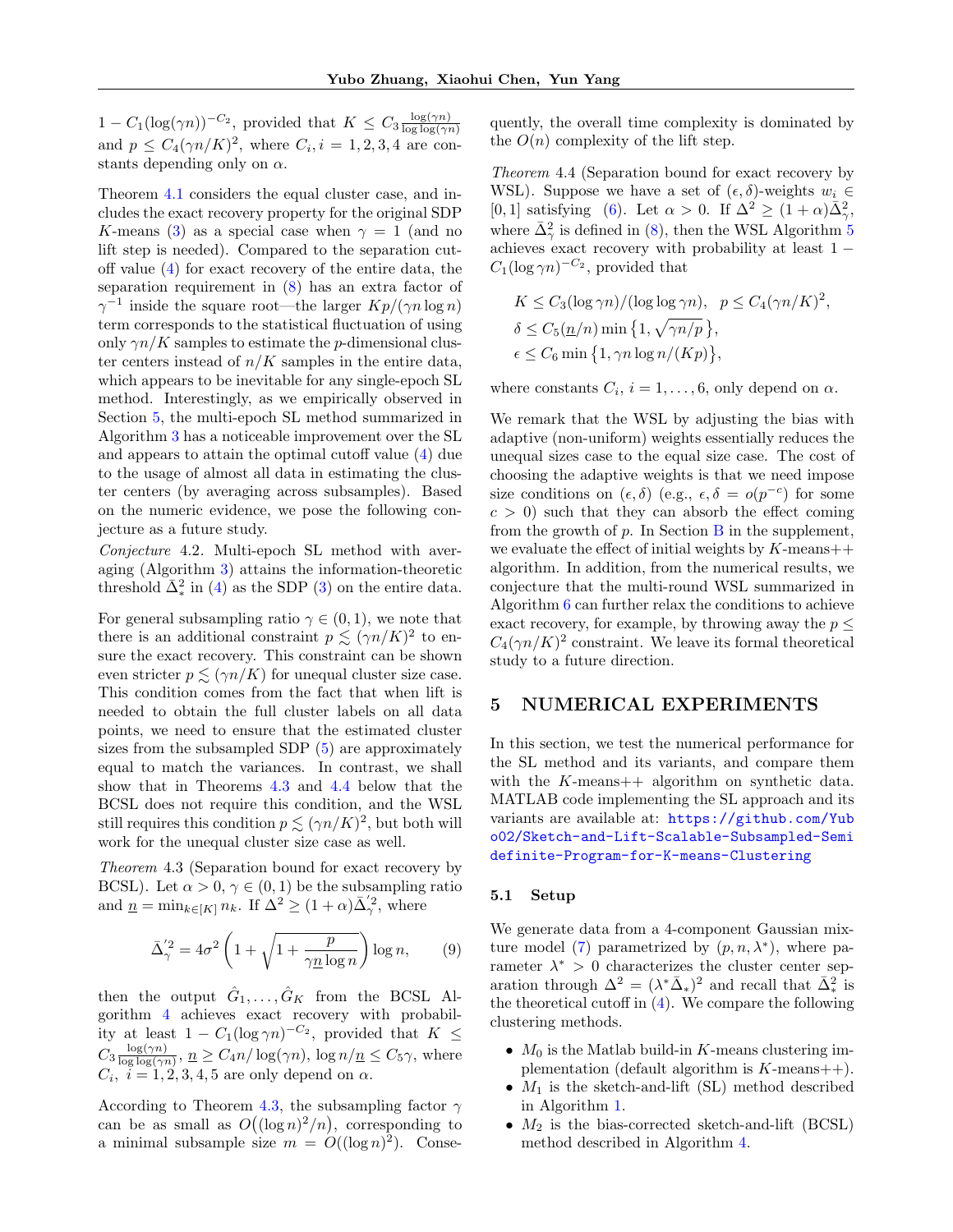- <span id="page-7-0"></span>•  $M_3$  is the weighted sketch-and-lift (WSL) method described in Algorithm [5.](#page-5-0)
- $M_4$  is the multi-epoch sketch-and-lift (ME-SL) with averaging described in Algorithm [3.](#page-4-0)
- $M_5$  is the multi-round weighted sketch-and-lift (MR-WSL) method described in Algorithm [6](#page-5-0) with output at the 4-th round.

For the SL methods (M1-M5), we vary the subsampling factor  $\gamma$ . We choose round number as 4 in M5 since according to the additional numerical results reported in the supplement, the MR-WSL typically reaches its best performance after 3-4 rounds. We also compare with the original SDP relaxed Kmeans method [\(3\)](#page-2-0) (method O) on the entire data points whenever it is feasible to run (in our case when  $n \leq 3000$ . We report the error rate in recovering cluster labels and the running time for these algorithms averaged over 100 simulations.

#### 5.2 Results

Due to the space limit, we report simulation results for equal cluster size case in this subsection. For complete numerical experiment results including the unequal cluster size case, we refer to Section  $\overline{B}$  $\overline{B}$  $\overline{B}$  in the supplementary material.

The baseline setup is  $p = 1000$ ,  $n = 2000$ ,  $\gamma = 0.1$ and  $\lambda^* = 1.2$ , expect when  $\gamma$  is changing, we use  $n = 10000$ . In each simulation setting, we vary one parameter and report the error rate, which is summa-rized in Figure 1. Figure [2](#page-8-0) compares the runtimes as  $n$ changes. We observe that all SL methods have significantly and uniformly smaller error rate than the stateof-the-art  $K$ -means++ method (blue solid curve) in nearly all setups. We also note that runtime curves of the SL-methods on the log-scale are parallel to the  $K$ -means++ algorithm, indicating that SL methods have the same linear  $O(n)$  complexity as the fast Kmeans++ (with difference only occurring in the leading constant). In comparison, the original SDP (O) has super linear complexity as expected.

One interesting observation is that the multi-epoch SL method (M4) is almost always the best method across all four settings in Figure 1, and has comparable performance as the original SDP method (O) in the range when it is feasible to run. Note that with sample size  $n = 2000$  as the baseline, only misspecifying one cluster label in 1 out of 100 replicates will incur an error rate of  $5 \times 10^{-6}$ , meaning that an average error rate (over 100 replicates) of order below (or around) 10<sup>−</sup><sup>5</sup> can be viewed as perfect clustering (due to the log-scale, we display  $10^{-6}$  when the actual error is zero). This empirical observation provides the numerical evidence for supporting Conjec-



Figure 1: Log-scale error rates (with error bars) when one parameter varies. Zero error is displayed as 10<sup>−</sup><sup>6</sup> in the log-scale plot. Red vertical line in the lowest plot indicates theoretical threshold  $\bar{\Delta}_{\gamma}^2$  for SL methods.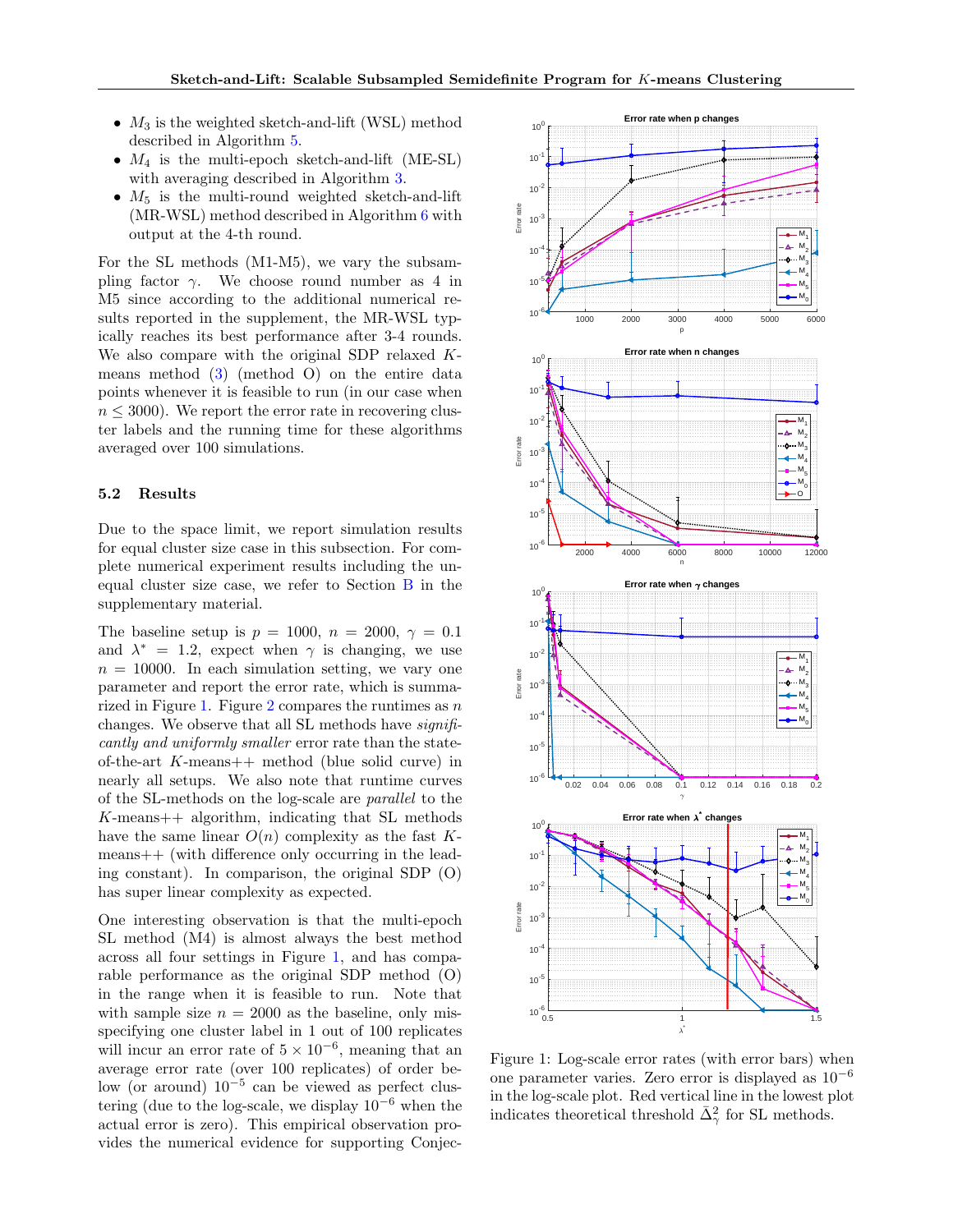<span id="page-8-0"></span>

Figure 2: Log-scale runtime (with error bars) v.s.  $n$ .

ture [4.2](#page-6-0) about the information-theoretic optimality of the multi-epoch SL.

We also report the error decay for the MR-WSL with  $K$ -means++ algorithm as the warm start in Section [B](#page-24-0) in the supplement, where we observed that the MR-WSL has a surprisingly good recovery performance after 3-4 rounds. In particular, from Figure [1](#page-7-0) we can see that the MR-WSL (M5) is the second best method in most settings (with the best being M4), and has significant improvements over its single round counterpart WSL (M3) due to progressive refinements on the estimated sampling weights (cf. Section [B\)](#page-24-0).

The plot at the very bottom in Figure [1](#page-7-0) shows that the error rates as we change the separation parameter  $\Delta^2 = \min_{1 \leq k \neq l \leq K} ||\mu_k - \mu_l||^2$ , where the red vertical line indicates the theoretical threshold  $\bar{\Delta}^2_{\gamma}$  for SL methods given in Theorem [4.1.](#page-5-0) Since error of order 10<sup>−</sup><sup>5</sup> is very close to perfect clustering, the numerical results in the plot are consistent with our theory that  $\bar{\Delta}_{\gamma}^{2}$  characterizes the cutoff value for SL methods.

We also assess the impact of initialization (i.e., warm start effect) of WSL by  $K$ -means by looking at the estimated  $(\epsilon, \delta)$  parameters (Table [1](#page-31-0) for the 1-st round in Section [B\)](#page-24-0). In particular, we find that for fixed  $\epsilon = 0.2$ ,  $\delta = 0.25373, 0.25598, 0.37208, 0.33282, 0.38929$  for  $p = 200, 500, 2000, 4000, 6000,$  respectively. Thus for increasing p corresponding to more difficult clustering problems, the quality of initial weights deteriorates by the K-means. Still, our WLS (in particular, the MR-WLS refinement) maintains good quality of cluster label recovery. And  $\delta = 0.000005, 0.00006,$ 0.028845, 0.088965, 0.15886, respectively when we per-form the [2](#page-32-0)-nd round of WSL (Table  $2$  in Section  $\overline{B}$ ). Finally we can see that  $\delta = 0$  uniformly for the 4-th round WSL (Table  $4$  in Section [B\)](#page-24-0). This shows that the multi-round WSL refines the clustering errors and can eventually achieve the exact recovery as if we initialize with the ideal weights.

Finally, we applied our method to two benchmark

datasets. The first one considers 32-dimensional mass cytometry (CyTOF) dataset, consisting of protein expression levels of healthy human bone marrow mononuclear cells (BMMCs) from two healthy individuals. Following [Levine et al.](#page-9-0) [\(2015\)](#page-9-0), we run clustering analysis on individual H1, where  $n = 72463$  cells were assigned to populations and  $p = 32$ . We report clustering results with  $K = 14$  and  $\gamma = 0.02$ . The misclassification error for kmeans $++$  (our Algorithm [6](#page-5-0) with 1-st round using kmeans++ as initialization) is 0.5709 (0.4719) with time cost 0.8757 (226.5155).

The second one is for unbalanced synthetic 2-D Gaussian clusters data presented by Rezaei and Fränti  $(2016)$ , where  $n = 6500, p = 2, K = 8, \gamma = 0.01$ . The misclassification error for kmeans $++$  (our Algorithm [6](#page-5-0)) with 1-st round using kmeans + as initialization) is 0.4301 (0.2213) and time cost is 0.0122 (0.5257). Thus, the SL method is robust to the GMM assumption and can improve the accuracy on top of kmeans++ with similar scalability (both time costs increased by  $O(10^2)$ times as *n* becomes  $O(10^2)$  times larger).

#### Acknowledgements

Xiaohui Chen was partially supported by NSF CA-REER Award DMS-1752614. Yun Yang was partially supported by NSF DMS-1907316.

#### References

- P. Abdalla and A. S. Bandeira. Community detection with a subsampled semidefinite program, 2021.
- D. Achlioptas and F. McSherry. On spectral learning of mixtures of distributions. In P. Auer and R. Meir, editors, Learning Theory, pages 458–469, Berlin, Heidelberg, 2005. Springer Berlin Heidelberg. ISBN 978-3-540-31892-7.
- F. Alizadeh. Interior point methods in semidefinite programming with applications to combinatorial optimization. SIAM J. Optim., 5(1):13–51, 1995.
- D. Aloise, A. Deshpande, P. Hansen, and P. Popat. Np-hardness of euclidean sum-of-squares clustering. Machine learning, 75(2):245–248, 2009.
- D. Arthur and S. Vassilvitskii. K-means++: The advantages of careful seeding. In Proceedings of the Eighteenth Annual ACM-SIAM Symposium on Discrete Algorithms, SODA '07, page 1027–1035, USA, 2007. Society for Industrial and Applied Mathematics. ISBN 9780898716245.
- P. Awasthi and O. Sheffet. Improved spectral-norm bounds for clustering. In Approximation, Randomization, and Combinatorial Optimization. Algorithms and Techniques, pages 37–49. Springer, 2012.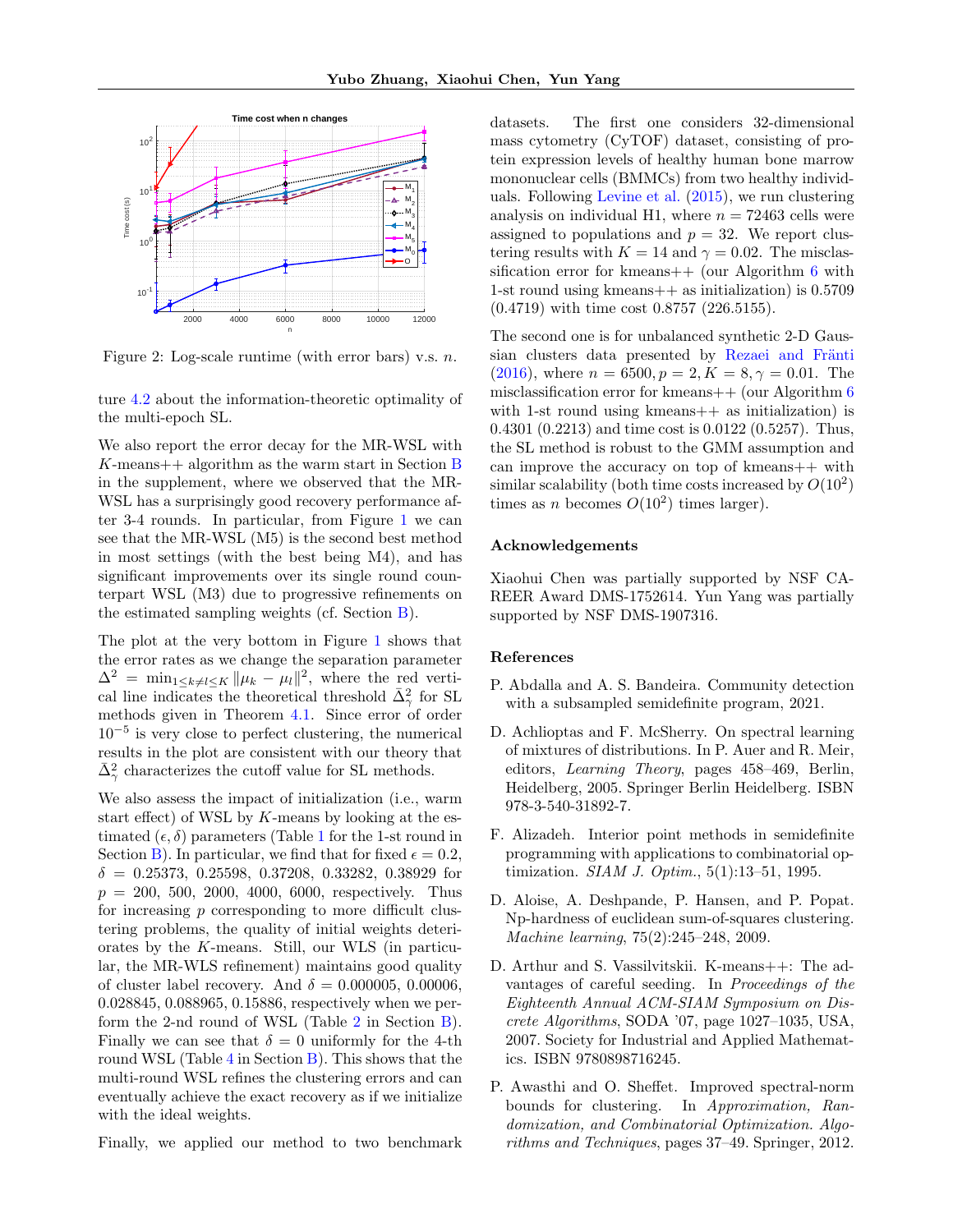- <span id="page-9-0"></span>P. Awasthi, A. S. Bandeira, M. Charikar, R. Krishnaswamy, S. Villar, and R. Ward. Relax, no need to round: Integrality of clustering formulations. In Proceedings of the 2015 Conference on Innovations in Theoretical Computer Science, ITCS '15, pages 191–200, New York, NY, USA, 2015. ACM. ISBN 978-1-4503-3333-7.
- A. Bluhm and D. Stilck Franca. Dimensionality reduction of sdps through sketching. Linear Algebra and its Applications, 563:461–475, 2019. ISSN 0024- 3795.
- F. Bunea, C. Giraud, M. Royer, and N. Verzelen. PECOK: a convex optimization approach to variable clustering. arXiv:1606.05100, 2016.
- X. Chen and Y. Yang. Diffusion k-means clustering on manifolds: Provable exact recovery via semidefinite relaxations. Applied and Computational Harmonic Analysis, 52:303–347, 2021a. ISSN 1063-5203.
- X. Chen and Y. Yang. Cutoff for exact recovery of gaussian mixture models. IEEE Transactions on Information Theory, 67(6):4223–4238, 2021b.
- P. Drineas and M. W. Mahoney. Lectures on randomized numerical linear algebra, 2017.
- Y. Fei and Y. Chen. Hidden integrality of sdp relaxation for sub-gaussian mixture models. arXiv:1803.06510, 2018.
- C. Giraud and N. Verzelen. Partial recovery bounds for clustering with the relaxed kmeans. arXiv:1807.07547, 2018.
- H. Jiang, T. Kathuria, Y. T. Lee, S. Padmanabhan, and Z. Song. A faster interior point method for semidefinite programming. In 2020 IEEE 61st Annual Symposium on Foundations of Computer Science (FOCS), pages 910–918, 2020.
- A. Kumar and R. Kannan. Clustering with spectral norm and the k-means algorithm. In 2010 IEEE 51st Annual Symposium on Foundations of Computer Science, pages 299–308. IEEE, 2010.
- B. Laurent and P. Massart. Adaptive estimation of a quadratic functional by model selection. The Annals of Statistics, 28(5):1302 – 1338, 2000.
- J. H. Levine, E. F. Simonds, S. C. Bendall, K. L. Davis, E. ad D. Amir, M. D. Tadmor, O. Litvin, H. G. Fienberg, A. Jager, E. R. Zunder, R. Finck, A. L. Gedman, I. Radtke, J. R. Downing, D. Pe'er, and G. P. Nolan. Data-driven phenotypic dissection of aml reveals progenitor-like cells that correlate with prognosis. Cell, 162(1):184–197, 2015. ISSN 0092- 8674.
- X. Li, Y. Li, S. Ling, T. Stohmer, and K. Wei. When do birds of a feather flock together? k-means, prox-

imity, and conic programming.  $arXiv:1710.06008$ . 2017.

- S. Lloyd. Least squares quantization in pcm. IEEE Transactions on Information Theory, 28:129–137, 1982.
- Y. Lu and H. Zhou. Statistical and computational guarantees of lloyd's algorithm and its variants. arXiv:1612.02099, 2016.
- J. MacQueen. Some methods for classification and analysis of multivariate observations. Proc. Fifth Berkeley Sympos. Math. Statist. and Probability, pages 281–297, 1967.
- M. Meila and J. Shi. Learning segmentation by random walks. In In Advances in Neural Information Processing Systems, pages 873–879. MIT Press, 2001.
- D. G. Mixon and K. Xie. Sketching semidefinite programs for faster clustering, 2020.
- D. G. Mixon, S. Villar, and R. Ward. Clustering subgaussian mixtures by semidefinite programming. arXiv:1602.06612v2, 2016.
- M. Ndaoud. Sharp optimal recovery in the two component gaussian mixture model. arXiv:1812.08078, 2018.
- A. Y. Ng, M. I. Jordan, and Y. Weiss. On spectral clustering: Analysis and an algorithm. In Advances in Neural Information Processing Systems, pages 849– 856. MIT Press, 2001.
- J. Peng and Y. Wei. Approximating k-means-type clustering via semidefinite programming. SIAM J. OPTIM, 18(1):186–205, 2007.
- D. Pollard. Strong consistency of k-means clustering. Ann. Statist., 9(1):135–140, 1981.
- M. Rezaei and P. Fränti. Set-matching methods for external cluster validity. IEEE Trans. on Knowledge and Data Engineering, 28(8):2173–2186, 2016.
- M. Royer. Adaptive clustering through semidefinite programming. In I. Guyon, U. V. Luxburg, S. Bengio, H. Wallach, R. Fergus, S. Vishwanathan, and R. Garnett, editors, Advances in Neural Information Processing Systems 30, pages 1795–1803. Curran Associates, Inc., 2017.
- A. Saxena, M. Prasad, A. Gupta, N. Bharill, O. P. Patel, A. Tiwari, M. J. Er, W. Ding, and C.-T. Lin. A review of clustering techniques and developments. Neurocomputing, 267:664–681, 2017.
- S. Vempala and G. Wang. A spectral algorithm for learning mixture models. J. Comput. Syst. Sci, 68: 2004, 2004.
- U. von Luxburg. A tutorial on spectral clustering. Statistics and Computing, 17(4):395–416, 2007.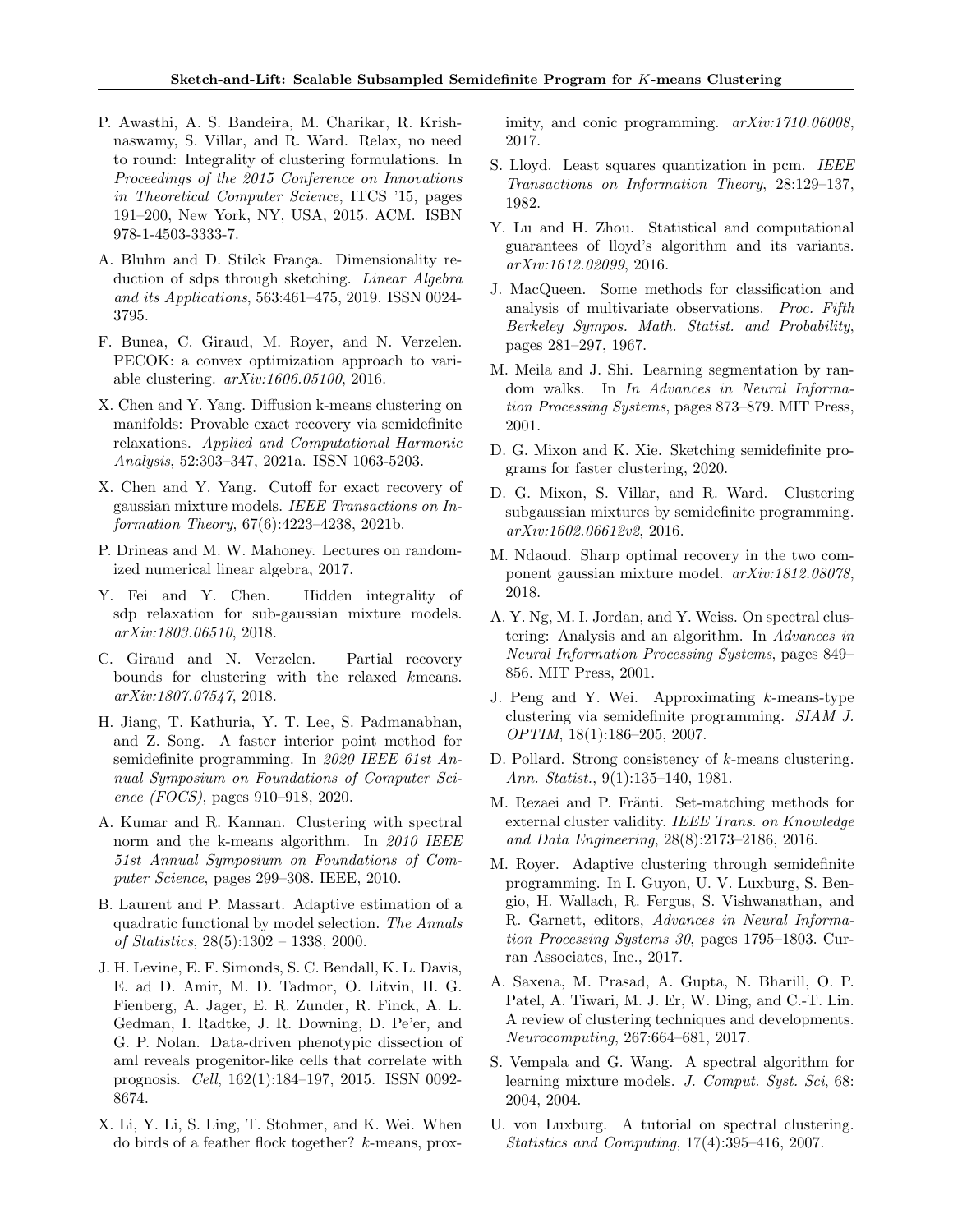- <span id="page-10-0"></span>U. von Luxburg, M. Belkin, and O. Bousquet. Consistency of spectral clustering. Annals of Statistics, 36 (2):555–586, 2008.
- A. Yurtsever, M. Udell, J. A. Tropp, and V. Cevher. Sketchy decisions: Convex low-rank matrix optimization with optimal storage, 2017.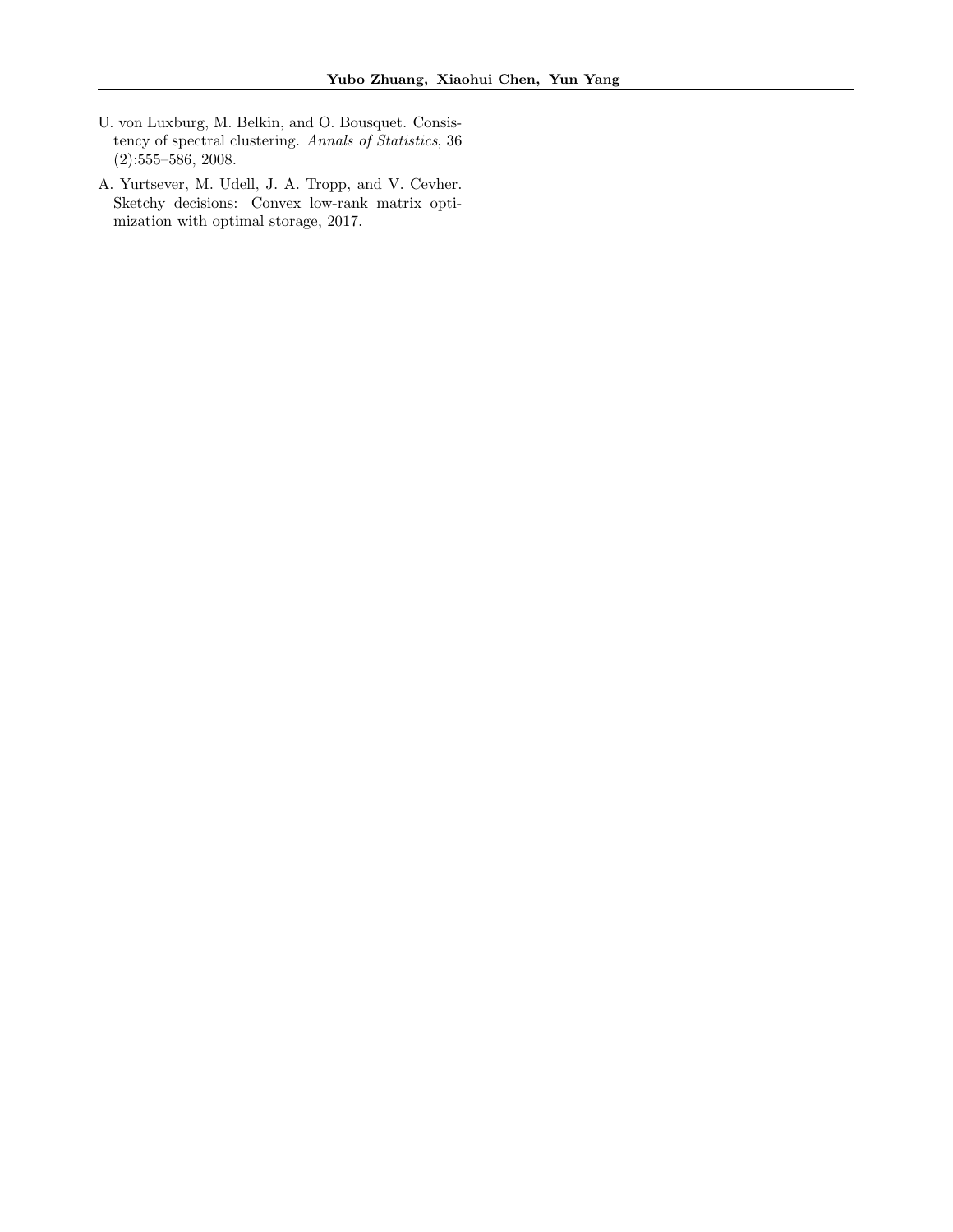# <span id="page-11-0"></span>Supplementary Material: Sketch-and-Lift: Scalable Subsampled Semidefinite Program for K-means Clustering

### A PROOF OF MAIN RESULTS

In this section, we prove the main result of this paper.

#### A.1 Auxiliary lemmas

Recall that  $n_k = |G_k^*|$  denotes the number of data points in k-th cluster and  $\Delta^2 = \min_{1 \le k \ne l \le K} ||\mu_k - \mu_l||^2$  is the minimal separation between cluster centers. Set  $N = \min_{1 \le k \ne l \le K} \left\{ \frac{2n_k n_l}{n_k + n_l} \right\}$  and  $\underline{n} = \min_{k \in [K]} n_k$ .

Lemma A.1 (Separation bound for exact recovery by the full SDP: general case). If there exist constants  $\tilde{\delta} > 0$ and  $\beta \in (0,1)$  such that

$$
\log n \ge \frac{(1-\beta)^2}{\beta^2} \frac{C_1 n}{N}, \ \tilde \delta \le \frac{\beta^2}{(1-\beta)^2} \frac{C_2}{K}, \ N \ge \frac{4(1+\tilde \delta)^2}{\tilde \delta^2},
$$

and

$$
\Delta^2 \ge \frac{4\sigma^2 (1+2\tilde{\delta})}{(1-\beta)^2} \left(1 + \sqrt{1 + \frac{(1-\beta)^2}{(1+\tilde{\delta})} \frac{p}{N \log n} + C_3 r_n}\right) \log n
$$

with

$$
r_n = \frac{(1-\beta)^2}{(1+\tilde{\delta})\log n} \left( \frac{\sqrt{p \log n}}{\underline{n}} + \frac{\log n}{\underline{n}} \right),
$$

then the SDP in [\(3\)](#page-2-0) achieves exact recovery with probability at least  $1 - C_4 K^2 n^{-\tilde{\delta}}$ , where  $C_i$ ,  $i = 1, 2, 3, 4$ , are universal constants.

Lemma A.1 is proved by [Chen and Yang](#page-9-0) [\(2021b\)](#page-9-0) (Theorem II.1). Specializing Lemma A.1 to equal cluster case  $n_1 = \cdots = n_K = n/K$ , we have the following corollary.

Corollary A.2 (Separation bound for exact recovery by the full SDP: equal cluster case). Let  $\alpha > 0$  and  $\overline{\Delta}_1^2$  be defined in [\(8\)](#page-5-0). Suppose that the cluster sizes are equal and  $K \leq C_1 \log(n) / \log \log(n)$  for some small constant  $C_1 > 0$  depending only on  $\alpha$ . If  $\Delta^2 \ge (1 + \alpha) \overline{\Delta}_1^2$  $\frac{1}{1}$ , then the SDP in [\(3\)](#page-2-0) achieves exact recovery with probability at least  $1 - C_2(\log n)^{-c_3}$ , where  $C_2, c_3$  are constants depending only on  $\alpha$ .

#### A.2 Proof outline for Theorem [4.1](#page-5-0)

Before presenting the rigorous proof, we first discuss the overall strategy for proving Theorem [4.1](#page-5-0) for equal cluster size case, which can be divided into three steps. Proofs for Theorems [4.3](#page-6-0) and [4.4](#page-6-0) have the same architecture. We define the events

$$
A := \left\{ \hat{G}_1 = G_1^*, \dots, \hat{G}_K = G_K^* \right\},
$$
  
\n
$$
B := \left\{ \hat{R}_1 = R_1, \dots, \hat{R}_K = R_K \right\},
$$
  
\n
$$
B_\tau := \left\{ (1 - \tau) \frac{n\gamma}{K} \le |R_k| \le (1 + \tau) \frac{n\gamma}{K}, \ \forall k \in [K] \right\}
$$

where  $\tau \in (0,1)$  and  $R_k = G_k^* \cap T$ . Since probability of wrong recovery satisfies

$$
\mathbb{P}(A^c) \le 2\mathbb{P}(B_\tau^c) + \mathbb{P}(B^c|B_\tau) + \mathbb{P}(A^c \cap B|B_\tau),\tag{10}
$$

,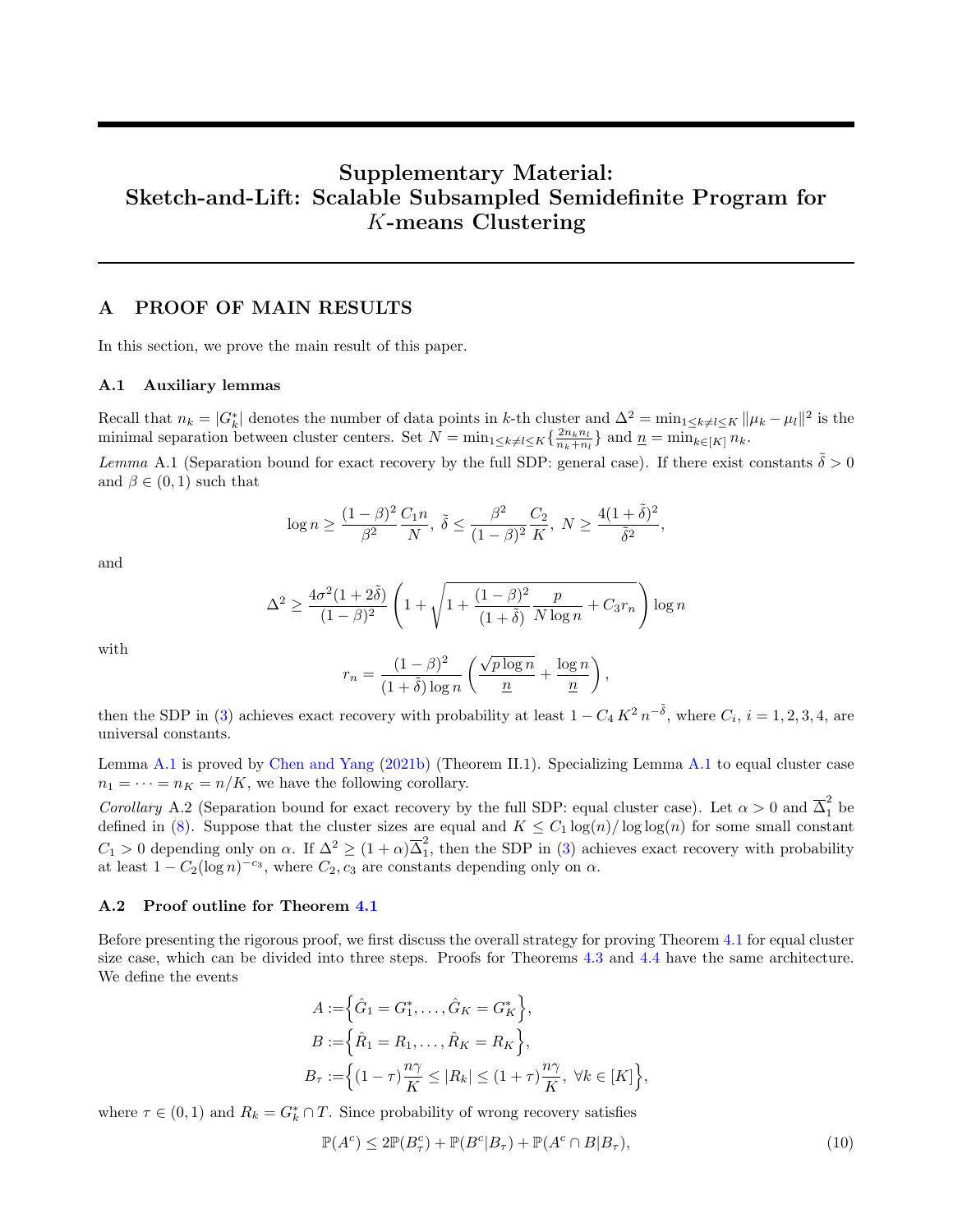it suffices to bound the three terms on the right-hand side of [\(10\)](#page-11-0), where the first term is due to the tolerance of approximate equality of the cluster sizes on subsampled data (step 1), the second term is due to wrong recovery using the subsampled SDP (step 2), and the third term is due to the lifting procedure (step 3) on the data points that are not sampled in step 1.

In step 1, we reduce the exact recovery problem on the entire n data points to the subsampled  $m \approx n\gamma$  data points with K clusters with approximately equal size that resembles the problem structure of the original SDP clustering problem. The violation probability of approximate cluster size in step 1 can be controlled by the classical Chernoff bound

$$
\mathbb{P}(B_{\tau}^c) \le 2n^{-1} \quad \text{for } \tau \asymp \sqrt{K \log(n)/n\gamma}.
$$

In step 2, since the subsampling procedure is independent of the original data points, we can treat the subsampled data points  $V = (X_i)_{i \in T}$  as a new clustering problem. Based on this observation, we establish the exact recovery guarantee on subsampled data using the separation upper bound proved for the general unbalanced GMM by [Chen and Yang](#page-9-0) [\(2021b\)](#page-9-0), from which we show that if the minimal separation  $\Delta^2 \geq (1+\alpha)\bar{\Delta}^2_{\gamma}$  and  $K \lesssim \log(\gamma n)/\log \log(\gamma n)$ , then

$$
\mathbb{P}(B^c|B_{\tau}) \lesssim 1/\log^c(\gamma n).
$$

In step 3, we use the nearest centroids  $\bar{X}_1, \ldots, \bar{X}_K$  estimated from step 2 for propagating the solution from the subsampled SDP to all data points that are not sampled in step 1. The key structure for the lift step to be successful is the independence between V and  $X \setminus V$ . In particular, the independence among  $\bar{X}_k, \bar{X}_l, X_i, i \in [n]/T$ entails that under the minimal separation  $\Delta^2 \geq (1+\alpha)\bar{\Delta}_{\gamma}^2$ , the error probability for the nearest-centroid procedure assigning  $i \in \hat{G}_k$  via  $||X_i - \bar{X}_l||^2 > ||X_i - \bar{X}_k||^2$  for all  $i \in G_k^* \setminus T$  vanishes

$$
\mathbb{P}(A^c \cap B|B_{\tau}) \leq K^2/n^c.
$$

Combining the above three steps with the master bound [\(10\)](#page-11-0), we conclude that the probability of exact recovery  $\mathbb{P}(A) \geq 1 - C \log^{-c}(\gamma n)$  for large enough n, ensuring correctness of the SL approach.

#### A.3 Proof of Theorem [4.1](#page-5-0)

Step 1: reduction to subsampled data points. Let  $T \subset [n]$  be the subsampled data point indices so that  $V = (X_i)_{i \in T} \subset X$  and  $m = |T|$ . Let  $R_k = G_k^* \cap T$ . Define the events

$$
A := \left\{ \hat{G}_1 = G_1^*, \dots, \hat{G}_K = G_K^* \right\},
$$
  
\n
$$
B := \left\{ \hat{R}_1 = R_1, \dots, \hat{R}_K = R_K \right\},
$$
  
\n
$$
B_\tau := \left\{ (1 - \tau) \frac{n\gamma}{K} \le |R_k| \le (1 + \tau) \frac{n\gamma}{K}, \ \forall k \in [K] \right\},
$$

where  $\tau \in (0,1)$ . Observe that

$$
\mathbb{P}(A^c) = \mathbb{P}(A^c \cap (B \cap B_{\tau})) + \mathbb{P}(A^c \cap (B^c \cup B_{\tau}^c))
$$
  
\n
$$
\leq \mathbb{P}(A^c \cap B|B_{\tau})\mathbb{P}(B_{\tau}) + \mathbb{P}(A^c \cap B^c) + \mathbb{P}(A^c \cap B_{\tau}^c)
$$
  
\n
$$
\leq \mathbb{P}(A^c \cap B|B_{\tau}) + \mathbb{P}(A^c \cap B^c \cap B_{\tau}) + 2\mathbb{P}(B_{\tau}^c)
$$
  
\n
$$
\leq \mathbb{P}(A^c \cap B|B_{\tau}) + \mathbb{P}(A^c \cap B^c|B_{\tau}) + 2\mathbb{P}(B_{\tau}^c)
$$
  
\n
$$
\leq \mathbb{P}(A^c \cap B|B_{\tau}) + \mathbb{P}(B^c|B_{\tau}) + 2\mathbb{P}(B_{\tau}^c).
$$

Thus to bound the error probability for exact recovery, it suffices to bound the three terms on the right-hand side of the last inequality. Since the subsampled data points V from  $X = (X_1, \ldots, X_n)$  are drawn with i.i.d.  $\text{Ber}(\gamma)$ , we apply the Chernoff bound and the union bound to get

$$
\mathbb{P}(B_{\tau}^c) \le 2K \exp\Big(-\frac{\tau^2 n \gamma}{3K}\Big).
$$

Choosing  $\tau = \sqrt{6K \log(n)/n\gamma}$ , we have

$$
\mathbb{P}(B^c_\tau) \le 2n^{-1}.
$$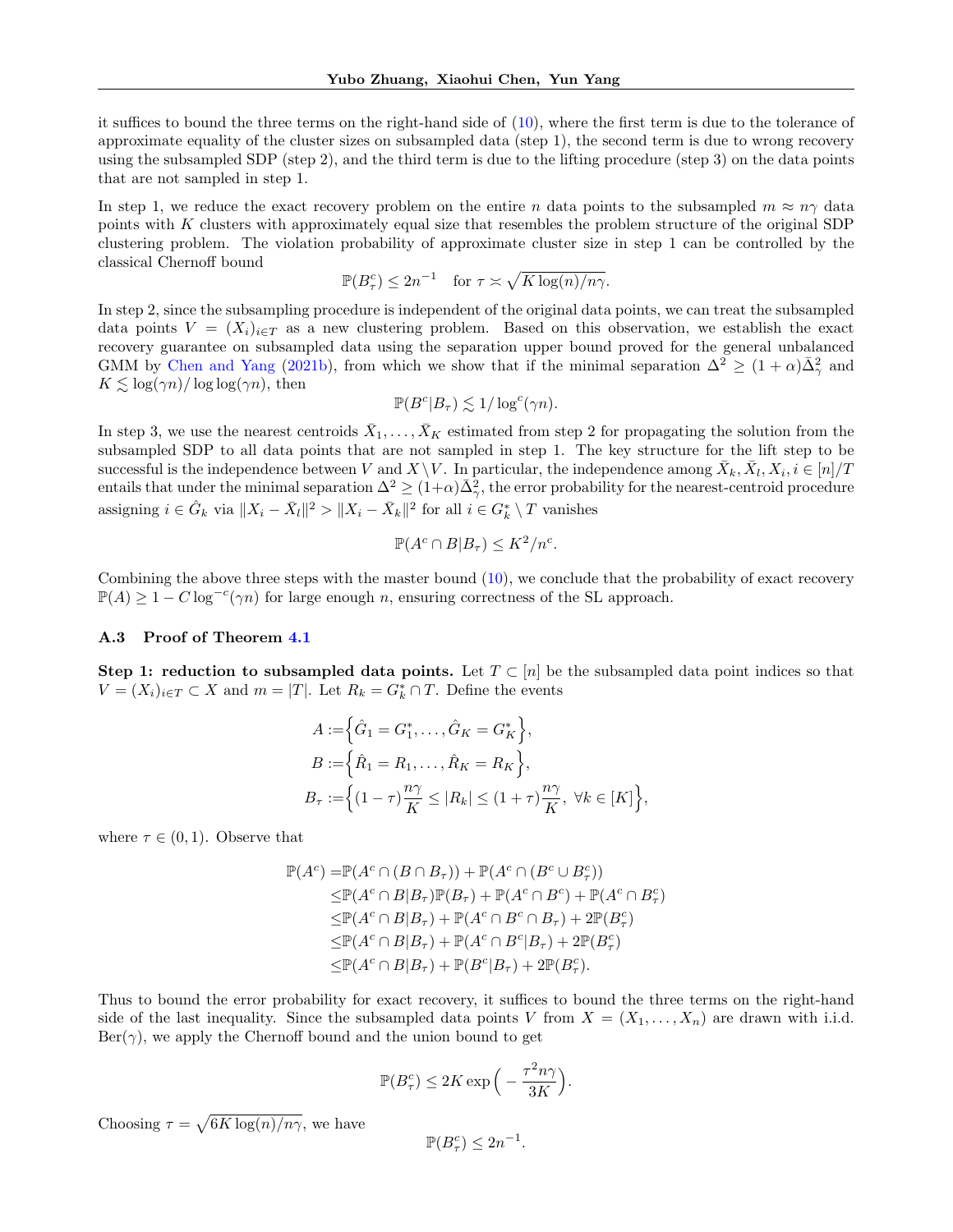Step 2: exact recovery for subsampled data. Since the subsampling procedure is independent of the original  $X_i$  points, we can treat the  $X_i \in V$  as the new cluster problem to apply Lemma [A.1](#page-11-0) with  $T = \bigcup_{k=1}^K R_k$ ,  $n = m$  and  $n_k = m_k$ , where  $m_k = |R_k|$ . In particular, if there exist constants  $\tilde{\delta} > 0$  and  $\beta \in (0,1)$  such that

$$
\log m \ge \frac{(1-\beta)^2}{\beta^2} \frac{C_1 m}{M},
$$
  

$$
\tilde{\delta} \le \frac{\beta^2}{(1-\beta)^2} \frac{C_2}{K}, \quad N \ge \frac{4(1+\tilde{\delta})^2}{\tilde{\delta}^2}
$$

,

and

$$
\Delta^2 \ge \frac{4\sigma^2 (1+2\tilde{\delta})}{(1-\beta)^2} \left(1 + \sqrt{1 + \frac{(1-\beta)^2}{(1+\tilde{\delta})} \frac{p}{M \log m} + C_3 r_m}\right) \log m
$$

with

$$
r_m = \frac{(1-\beta)^2}{(1+\tilde{\delta})\log m} \left( \frac{\sqrt{p \log m}}{m} + \frac{\log m}{m} \right),\,
$$

where  $\underline{m} = \min_{k \in [K]} m_k$  and  $M = \min_{1 \le k \ne l \le K} \frac{2m_l m_k}{m_l + m_k}$ , then the SDP achieves exact recovery, i.e.,  $\hat{R}_k = R_k$ ,  $\forall k \in$ [K], with probability at least  $1 - C_4 K^2 m^{-\tilde{\delta}}$ , where  $C_i$ ,  $i = 1, 2, 3, 4$  are universal constants. Note that on event  $B_{\tau}$ , we have

$$
(1 - \tau)n\gamma \le m \le (1 + \tau)n\gamma,
$$
  

$$
\frac{2m_l m_k}{m_l + m_k} = \frac{2}{m_l^{-1} + m_k^{-1}} \ge (1 - \tau)\frac{n\gamma}{K}.
$$

Thus on the event  $B_{\tau}$ , we can choose an upper bound  $\Delta'^2$ :

$$
\Delta^{2} := \frac{4\sigma^{2}(1+2\tilde{\delta})}{(1-\beta)^{2}} \left(1 + \sqrt{1 + \frac{(1-\beta)^{2}}{(1+\tilde{\delta})} \frac{pK/((1-\tau)\gamma n)}{\log((1+\tau)\gamma n)} + C_{3}r'_{m}}\right) \log((1+\tau)\gamma n)
$$

with

$$
r'_{m} = \frac{(1-\beta)^{2}}{(1+\tilde{\delta})\log((1+\tau)\gamma n)} \left( \frac{K\sqrt{p\log((1+\tau)\gamma n)}}{(1-\tau)\gamma n} + \frac{K\log((1+\tau)\gamma n)}{(1-\tau)\gamma n} \right).
$$

Note that  $\tau = \sqrt{6K \log(n)/n\gamma} = o(1)$  under the assumption  $\frac{K \log n}{n} = o(\gamma)$ . Fix an  $\alpha > 0$ . By choosing small enough  $\beta$  and  $\tilde{\delta}$  that may also also depend on  $\alpha$ , we have for large enough n, if  $K \leq C_1 \frac{\log(\gamma n)}{\log \log(\gamma)}$  $\frac{\log(\gamma n)}{\log \log(\gamma n)}$  for some constant  $C_1$  depending on  $\alpha$  and  $\Delta^2 \geq (1+\alpha)\bar{\Delta}_{\gamma}^2$ , where

$$
\bar{\Delta}_{\gamma}^{2} = 4\sigma^{2} \left( 1 + \sqrt{1 + \frac{Kp}{\gamma n \log n}} \right) \log n,
$$

then SDP achieves exact recovery with probability at least  $1 - C_2(\log(\gamma n))^{-C_3}$ , where  $C_2, C_3$  depend only on  $\alpha$ . Thus we conclude that

$$
\mathbb{P}(B^c|B_{\tau}) \le C_2(\log(\gamma n))^{-C_3}.
$$

Remark A.3 (Lower bound for  $\gamma$ ). It can be seen that the lower bound condition  $\frac{K \log n}{n} = o(\gamma)$  for  $\gamma$  can be relaxed to  $K = o(n\gamma/\log\log(\gamma n))$  given  $K \leq C_1 \frac{\log(\gamma n)}{\log\log(\gamma n)}$  $\frac{\log(\gamma n)}{\log\log(\gamma n)}$ . i.e., we can think of  $K \leq C_1 \frac{\log(\gamma n)}{\log\log(\gamma n)}$  $\frac{\log(\gamma n)}{\log \log(\gamma n)}$  as another way to interpret the lower bound for  $\gamma$ .

Step 3: lift solution from sketched SDP to all the data points. Recall that the lift solution to all  $n$  data points is defined as

$$
\hat{G}_k = \left\{ i \in [n] \setminus T : \|X_i - \bar{X}_k\| < \|X_i - \bar{X}_l\|, \forall l \neq k \right\} \cup \hat{R}_k,
$$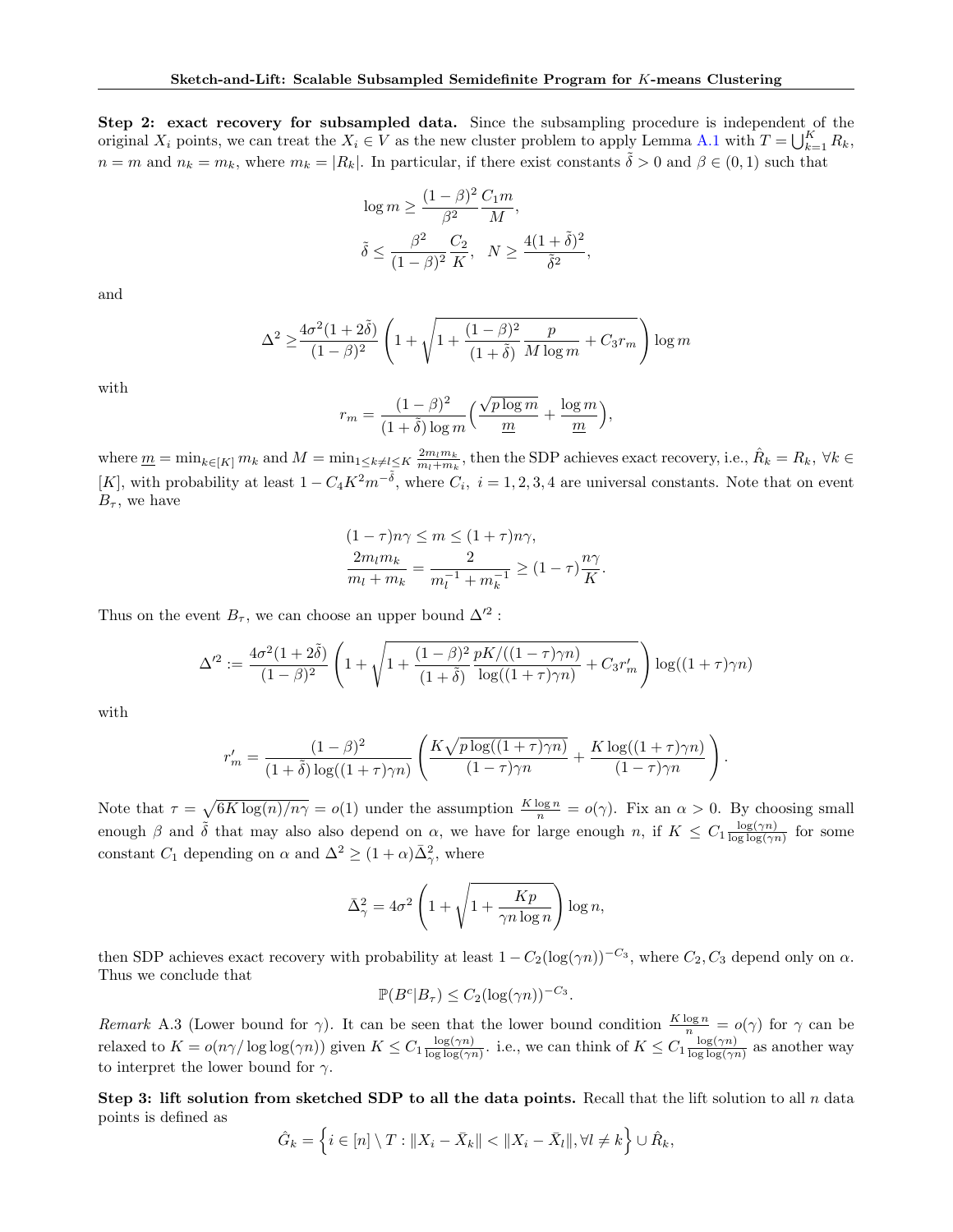where  $\bar{X}_k = \sum_{j \in \hat{R}_k} X_j/m_k$  is the centroid of the k-th cluster output from the subsampled SDP. Since our goal in this step is to bound  $\mathbb{P}(A^c \cap B|B_\tau)$ , the subsequent analysis will be on the event B, that is  $\hat{R}_k = R_k$  for all  $k \in [K]$ . Then we have  $\overline{X}_k = \sum_{j \in R_k} X_j/m_k$  and

$$
\hat{G}_k = \left\{ i \in [n] \setminus T : \|X_i - \bar{X}_k\| < \|X_i - \bar{X}_l\|, \forall l \neq k \right\} \cup R_k.
$$

Let  $\mathcal{A}_{kl}^{(i)} = \left\{ \|X_i - \bar{X}_l\|^2 - \|X_i - \bar{X}_k\|^2 > \xi \right\}$ , where  $i \in G_k^*\backslash T$ , where  $\xi$  is some number to be determined. Recall that  $X_i = \mu_k + \epsilon_i, \forall i \in G_k^*$ , where  $\epsilon_i$  are i.i.d.  $N(0, \sigma^2 I_p)$ . Denote similarly  $\bar{X}_k = \mu_k + \bar{\epsilon}_k$ , where  $\bar{\epsilon}_k = \sum_{j \in R_k} \epsilon_i/m_k$ . For  $i \in G_k^* \backslash T$ , we note that  $\epsilon_i, \bar{\epsilon}_k, \bar{\epsilon}_l$  are independent. We can write

$$
||X_i - \bar{X}_l||^2 - ||X_i - \bar{X}_k||^2
$$
  
=  $||\theta + \epsilon_i - \bar{\epsilon}_l||^2 - ||\epsilon_i - \bar{\epsilon}_k||^2$   
=  $||\theta||^2 + ||\bar{\epsilon}_l||^2 - ||\bar{\epsilon}_k||^2 - 2\langle \theta, \bar{\epsilon}_l \rangle + 2\langle \theta - \bar{\epsilon}_l + \bar{\epsilon}_k, \epsilon_i \rangle$ ,

where  $\theta = \mu_k - \mu_l$ . Set  $\zeta_n = 2 \log(K_n)$  and define

$$
\mathcal{B}_{kl,1}^{(i)} := \left\{ \|\bar{\epsilon}_{l}\|^2 \ge m_l^{-1}(p - 2\sqrt{p\zeta_n}), \|\bar{\epsilon}_{k}\|^2 \le m_k^{-1}(p + 2\sqrt{p\zeta_n} + 2\zeta_n), \langle \theta, \bar{\epsilon}_{l} \rangle \le \sqrt{2m_l^{-1}\zeta_n} \|\theta\|\right\}
$$

and

$$
\mathcal{B}_{kl,2}^{(i)} := \left\{ \|\bar{\epsilon}_l - \bar{\epsilon}_k\|^2 \le (m_l^{-1} + m_k^{-1})(p + 2\sqrt{p\zeta_n} + 2\zeta_n), \langle \theta, \bar{\epsilon}_k - \bar{\epsilon}_l \rangle \le \sqrt{2(m_l^{-1} + m_k^{-1})\zeta_n} \|\theta\| \right\}.
$$

Let  $\mathcal{B}_{kl}^{(i)} = \mathcal{B}_{kl,1}^{(i)} \cup \mathcal{B}_{kl,2}^{(i)}$ . Using the standard tail probability bound for  $\chi^2$  distribution [\(Laurent and Massart,](#page-9-0) [2000\)](#page-9-0), we have  $\mathbb{P}(\mathcal{B}^{(i)^c}_{kl}) \leq 5/(n^2K^2)$ . Since

$$
\langle \theta - \bar{\epsilon}_l + \bar{\epsilon}_k, \epsilon_i \rangle | \{ \bar{\epsilon}_l, \bar{\epsilon}_k \} \sim N(0, \|\theta - \bar{\epsilon}_l + \bar{\epsilon}_k\|^2),
$$

we have on the event  $\mathcal{B}_{kl}^{(i)}$  that

$$
C^* := \mathbb{P}\left(2\langle\theta - \bar{\epsilon}_l + \bar{\epsilon}_k, \epsilon_i\rangle \le -(1 - \beta)\|\theta\|^2 \Big|\bar{\epsilon}_k, \bar{\epsilon}_l\right)
$$
  
=  $1 - \Phi\left(\frac{(1 - \beta)\|\theta\|^2}{2\sqrt{\|\theta - \bar{\epsilon}_l + \bar{\epsilon}_k\|^2}}\right)$   
 $\le 1 - \Phi\left(\frac{(1 - \beta)\|\theta\|^2}{2\sqrt{r_n'}}\right),$ 

where  $\beta \in (0,1)$ ,

$$
r_n'' = \|\theta\|^2 + 2\sqrt{2(m_l^{-1} + m_k^{-1})\zeta_n}\|\theta\| + (m_l^{-1} + m_k^{-1})(p + 2\sqrt{p\zeta_n} + 2\zeta_n).
$$

Note that  $\|\theta\|^2 \geq \Delta^2 \geq 8 \log n$ , which implies  $\sqrt{2(m_l^{-1} + m_k^{-1}) \zeta_n} \leq \|\theta\| \sqrt{2/M}$ . Now we choose  $\eta > 0$  such that  $\frac{1+2\eta}{1+\eta} \geq 1+2\sqrt{2/M}$  (i.e.,  $M \geq 8(1+\eta^{-1})^2$ ). In order to have  $\mathcal{C}^*$  be bounded by  $n^{-(1+\eta)}$ , it is sufficient to require that

$$
1 - \Phi\left(\frac{(1-\beta)\|\theta\|^2}{2\sqrt{r_n''}}\right) \le 1 - \Phi(\sqrt{2(1+\eta)\log n}).
$$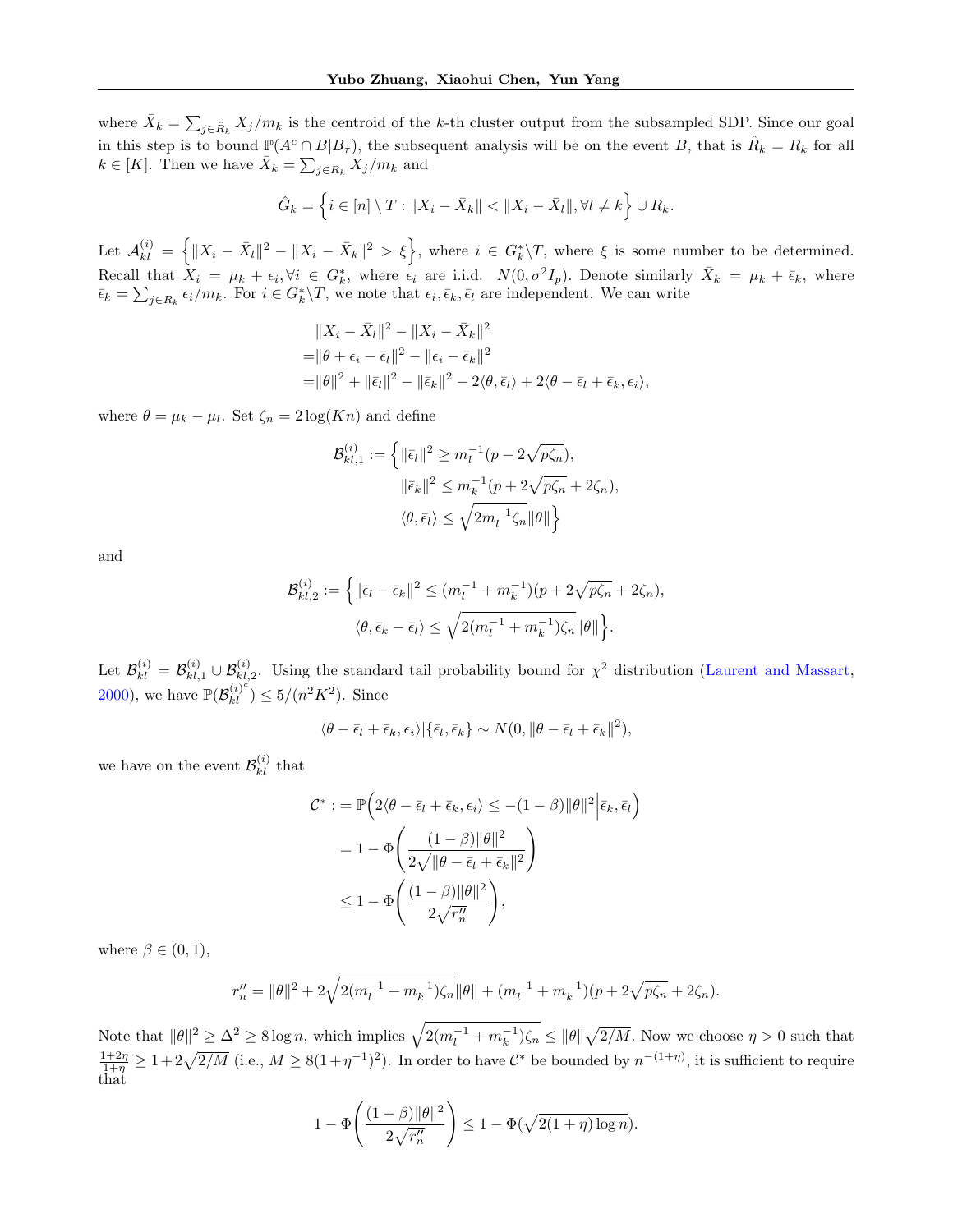or further

$$
\frac{(1-\beta)^2}{8(1+\eta)\log n} \|\theta\|^4 - (1+2\sqrt{2/M})\|\theta\|^2 - (p+2\sqrt{p\zeta_n} + 2\zeta_n)(m_l^{-1} + m_k^{-1}) \ge 0.
$$

A sufficient condition for the last display is

$$
\Delta^2 \ge \frac{4\sigma^2 (1+2\eta)}{(1-\beta)^2} \left(1 + \sqrt{1 + \frac{(1-\beta)^2}{(1+2\eta)} \frac{p}{M \log n} + 2r_n'''}\right) \log n,
$$

where

$$
r_n''' = \frac{(1-\beta)^2}{(1+2\eta)\log n} \left( \frac{\sqrt{p\log(nK)}}{m} + \frac{\log(nK)}{m} \right)
$$

.

.

Now if we put

$$
\xi = \frac{m_k - m_l}{m_k m_l} p + \beta ||\theta||^2 - 4\sqrt{\frac{\log(nK)}{m_l}} ||\theta|| - 2\frac{m_k + m_l}{m_k m_l} \sqrt{2p \log(nK)} - 4\frac{\log(nK)}{m_k},
$$

then we have

$$
\mathbb{P}\Big(\Big\{\|X_i - \bar{X}_l\|^2 - \|X_i - \bar{X}_k\|^2 > \xi,
$$
  
\n
$$
\forall i \in G_k^* \setminus T, \ \forall 1 \le k \ne l \le K\Big\}^c\Big)
$$
  
\n
$$
= \mathbb{P}\Big(\bigcup_{i=1}^n \bigcup_{1 \le k \ne l \le K} A_{kl}^{(i)^c}\Big)
$$
  
\n
$$
\le \sum_{i=1}^n \sum_{1 \le k \ne l \le K} \mathbb{P}\Big(A_{kl}^{(i)^c} \cap \mathcal{B}_{kl}^{(i)}\Big) + \mathbb{P}\Big(\mathcal{B}_{kl}^{(i)^c}\Big)
$$
  
\n
$$
\le \sum_{i=1}^n \sum_{1 \le k \ne l \le K} \mathbb{E}[C^*1_{\mathcal{B}_{kl,2}^{(i)}}] + \frac{5}{n}
$$
  
\n
$$
\le \frac{K^2}{n^{\eta}} + \frac{7}{n}.
$$

Next we claim that  $\xi > 0$ . Recall that on the event  $B_{\tau}$ , we have  $m_k \in [(1 - \tau)m_*, (1 + \tau)m_*], 1/M \in$  $\left[\frac{1}{(1+\tau)m_*}, \frac{1}{(1-\tau)m_*}\right]$ , where  $m_* = n\gamma/K$ . Then,

$$
\left| \frac{m_k - m_l}{m_k m_l} p \right| \le \frac{2\tau}{(1 - \tau)^2} \frac{p}{m_*} \le \frac{6p\sqrt{\log n}}{(1 - \tau^2)m_*^{3/2}}
$$

Note that

$$
\|\theta\|^2 \ge \bar{\Delta}_{\gamma}^2 \ge 4\sigma^2 \left(1 + \sqrt{1 + \frac{p}{m_* \log n}}\right) \log n.
$$

So if  $p = O(\gamma n / K)^2$ , then

$$
\left|\frac{m_k - m_l}{m_k m_l} p\right| \le \frac{\beta}{5} \|\theta\|^2
$$

for large enough  $n$ . Similarly, we have

$$
4\sqrt{\log(nK)/m_l} \|\theta\| \le \frac{\beta}{5} \|\theta\|^2,
$$
  

$$
2\frac{m_k + m_l}{m_k m_l} \sqrt{2p \log(nK)} \le \frac{\beta}{5} \|\theta\|^2,
$$
  

$$
4m_k^{-1} \log(nK) \le \frac{\beta}{5} \|\theta\|^2.
$$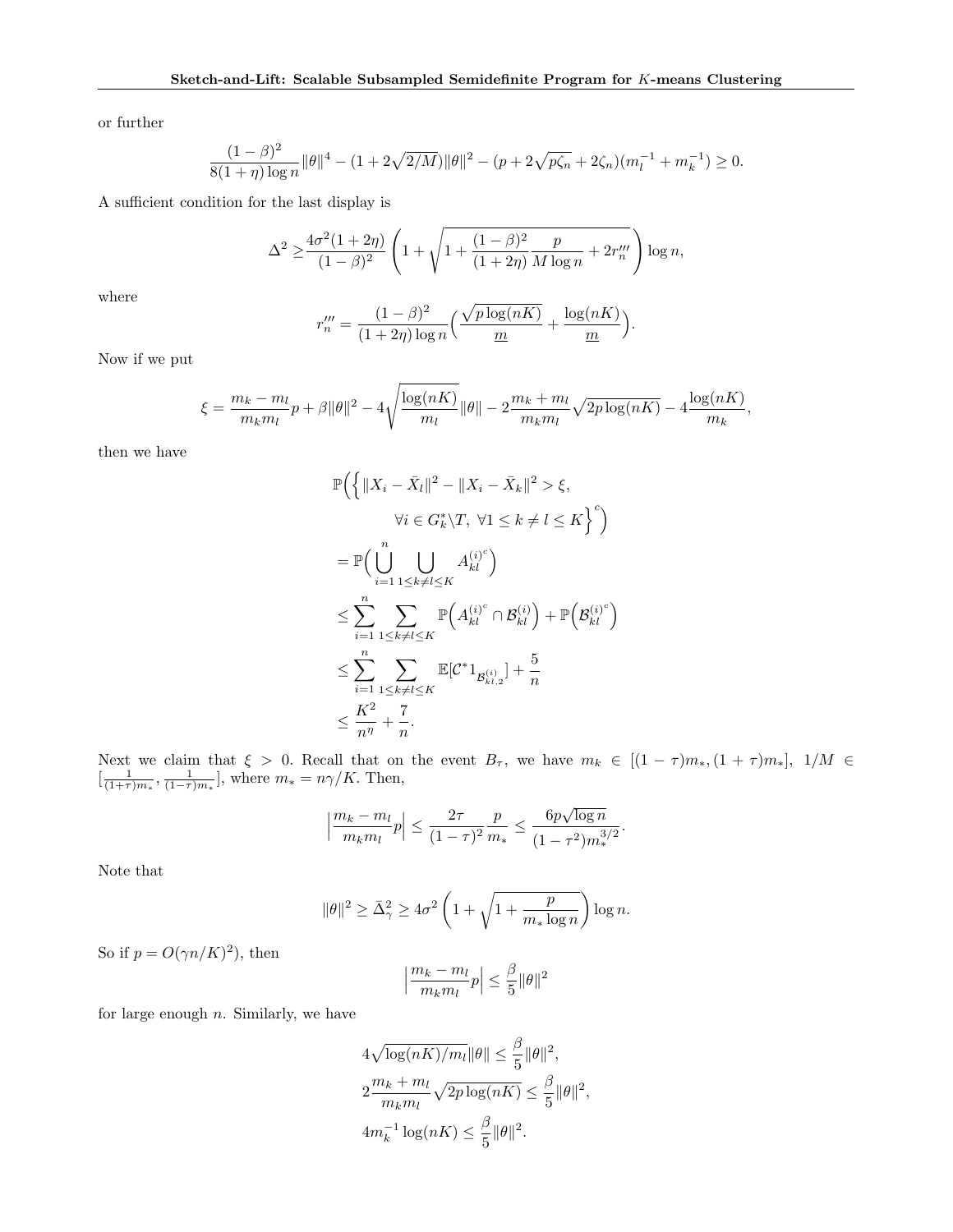For  $\alpha > 0$ , we can choose small enough  $\beta := \beta(\alpha, \sigma) > 0$  and  $\eta := \eta(\alpha)$ . Then for n large, we have if  $\Delta^2 \geq$  $(1+\alpha)\bar{\Delta}^2_{\gamma}$ , then

$$
\mathbb{P}(A^c \cap B|B_{\tau})
$$
  
=  $\mathbb{P}\Big(\Big\{\|X_i - \bar{X}_l\|^2 - \|X_i - \bar{X}_k\|^2 > 0, \forall i \in G_k^* \setminus T, \ \forall 1 \le k \ne l \le K\Big\}^c\Big)$   
 $\le \frac{K^2}{n^{\eta}}.$ 

Now, combining all pieces together, we conclude that, for all  $n$  large enough,

$$
\mathbb{P}(\hat{G}_1 = G_1^*, \dots, \hat{G}_K = G_K^*) \ge 1 - C(\log(\gamma n))^{-c}.
$$

#### A.4 Proof outline for Theorem [4.3](#page-6-0)

The overall strategy for proving Theorem [4.3](#page-6-0) for unequal cluster size case is identical to the proof of Theorem [4.1,](#page-5-0) which can be divided into three steps. We will briefly talk about the difference here. And all the details are contained in the proof.

In step 1, we reduce the exact recovery problem on the entire n data points to the subsampled  $m \approx n\gamma$  data points with K clusters with approximately  $\gamma n_k$  many points for each cluster  $\hat{G}_k$  that resembles the problem structure of the original SDP clustering problem. The parameter  $\tau$  in the classical Chernoff bound now should be

$$
\tau \asymp \sqrt{\log(n)/n\gamma}.
$$

In step 2, since the subsampling procedure is independent of the original data points, we can treat the subsampled data points  $V = (X_i)_{i \in T}$  as a new clustering problem. Same as proof of Theorem [4.1,](#page-5-0) we establish the exact recovery guarantee on subsampled data using the separation upper bound proved for the general unbalanced GMM by [Chen and Yang](#page-9-0) [\(2021b\)](#page-9-0), from which we get the similar conditions. i.e.,  $\Delta^2 \geq (1+\alpha)\bar{\Delta}_{\gamma}^{'2}$  and  $K \leq \log(\gamma n)/\log \log(\gamma n)$ .

In step 3, we first get the subsampled clusters from step 2 and for each cluster, we randomly down-sample same size (the minimum one) of points to make the new clusters have the same sample size. Then we use the nearest centroids  $\bar{X}_1, \ldots, \bar{X}_K$  of the new clusters for propagating the solution from the subsampled SDP to all data points that are not sampled in step 1. The independence among  $\bar{X}_k, \bar{X}_l, X_i, i \in [n]/T$  entails that under the minimal separation  $\Delta^2 \ge (1+\alpha)\bar{\Delta}_{\gamma}^2$ , the error probability for the nearest-centroid procedure assigning  $i \in \hat{G}_k$ via  $||X_i - \bar{X}_l||^2 > ||X_i - \bar{X}_k||^2$  for all  $i \in G_k^* \setminus T$  vanishes.

#### A.5 Proof of Theorem [4.3](#page-6-0)

Step 1: reduction to subsampled data points. Let  $T \subset [n]$  be the subsampled data point indices so that  $V = (X_i)_{i \in T} \subset X$  and  $m = |T|$ . Let  $n_k = |G_k^*|$ ,  $R_k = G_k^* \cap T$ . Define the events

$$
A := \Big\{\hat{G}_1 = G_1^*, \dots, \hat{G}_K = G_K^*\Big\},
$$
  
\n
$$
B := \Big\{\hat{R}_1 = R_1, \dots, \hat{R}_K = R_K\Big\},
$$
  
\n
$$
B_\tau := \Big\{(1-\tau)n_k\gamma \le |R_k| \le (1+\tau)n_k\gamma, \ \forall k \in [K]\Big\},
$$

where  $\tau \in (0,1)$ . Observe that

$$
\mathbb{P}(A^c) = \mathbb{P}(A^c \cap (B \cap B_{\tau})) + \mathbb{P}(A^c \cap (B^c \cup B_{\tau}^c))
$$
  
\n
$$
\leq \mathbb{P}(A^c \cap B|B_{\tau})\mathbb{P}(B_{\tau}) + \mathbb{P}(A^c \cap B^c) + \mathbb{P}(A^c \cap B_{\tau}^c)
$$
  
\n
$$
\leq \mathbb{P}(A^c \cap B|B_{\tau}) + \mathbb{P}(A^c \cap B^c \cap B_{\tau}) + 2\mathbb{P}(B_{\tau}^c)
$$
  
\n
$$
\leq \mathbb{P}(A^c \cap B|B_{\tau}) + \mathbb{P}(A^c \cap B^c|B_{\tau}) + 2\mathbb{P}(B_{\tau}^c)
$$
  
\n
$$
\leq \mathbb{P}(A^c \cap B|B_{\tau}) + \mathbb{P}(B^c|B_{\tau}) + 2\mathbb{P}(B_{\tau}^c).
$$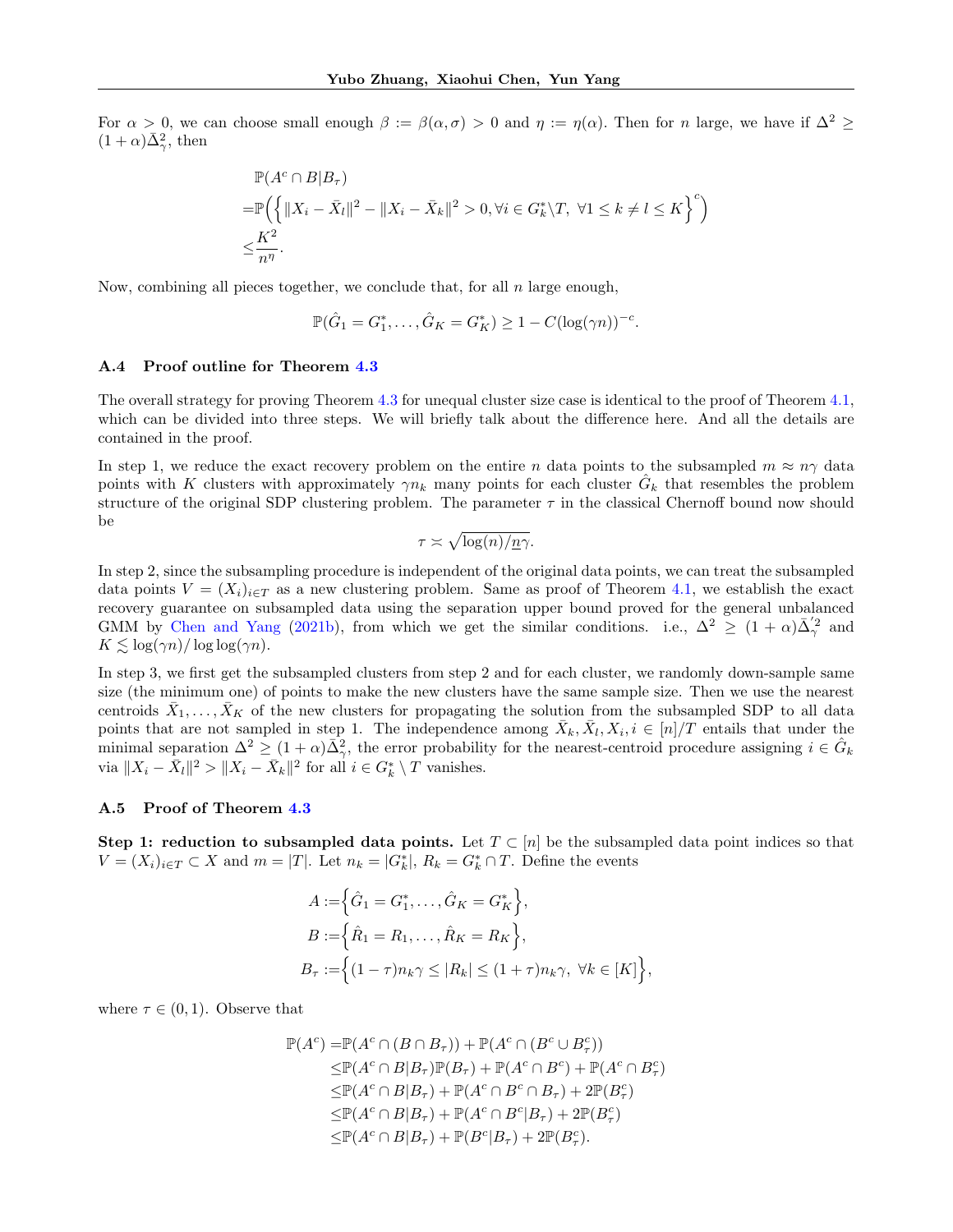Thus to bound the error probability for exact recovery, it suffices to bound the three terms on the right-hand side of the last inequality. Since the subsampled data points V from  $X = (X_1, \ldots, X_n)$  are drawn with i.i.d.  $\text{Ber}(\gamma)$ , we apply the Chernoff bound and the union bound to get

$$
\mathbb{P}(B_{\tau}^c) \le 2K\exp\Big(-\frac{\tau^2 \underline{n}\gamma}{3}\Big).
$$

Choosing  $\tau = \sqrt{6 \log(n)/n}$ , we have

$$
\mathbb{P}(B_{\tau}^c) \le 2n^{-1}.
$$

Step 2: exact recovery for subsampled data. Since the subsampling procedure is independent of the original  $X_i$  points, we can treat the  $X_i \in V$  as the new cluster problem to apply Lemma [A.1](#page-11-0) with  $T = \bigcup_{k=1}^K R_k$ ,  $n = m$  and  $n_k = m_k$ , where  $m_k = |R_k|$ . In particular, if there exist constants  $\tilde{\delta} > 0$  and  $\beta \in (0,1)$  such that

$$
\log m \geq \frac{(1-\beta)^2}{\beta^2} \frac{C_1 m}{M}, \quad \tilde \delta \leq \frac{\beta^2}{(1-\beta)^2} \frac{C_2}{K}, \quad N \geq \frac{4(1+\tilde \delta)^2}{\tilde \delta^2}
$$

and

$$
\Delta^2 \ge \frac{4\sigma^2(1+2\tilde{\delta})}{(1-\beta)^2}\left(1+\sqrt{1+\frac{(1-\beta)^2}{(1+\tilde{\delta})}\frac{p}{M\log m}+C_3r_m}\right)\log m
$$

with

$$
r_m = \frac{(1-\beta)^2}{(1+\tilde{\delta})\log m} \left(\frac{\sqrt{p\log m}}{m} + \frac{\log m}{m}\right),\,
$$

where  $\underline{m} = \min_{k \in [K]} m_k$  and  $M = \min_{1 \leq k \neq l \leq K} \frac{2m_l m_k}{m_l + m_k}$ , then the SDP achieves exact recovery, i.e.,  $\hat{R}_k = R_k$ ,  $\forall k \in$ [K], with probability at least  $1 - C_4 K^2 m^{-\tilde{\delta}}$ , where  $C_i$ ,  $i = 1, 2, 3, 4$  are universal constants. Note that on event  $B_{\tau}$ , we have

$$
(1 - \tau)n\gamma \le m \le (1 + \tau)n\gamma,
$$
  

$$
\frac{2m_l m_k}{m_l + m_k} = \frac{2}{m_l^{-1} + m_k^{-1}} \ge (1 - \tau)n\gamma.
$$

Thus on the event  $B_{\tau}$ , we can choose an upper bound  $\Delta'^2$ :

$$
\Delta'^2 := \frac{4\sigma^2 (1+2\tilde{\delta})}{(1-\beta)^2} \left(1 + \sqrt{1 + \frac{(1-\beta)^2}{(1+\tilde{\delta})} \frac{p/((1-\tau)\gamma p)}{\log((1+\tau)\gamma p)} + C_3 r_m'}\right) \log((1+\tau)\gamma n)
$$

with

$$
r'_{m} = \frac{(1-\beta)^{2}}{(1+\tilde{\delta})\log((1+\tau)\gamma n)} \left( \frac{\sqrt{p\log((1+\tau)\gamma n)}}{(1-\tau)\gamma\underline{n}} + \frac{\log((1+\tau)\gamma n)}{(1-\tau)\gamma\underline{n}} \right)
$$

.

Note that  $\tau = \sqrt{6 \log(n)/n\gamma} = o(1)$  under the assumption  $\frac{\log n}{n} = o(\gamma)$ . Fix an  $\alpha > 0$ . By choosing small enough β and δ that may also also depend on α, we have for large enough n, if  $K \n\leq C_1 \frac{\log(\gamma n)}{\log \log(\gamma)}$  $\frac{\log(\gamma n)}{\log \log(\gamma n)}, \underline{n} \geq C_2 n / \log(\gamma n)$  for some constant  $C_1, C_2$  depending on  $\alpha$  and  $\Delta^2 \ge (1 + \alpha) \bar{\Delta}_{\gamma}^2$ , where

$$
\bar{\Delta}_{\gamma}^{2} = 4\sigma^{2} \left( 1 + \sqrt{1 + \frac{p}{\gamma \underline{n} \log n}} \right) \log n,
$$

then SDP achieves exact recovery with probability at least  $1 - C_3(\log(\gamma n))^{-C_4}$ , where  $C_3, C_4$  depend only on  $\alpha$ . Thus we conclude that

$$
\mathbb{P}(B^c|B_{\tau}) \le C_2(\log(\gamma n))^{-C_3}.
$$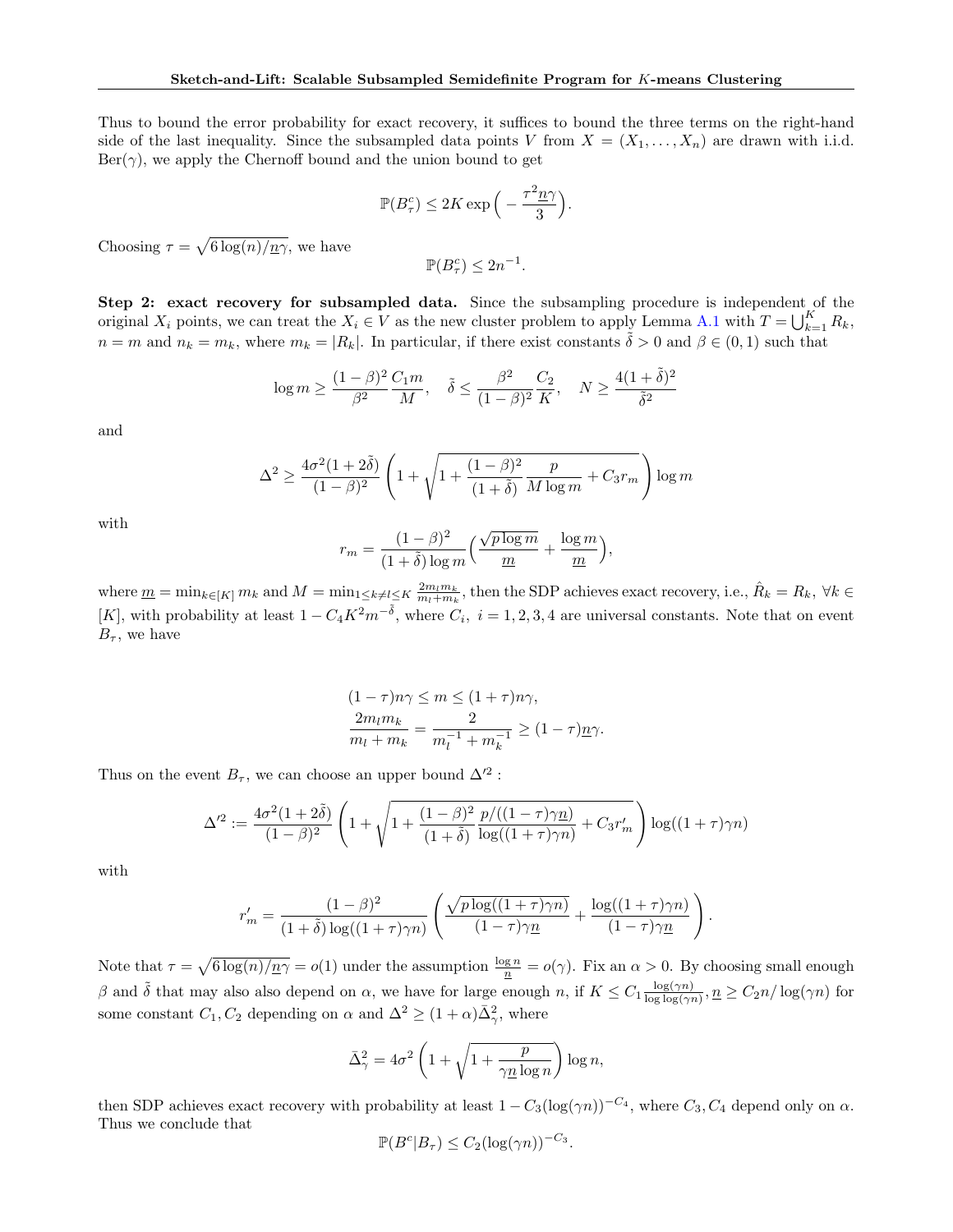#### Step 3: lift solution from sketched SDP to all the data points.

Recall that the lift solution to all  $n$  data points is defined as

$$
\hat{G}_k = \left\{ i \in [n] \setminus T : \|X_i - \bar{X}_k\| < \|X_i - \bar{X}_l\|, \forall l \neq k \right\} \cup \hat{R}_k,
$$

where  $\bar{X}_k = |\tilde{R}_k|^{-1} \sum_{j \in \tilde{R}_k}$  is the revised centroid of the k-th cluster output from the subsampled SDP. And  $\tilde{R}_k$ is a randomly sampled subset of  $\hat{R}_k$  with equal size  $\underline{m}$ . Since our goal in this step is to bound  $\mathbb{P}(A^c \cap B|B_\tau)$ , the subsequent analysis will be on the event B, that is  $\hat{R}_k = R_k$  for all  $k \in [K]$ .

Then we have  $\bar{X}_k = \sum_{j \in \tilde{R}_k \subseteq R_k} X_j / \underline{m}$  and

$$
\hat{G}_k = \left\{ i \in [n] \setminus T : \|X_i - \bar{X}_k\| < \|X_i - \bar{X}_l\|, \forall l \neq k \right\} \cup R_k.
$$

Let  $\mathcal{A}_{kl}^{(i)} = \left\{ ||X_i - \bar{X}_l||^2 - ||X_i - \bar{X}_k||^2 > \xi \right\}$ , where  $i \in G_k^*\backslash T$ , where  $\xi$  is some number to be determined. If we further make the analysis on  $T' \subseteq T$ , let  $\mathcal{A}_{kl,t'}^{(i)} = \mathcal{A}_{kl}^{(i)} \cap \{T' = t'\}$ , where  $t' = \bigsqcup_{k=1}^K R'_k$  is any realization of T'. Recall that  $X_i = \mu_k + \epsilon_i$ ,  $\forall i \in G_k^*$ , where  $\epsilon_i$  are i.i.d.  $N(0, \sigma^2 I_p)$ . Denote similarly  $\bar{X}_k = \mu_k + \bar{\epsilon}_k$ , where  $\bar{\epsilon}_k = \sum_{j \in R_k} \epsilon_i / \underline{m}$ . For  $i \in G_k^* \backslash T$ , we note that  $\epsilon_i, \bar{\epsilon}_k, \bar{\epsilon}_l$  are independent. We can write

$$
||X_i - \bar{X}_l||^2 - ||X_i - \bar{X}_k||^2
$$
  
=  $||\theta + \epsilon_i - \bar{\epsilon}_l||^2 - ||\epsilon_i - \bar{\epsilon}_k||^2$   
=  $||\theta||^2 + ||\bar{\epsilon}_l||^2 - ||\bar{\epsilon}_k||^2 - 2\langle \theta, \bar{\epsilon}_l \rangle + 2\langle \theta - \bar{\epsilon}_l + \bar{\epsilon}_k, \epsilon_i \rangle$ ,

where  $\theta = \mu_k - \mu_l$ . Set  $\zeta_n = 2 \log(K_n)$  and define

$$
\begin{aligned} \mathcal{B}^{(i)}_{kl,1} := \Big\{ & \|\bar{\epsilon}_l\|^2 \geq \underline{m}^{-1} (p-2\sqrt{p\zeta_n}), \\ & \|\bar{\epsilon}_k\|^2 \leq \underline{m}^{-1} (p+2\sqrt{p\zeta_n} + 2\zeta_n), \\ & \langle \theta, \bar{\epsilon}_l \rangle \leq \sqrt{2\underline{m}^{-1}\zeta_n} \|\theta\| \Big\} \end{aligned}
$$

and

$$
\mathcal{B}_{kl,2}^{(i)} := \left\{ \|\bar{\epsilon}_l - \bar{\epsilon}_k\|^2 \le 2\underline{m}^{-1} \Big) (p + 2\sqrt{p\zeta_n} + 2\zeta_n), \right\}
$$

$$
\langle \theta, \bar{\epsilon}_k - \bar{\epsilon}_l \rangle \le 2\sqrt{(\underline{m}^{-1})\zeta_n} \|\theta\| \right\}.
$$

Let  $\mathcal{B}_{kl}^{(i)} = \mathcal{B}_{kl,1}^{(i)} \cup \mathcal{B}_{kl,2}^{(i)}$ . Using the standard tail probability bound for  $\chi^2$  distribution [\(Laurent and Massart,](#page-9-0) [2000\)](#page-9-0), we have  $\mathbb{P}(\mathcal{B}^{(i)^c}_{kl}) \leq 5/(n^2K^2)$ . Since

$$
\langle \theta - \bar{\epsilon}_l + \bar{\epsilon}_k, \epsilon_i \rangle | \{ \bar{\epsilon}_l, \bar{\epsilon}_k \} \sim N(0, \|\theta - \bar{\epsilon}_l + \bar{\epsilon}_k\|^2),
$$

we have on the event  $\mathcal{B}_{kl}^{(i)}$  that

$$
\mathcal{C}^* := \mathbb{P}\Big(2\langle \theta - \bar{\epsilon}_l + \bar{\epsilon}_k, \epsilon_i \rangle \leq -(1 - \beta) \|\theta\|^2 \Big| \bar{\epsilon}_k, \bar{\epsilon}_l\Big)
$$
  
=  $1 - \Phi\Bigg(\frac{(1 - \beta) \|\theta\|^2}{2\sqrt{\|\theta - \bar{\epsilon}_l + \bar{\epsilon}_k\|^2}}\Bigg)$   
 $\leq 1 - \Phi\Bigg(\frac{(1 - \beta) \|\theta\|^2}{2\sqrt{r_n'}}\Bigg),$ 

where  $\beta \in (0,1)$ ,

$$
r_n'' = \|\theta\|^2 + 4\sqrt{m^{-1}\zeta_n}\|\theta\| + 2m^{-1}(p + 2\sqrt{p\zeta_n} + 2\zeta_n).
$$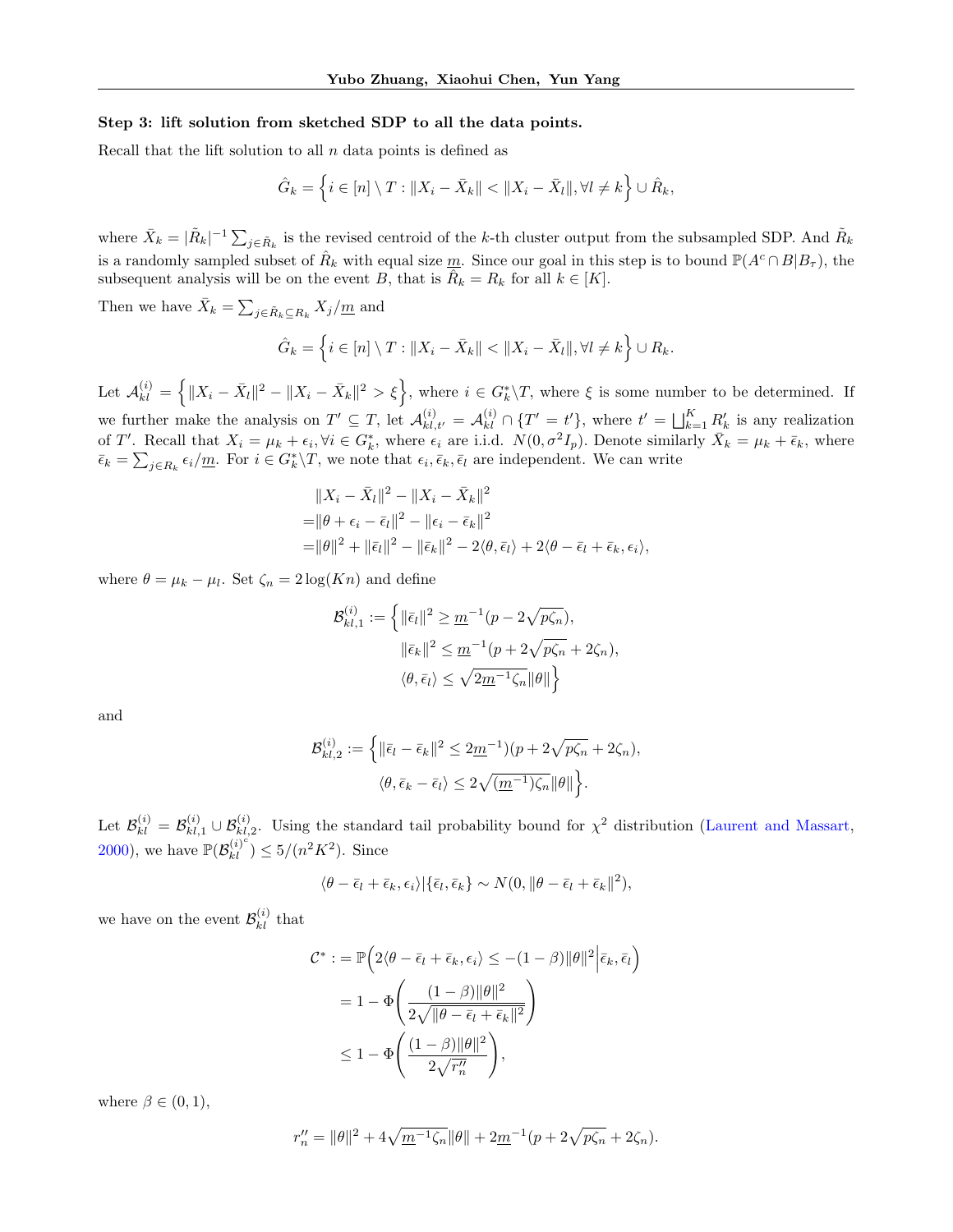Note that  $\|\theta\|^2 \geq \Delta^2 \geq 8 \log n$ , which implies  $2\sqrt{\underline{m}^{-1}\zeta_n} \leq \|\theta\|\sqrt{2/\underline{m}}$ . Now we choose  $\eta > 0$  such that  $\frac{1+2\eta}{1+\eta} \geq$  $1+2\sqrt{2/m}$  (i.e.,  $m \geq 8(1+\eta^{-1})^2$ ). In order to have  $\mathcal{C}^*$  be bounded by  $n^{-(1+\eta)}$ , it is sufficient to require that

$$
1 - \Phi\left(\frac{(1-\beta)\|\theta\|^2}{2\sqrt{r_n''}}\right) \le 1 - \Phi(\sqrt{2(1+\eta)\log n}).
$$

or further

$$
\frac{(1-\beta)^2}{8(1+\eta)\log n} \|\theta\|^4 - (1+2\sqrt{2/M})\|\theta\|^2 - 2(p+2\sqrt{p\zeta_n} + 2\zeta_n)\underline{m}^{-1} \ge 0.
$$

A sufficient condition for the last display is

$$
\Delta^2 \ge \frac{4\sigma^2(1+2\eta)}{(1-\beta)^2} \left(1 + \sqrt{1 + \frac{(1-\beta)^2}{(1+2\eta)}\frac{p}{\underline{m}\log n} + 2r_n'''}\right) \log n,
$$

where

$$
r_n''' = \frac{(1-\beta)^2}{(1+2\eta)\log n} \left( \frac{\sqrt{p\log(nK)}}{\underline{m}} + \frac{\log(nK)}{\underline{m}} \right).
$$

Now if we put

$$
\xi = \beta \|\theta\|^2 - 4\sqrt{\frac{\log(nK)}{m}}\|\theta\| - 4\underline{m}^{-1}\sqrt{2p\log(nK)} - 4\frac{\log(nK)}{\underline{m}},
$$

notice that

$$
\mathbb{P}\Big(A_{kl}^{(i)^c}\Big)=\sum_{t'\in\mathcal{T}'}\mathbb{P}\Big(A_{kl,t'}^{(i)}\Big)\cdot\mathbb{P}\Big(T'=t'\Big)\leq\max_{t'\in\mathcal{T}'}\mathbb{P}\Big(A_{kl,t'}^{(i)}\Big),
$$

where  $\mathcal{T}'$  is all the possible subset of T s.t.  $|\tilde{R}_i| = \underline{m}$ . Then we have

$$
\mathbb{P}\Big(\Big\{\|X_i - \bar{X}_l\|^2 - \|X_i - \bar{X}_k\|^2 > \xi, \forall i \in G_k^* \setminus T, \ \forall 1 \le k \ne l \le K\Big\}^c\Big) \n= \mathbb{P}\Big(\bigcup_{i=1}^n \bigcup_{1 \le k \ne l \le K} A_{kl}^{(i)^c}\Big) \n\le \sum_{i=1}^n \sum_{1 \le k \ne l \le K} \mathbb{P}\Big(A_{kl}^{(i)^c}\Big) \n\le \sum_{i=1}^n \sum_{1 \le k \ne l \le K} \max_{t' \in T'} \mathbb{P}\Big(A_{kl,t'}^{(i)} \cap \mathcal{B}_{kl}^{(i)}\Big) + \mathbb{P}\Big(\mathcal{B}_{kl}^{(i)^c}\Big) \n\le \sum_{i=1}^n \sum_{1 \le k \ne l \le K} \mathbb{E}[C^*1_{\mathcal{B}_{kl,2}^{(i)}}] + \frac{5}{n} \n\le \frac{K^2}{n^{\eta}} + \frac{7}{n}.
$$

Next we claim that  $\xi > 0$ . Recall that on the event  $B_{\tau}$ , we have  $m_k \in [(1 - \tau)\gamma n_k, (1 + \tau)\gamma n_k], 1/\underline{m} \in$  $\left[\frac{1}{(1+\tau)\gamma n}, \frac{1}{(1-\tau)\gamma n}\right]$ . Note that

$$
\|\theta\|^2 \geq \bar{\Delta}_\gamma^2 \geq 4\sigma^2 \left(1 + \sqrt{1 + \frac{p}{\gamma \underline{n} \log n}} \right) \log n.
$$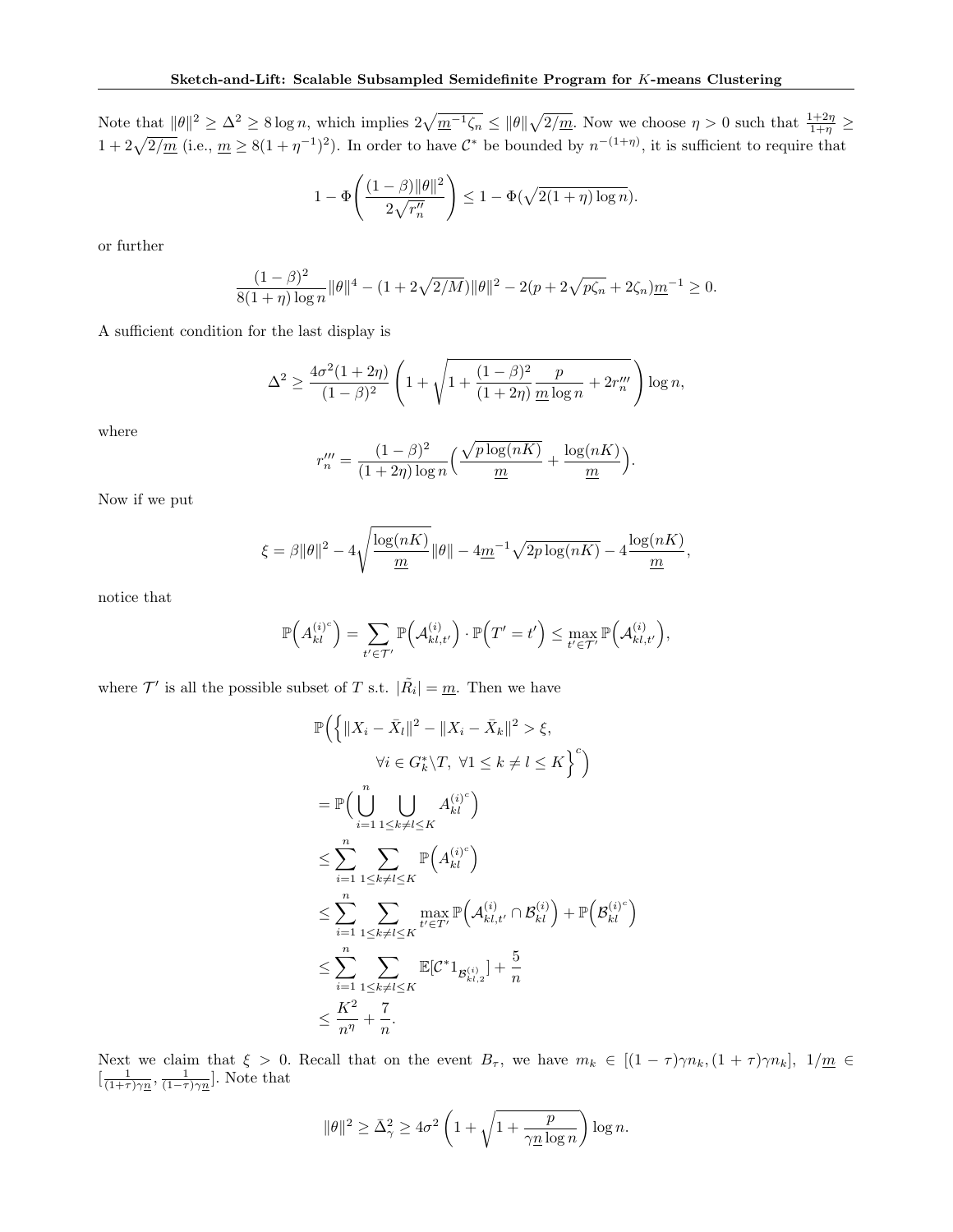So if  $\gamma n \to \infty$  as  $n \to \infty$ , n large, then we have

$$
4\sqrt{\log(nK)/m}\|\theta\| \le \frac{\beta}{5} \|\theta\|^2,
$$
  

$$
4\underline{m}^{-1}\sqrt{2p\log(nK)} \le \frac{\beta}{5} \|\theta\|^2,
$$
  

$$
4\underline{m}^{-1}\log(nK) \le \frac{\beta}{5} \|\theta\|^2.
$$

For  $\alpha > 0$ , we can choose small enough  $\beta := \beta(\alpha, \sigma) > 0$  and  $\eta := \eta(\alpha)$ . Then for n large, we have if  $\Delta^2 \geq$  $(1+\alpha)\bar{\Delta}^2_{\gamma}$ , then

$$
\mathbb{P}(A \cap B|B_{\tau})
$$
  
=  $\mathbb{P}\Big(\Big\{\|X_i - \bar{X}_l\|^2 - \|X_i - \bar{X}_k\|^2 > 0, \forall i \in G_k^* \setminus T, \ \forall 1 \le k \ne l \le K\Big\}^c\Big)$   
 $\le \frac{K^2}{n^{\eta}}.$ 

Now, combining all pieces together, we conclude that, for all  $n$  large enough,

$$
\mathbb{P}(\hat{G}_1 = G_1^*, \dots, \hat{G}_K = G_K^*) \ge 1 - C(\log(\gamma n))^{-c}.
$$

#### A.6 Proof outline for Theorem [4.4](#page-6-0)

The overall strategy for proving Theorem [4.4](#page-6-0) for unequal cluster size case is identical to the proof of Theorem [4.1,](#page-5-0) which can be divided into three steps. Again we will briefly talk about the difference here.

In step 1, we reduce the exact recovery problem on the entire n data points to the subsampled  $m \approx n\gamma$  data points with K clusters with approximately equal size that resembles the problem structure of the original SDP clustering problem. Here we use the weighted sampling ratio  $w_i$  for each point  $i \in [n]$ , where majority of them should be around the true weights  $w_i^*$ ,  $i \in [n]$ . We will apply the classical Chernoff bound by setting appropriate  $\tau$  through the definition of  $(\epsilon, \delta)$  pairs. i.e.,

$$
\tau \asymp \sqrt{\log(n)/\gamma \underline{n}} + \epsilon + \delta n/\underline{n}.
$$

In step 2, we assume  $\tau = o(1)$  by setting each summand of  $\tau$  to be  $o(1)$ . And we set the same conditions for minimal separation  $\Delta^2 \ge (1+\alpha)\bar{\Delta}^2_{\gamma}$  and  $K \lesssim \log(\gamma n)/\log \log(\gamma n)$ .

In step 3, we use the nearest centroids  $\bar{X}_1, \ldots, \bar{X}_K$  estimated from step 2 for propagating the solution from the subsampled SDP to all data points that are not sampled in step 1. The discussion here is similar to the proof of Theorem [4.1.](#page-5-0) The only difference here is that now we bound the size difference by  $\tau$  through  $(\epsilon, \delta)$  pairs. i.e.,

$$
|m_k - m_l| < 2\tau \asymp \sqrt{\log(n)/\gamma\underline{n}} + \epsilon + \delta n/\underline{n},
$$

where  $k \neq l \in [n]$ .

#### A.7 Proof of Theorem [4.4](#page-6-0)

Step 1: reduction to subsampled data points. Let  $T \subset [n]$  be the subsampled data point indices so that  $V = (X_i)_{i \in T} \subset X$  and  $m = |T|$ . Let  $R_k = G_k^* \cap T$ . Define the events

$$
A := \left\{ \hat{G}_1 = G_1^*, \dots, \hat{G}_K = G_K^* \right\},
$$
  
\n
$$
B := \left\{ \hat{R}_1 = R_1, \dots, \hat{R}_K = R_K \right\},
$$
  
\n
$$
B_\tau := \left\{ (1 - \tau) \frac{n\gamma}{K} \le |R_k| \le (1 + \tau) \frac{n\gamma}{K}, \forall k \in [K] \right\},
$$
  
\n
$$
B_{\tau_1} := \left\{ (1 - \tau_1) m_k^* \le |R_k| \le (1 + \tau_1) m_k^*, \forall k \in [K] \right\},
$$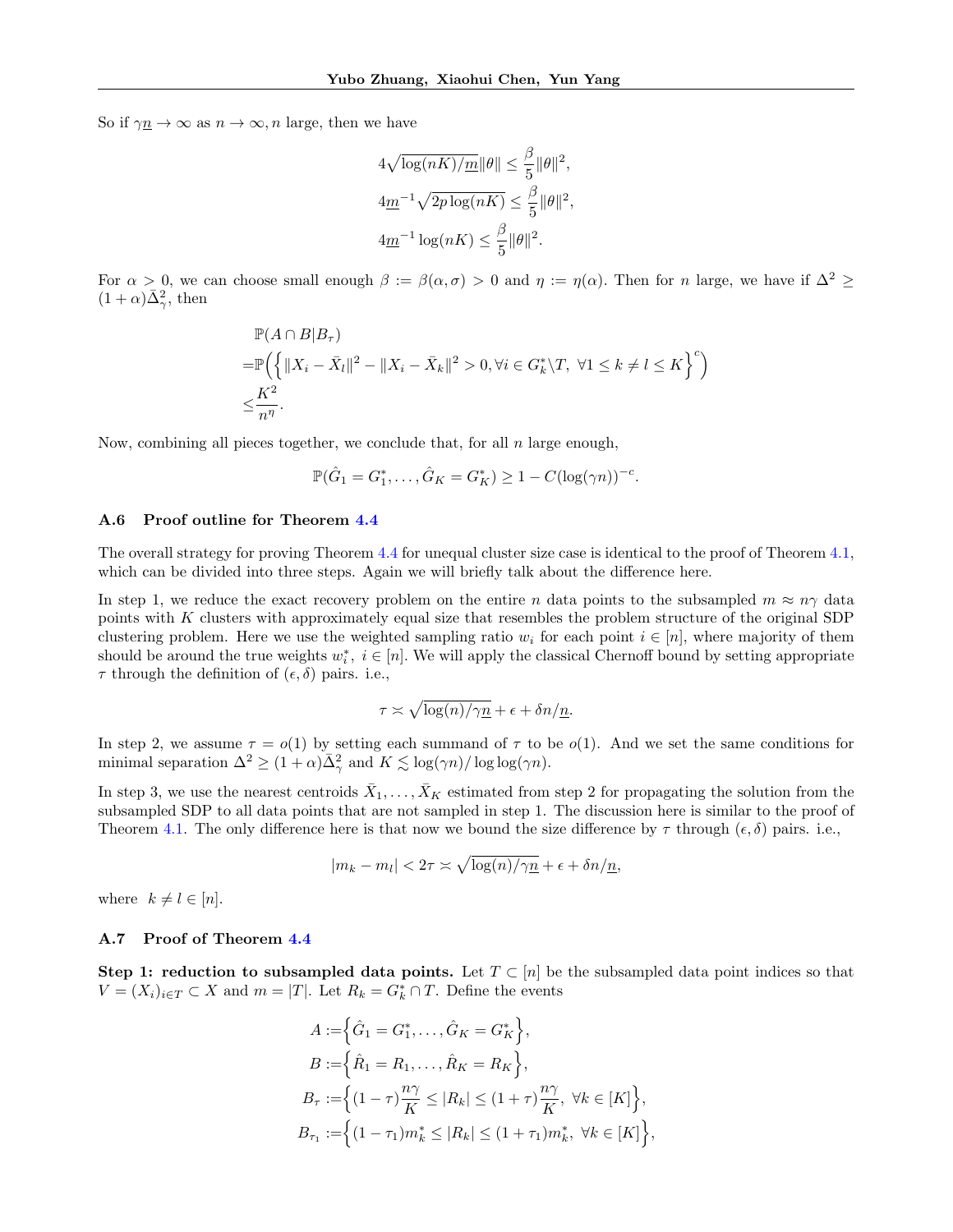where  $m_k^* = \sum_{i \in G_k^*} w_i, \tau, \tau_1 \in (0, 1)$ . Observe that

$$
\mathbb{P}(A^c) = \mathbb{P}(A^c \cap (B \cap B_{\tau})) + \mathbb{P}(A^c \cap (B^c \cup B_{\tau}^c))
$$
  
\n
$$
\leq \mathbb{P}(A^c \cap B|B_{\tau})\mathbb{P}(B_{\tau}) + \mathbb{P}(A^c \cap B^c) + \mathbb{P}(A^c \cap B_{\tau}^c)
$$
  
\n
$$
\leq \mathbb{P}(A^c \cap B|B_{\tau}) + \mathbb{P}(A^c \cap B^c \cap B_{\tau}) + 2\mathbb{P}(B_{\tau}^c)
$$
  
\n
$$
\leq \mathbb{P}(A^c \cap B|B_{\tau}) + \mathbb{P}(A^c \cap B^c|B_{\tau}) + 2\mathbb{P}(B_{\tau}^c)
$$
  
\n
$$
\leq \mathbb{P}(A^c \cap B|B_{\tau}) + \mathbb{P}(B^c|B_{\tau}) + 2\mathbb{P}(B_{\tau}^c).
$$

Thus to bound the error probability for exact recovery, it suffices to bound the three terms on the right-hand side of the last inequality. Since the subsampled data points V from  $X = (X_1, \ldots, X_n)$  are drawn with i.i.d.  $\text{Ber}(\gamma)$ , we apply the Chernoff bound and the union bound to get

$$
\mathbb{P}(B_{\tau_1}^c) \leq 2 \sum_{k \in [K]} \exp\Big(-\frac{\tau^2 m_k^*}{3}\Big).
$$

Choosing  $\tau_1 = \sqrt{6 \log(n)/m^*}$ , we have

$$
\mathbb{P}(B_{\tau_1}^c) \le 2n^{-1}.
$$

If we choose  $\tau = \tau_1 + \epsilon + \delta(1 + \epsilon)\bar{w}^*K/\gamma$ , then

$$
\mathbb{P}(B^c_\tau) \leq \mathbb{P}(B^c_{\tau_1}) \leq 2n^{-1}.
$$

Step 2: exact recovery for subsampled data. Since the subsampling procedure is independent of the original  $X_i$  points, we can treat the  $X_i \in V$  as the new cluster problem to apply Lemma [A.1](#page-11-0) with  $T = \bigcup_{k=1}^K R_k$ ,  $n = m$  and  $n_k = m_k$ , where  $m_k = |R_k|$ . In particular, if there exist constants  $\delta > 0$  and  $\beta \in (0, 1)$  such that

$$
\log m \ge \frac{(1-\beta)^2}{\beta^2} \frac{C_1 m}{M}, \quad \tilde{\delta} \le \frac{\beta^2}{(1-\beta)^2} \frac{C_2}{K}, \quad N \ge \frac{4(1+\tilde{\delta})^2}{\tilde{\delta}^2}
$$

and

$$
\Delta^2 \ge \frac{4\sigma^2 (1+2\tilde{\delta})}{(1-\beta)^2} \left(1 + \sqrt{1 + \frac{(1-\beta)^2}{(1+\tilde{\delta})} \frac{p}{M \log m} + C_3 r_m}\right) \log m
$$

with

$$
r_m = \frac{(1-\beta)^2}{(1+\tilde{\delta})\log m} \left(\frac{\sqrt{p\log m}}{m} + \frac{\log m}{m}\right),\,
$$

where  $\underline{m} = \min_{k \in [K]} m_k$  and  $M = \min_{1 \le k \ne l \le K} \frac{2m_l m_k}{m_l + m_k}$ , then the SDP achieves exact recovery, i.e.,  $\hat{R}_k = R_k$ ,  $\forall k \in$ [K], with probability at least  $1 - C_4 K^2 m^{-\tilde{\delta}}$ , where  $C_i$ ,  $i = 1, 2, 3, 4$  are universal constants. Note that on event  $B_{\tau}$ , we have

$$
(1 - \tau)n\gamma \le m \le (1 + \tau)n\gamma,
$$
  

$$
\frac{2m_l m_k}{m_l + m_k} = \frac{2}{m_l^{-1} + m_k^{-1}} \ge (1 - \tau)\frac{n\gamma}{K}.
$$

Thus on the event  $B_{\tau}$ , we can choose an upper bound  $\Delta'^2$ :

$$
\Delta^{2} := \frac{4\sigma^{2}(1+2\tilde{\delta})}{(1-\beta)^{2}} \left(1 + \sqrt{1 + \frac{(1-\beta)^{2}}{(1+\tilde{\delta})} \frac{pK/((1-\tau)\gamma n)}{\log((1+\tau)\gamma n)} + C_{3}r'_{m}}\right) \log((1+\tau)\gamma n)
$$

with

$$
r'_{m} = \frac{(1-\beta)^{2}}{(1+\tilde{\delta})\log((1+\tau)\gamma n)} \left( \frac{K\sqrt{p\log((1+\tau)\gamma n)}}{(1-\tau)\gamma n} + \frac{K\log((1+\tau)\gamma n)}{(1-\tau)\gamma n} \right).
$$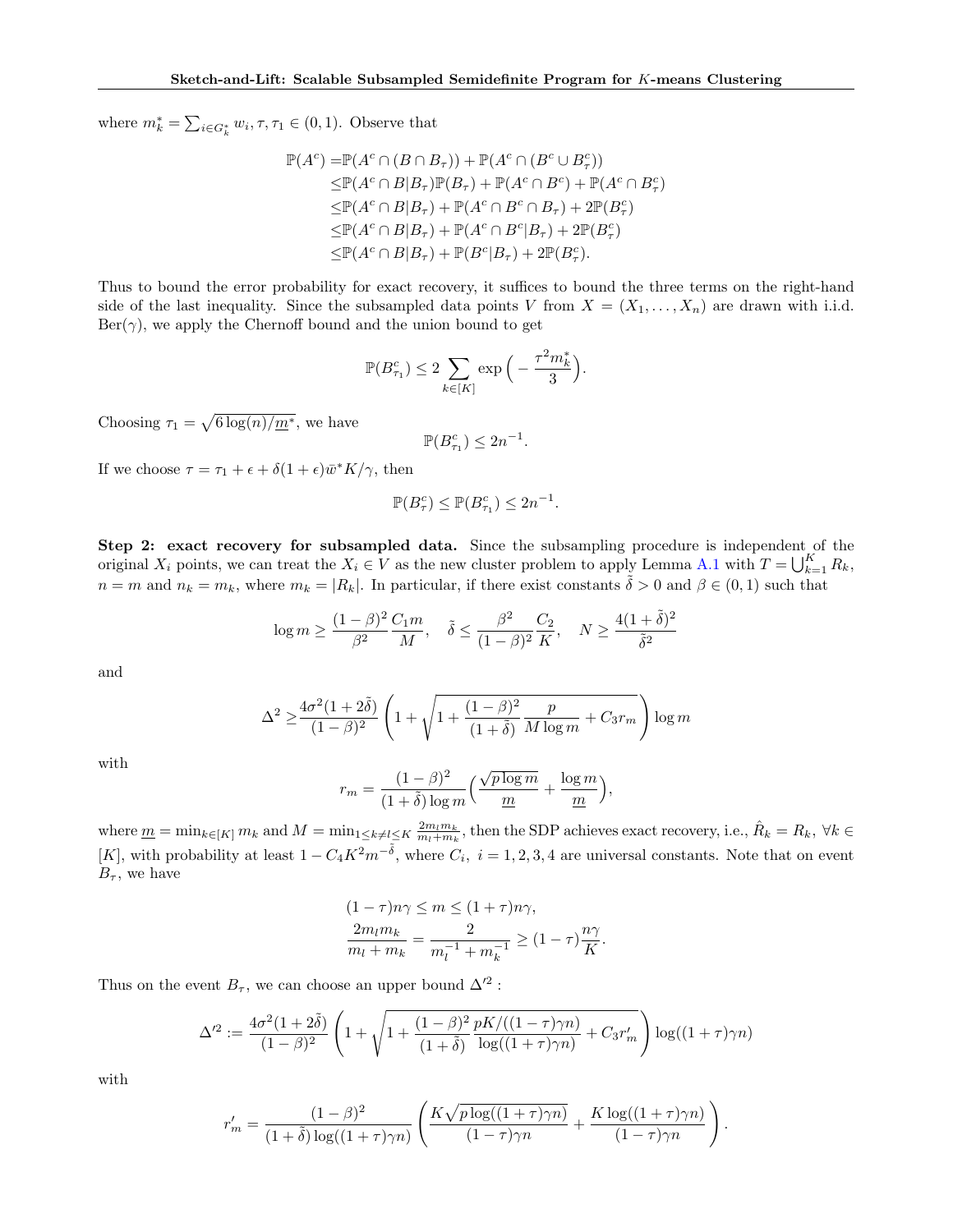Note that  $\tau = \tau_1 + \epsilon + \delta(1+\epsilon)\bar{w}^*K/\gamma = o(1)$  under the assumption  $\tau_1 = o(1), \epsilon = o(1), \delta(1+\epsilon)\bar{w}^*K/\gamma = o(1)$ . i.e.  $\frac{K \log n}{n} = o(\gamma), \delta = o(\underline{n}/n), \epsilon = o(1)$ . Fix an  $\alpha > 0$ . By choosing small enough  $\beta$  and  $\tilde{\delta}$  that may also also depend on  $\alpha$ , we have for large enough n, if  $K \leq C_1 \frac{\log(\gamma n)}{\log \log(\gamma n)}$  $\frac{\log(\gamma n)}{\log \log(\gamma n)}$  for some constant  $C_1$  depending on  $\alpha$  and  $\Delta^2 \ge (1+\alpha)\bar{\Delta}_{\gamma}^2$ , where

$$
\bar{\Delta}_{\gamma}^{2} = 4\sigma^{2} \left( 1 + \sqrt{1 + \frac{Kp}{\gamma n \log n}} \right) \log n,
$$

then SDP achieves exact recovery with probability at least  $1 - C_2(\log(\gamma n))^{-C_3}$ , where  $C_2, C_3$  depend only on  $\alpha$ . Thus we conclude that

$$
\mathbb{P}(B^c|B_{\tau}) \le C_2(\log(\gamma n))^{-C_3}.
$$

Step 3: lift solution from sketched SDP to all the data points. Recall that the lift solution to all  $n$  data points is defined as

$$
\hat{G}_k = \left\{ i \in [n] \setminus T : \|X_i - \bar{X}_k\| < \|X_i - \bar{X}_l\|, \forall l \neq k \right\} \cup \hat{R}_k,
$$

where  $\bar{X}_k = \sum_{j \in \hat{R}_k} X_j/m_k$  is the centroid of the k-th cluster output from the subsampled SDP. Since our goal in this step is to bound  $\mathbb{P}(A^c \cap B|B_\tau)$ , the subsequent analysis will be on the event B, that is  $\hat{R}_k = R_k$  for all  $k \in [K]$ . Then we have  $\overline{X}_k = \sum_{j \in R_k} X_j/m_k$  and

$$
\hat{G}_k = \left\{ i \in [n] \setminus T : \|X_i - \bar{X}_k\| < \|X_i - \bar{X}_l\|, \forall l \neq k \right\} \cup R_k.
$$

Let  $\mathcal{A}_{kl}^{(i)} = \left\{ \|X_i - \bar{X}_l\|^2 - \|X_i - \bar{X}_k\|^2 > \xi \right\}$ , where  $i \in G_k^*\backslash T$ , where  $\xi$  is some number to be determined. Recall that  $X_i = \mu_k + \epsilon_i, \forall i \in G_k^*$ , where  $\epsilon_i$  are i.i.d.  $N(0, \sigma^2 I_p)$ . Denote similarly  $\bar{X}_k = \mu_k + \bar{\epsilon}_k$ , where  $\bar{\epsilon}_k = \sum_{j \in R_k} \epsilon_i/m_k$ . For  $i \in G_k^* \backslash T$ , we note that  $\epsilon_i, \bar{\epsilon}_k, \bar{\epsilon}_l$  are independent. We can write

$$
||X_i - \bar{X}_l||^2 - ||X_i - \bar{X}_k||^2
$$
  
=  $||\theta + \epsilon_i - \bar{\epsilon}_l||^2 - ||\epsilon_i - \bar{\epsilon}_k||^2$   
=  $||\theta||^2 + ||\bar{\epsilon}_l||^2 - ||\bar{\epsilon}_k||^2 - 2\langle \theta, \bar{\epsilon}_l \rangle + 2\langle \theta - \bar{\epsilon}_l + \bar{\epsilon}_k, \epsilon_i \rangle$ ,

where  $\theta = \mu_k - \mu_l$ . Set  $\zeta_n = 2 \log(K_n)$  and define

$$
\mathcal{B}_{kl,1}^{(i)} := \left\{ \|\bar{\epsilon}_{l}\|^2 \ge m_l^{-1} (p - 2\sqrt{p\zeta_n}), \|\bar{\epsilon}_{k}\|^2 \le m_k^{-1} (p + 2\sqrt{p\zeta_n} + 2\zeta_n), \langle \theta, \bar{\epsilon}_{l} \rangle \le \sqrt{2m_l^{-1}\zeta_n} \|\theta\|\right\}
$$

and

$$
\mathcal{B}_{kl,2}^{(i)} := \left\{ \|\bar{\epsilon}_l - \bar{\epsilon}_k\|^2 \le (m_l^{-1} + m_k^{-1})(p + 2\sqrt{p\zeta_n} + 2\zeta_n), \right\}
$$

$$
\langle \theta, \bar{\epsilon}_k - \bar{\epsilon}_l \rangle \le \sqrt{2(m_l^{-1} + m_k^{-1})\zeta_n} \|\theta\|\right\}.
$$

Let  $\mathcal{B}_{kl}^{(i)} = \mathcal{B}_{kl,1}^{(i)} \cup \mathcal{B}_{kl,2}^{(i)}$ . Using the standard tail probability bound for  $\chi^2$  distribution [\(Laurent and Massart,](#page-9-0) [2000\)](#page-9-0), we have  $\mathbb{P}(\mathcal{B}_{kl}^{(i)^c}) \le 5/(n^2K^2)$ . Since

$$
\langle \theta - \bar{\epsilon}_l + \bar{\epsilon}_k, \epsilon_i \rangle | \{ \bar{\epsilon}_l, \bar{\epsilon}_k \} \sim N(0, \|\theta - \bar{\epsilon}_l + \bar{\epsilon}_k\|^2),
$$

we have on the event  $\mathcal{B}_{kl}^{(i)}$  that

$$
C^* := \mathbb{P}\left(2\langle\theta - \bar{\epsilon}_l + \bar{\epsilon}_k, \epsilon_i\rangle \le -(1 - \beta)\|\theta\|^2 \Big|\bar{\epsilon}_k, \bar{\epsilon}_l\right)
$$
  
=  $1 - \Phi\left(\frac{(1 - \beta)\|\theta\|^2}{2\sqrt{\|\theta - \bar{\epsilon}_l + \bar{\epsilon}_k\|^2}}\right)$   
 $\le 1 - \Phi\left(\frac{(1 - \beta)\|\theta\|^2}{2\sqrt{r_n'}}\right),$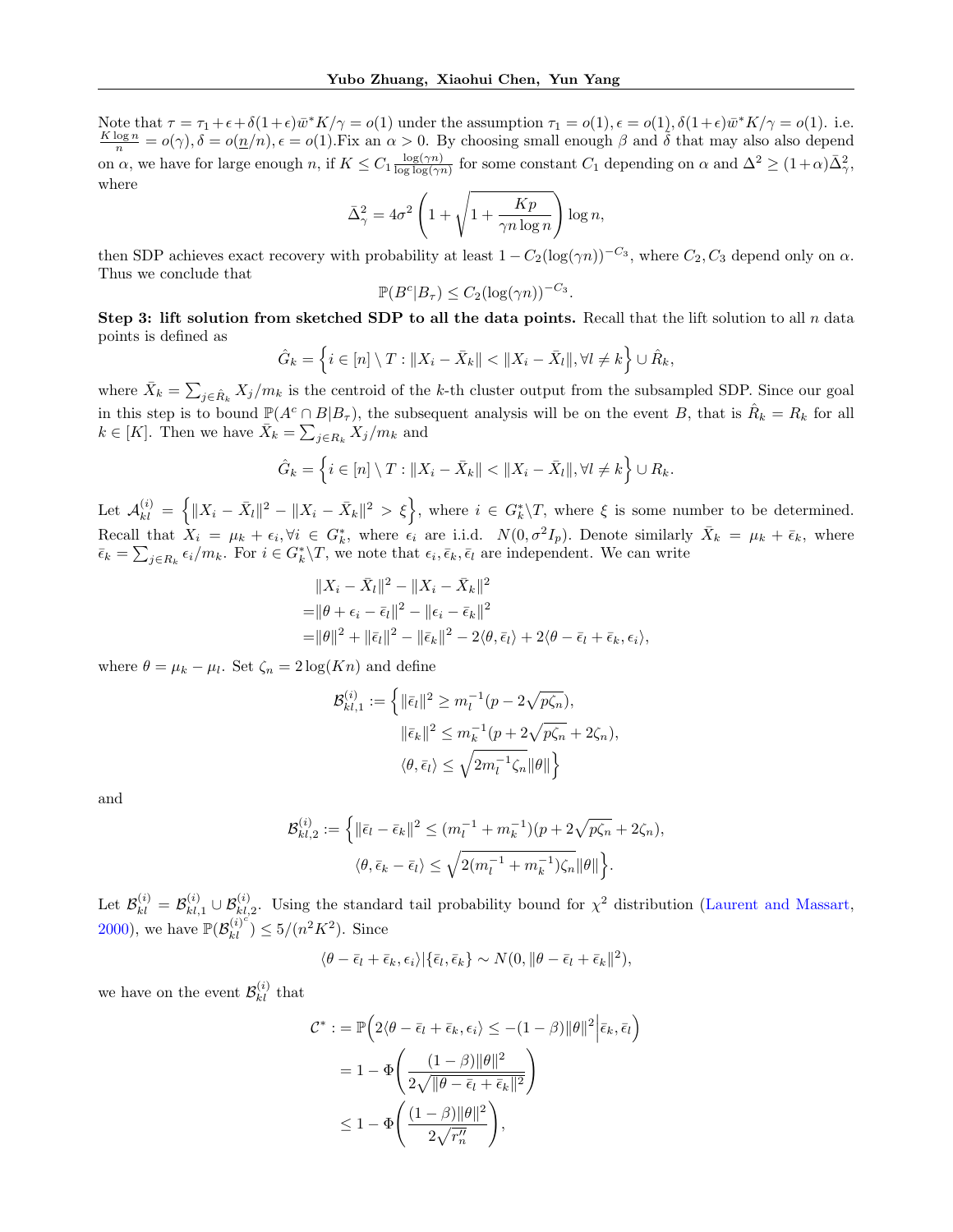where  $\beta \in (0,1)$ ,

$$
r_n'' = \|\theta\|^2 + 2\sqrt{2(m_l^{-1} + m_k^{-1})\zeta_n}\|\theta\| + (m_l^{-1} + m_k^{-1})(p + 2\sqrt{p\zeta_n} + 2\zeta_n).
$$

Note that  $\|\theta\|^2 \geq \Delta^2 \geq 8 \log n$ , which implies  $\sqrt{2(m_l^{-1} + m_k^{-1}) \zeta_n} \leq \|\theta\| \sqrt{2/M}$ . Now we choose  $\eta > 0$  such that  $\frac{1+2\eta}{1+\eta} \geq 1+2\sqrt{2/M}$  (i.e.,  $M \geq 8(1+\eta^{-1})^2$ ). In order to have  $\mathcal{C}^*$  be bounded by  $n^{-(1+\eta)}$ , it is sufficient to require that

$$
1 - \Phi\left(\frac{(1-\beta)\|\theta\|^2}{2\sqrt{r_n''}}\right) \le 1 - \Phi(\sqrt{2(1+\eta)\log n}).
$$

or further

$$
\frac{(1-\beta)^2}{8(1+\eta)\log n} \|\theta\|^4 - (1+2\sqrt{2/M})\|\theta\|^2 - (p+2\sqrt{p\zeta_n} + 2\zeta_n)(m_l^{-1} + m_k^{-1}) \ge 0.
$$

A sufficient condition for the last display is

$$
\Delta^2 \ge \frac{4\sigma^2(1+2\eta)}{(1-\beta)^2} \left(1 + \sqrt{1 + \frac{(1-\beta)^2}{(1+2\eta)}\frac{p}{M\log n} + 2r_n'''}\right) \log n,
$$

where

$$
r_n''' = \frac{(1-\beta)^2}{(1+2\eta)\log n} \Big(\frac{\sqrt{p\log(nK)}}{m} + \frac{\log(nK)}{m}\Big)
$$

.

Now if we put

$$
\xi = \frac{m_k - m_l}{m_k m_l} p + \beta ||\theta||^2 - 4\sqrt{\frac{\log(nK)}{m_l}} ||\theta|| - 2\frac{m_k + m_l}{m_k m_l} \sqrt{2p \log(nK)} - 4\frac{\log(nK)}{m_k},
$$

then we have

$$
\mathbb{P}\Big(\Big\{\|X_i - \bar{X}_l\|^2 - \|X_i - \bar{X}_k\|^2 > \xi, \forall i \in G_k^* \setminus T, \ \forall 1 \le k \ne l \le K\Big\}^c\Big) \n= \mathbb{P}\Big(\bigcup_{i=1}^n \bigcup_{1 \le k \ne l \le K} A_{kl}^{(i)^c}\Big) \n\le \sum_{i=1}^n \sum_{1 \le k \ne l \le K} \mathbb{P}\Big(A_{kl}^{(i)^c} \cap \mathcal{B}_{kl}^{(i)}\Big) + \mathbb{P}\Big(\mathcal{B}_{kl}^{(i)^c}\Big) \n\le \sum_{i=1}^n \sum_{1 \le k \ne l \le K} \mathbb{E}[C^*1_{\mathcal{B}_{kl,2}^{(i)}}] + \frac{5}{n} \n\le \frac{K^2}{n^{\eta}} + \frac{7}{n}.
$$

Next we claim that  $\xi > 0$ . Recall that on the event  $B_{\tau}$ , we have  $m_k \in [(1 - \tau)m_*, (1 + \tau)m_*], 1/M \in$  $\left[\frac{1}{(1+\tau)m_*}, \frac{1}{(1-\tau)m_*}\right]$ , where  $m_* = n\gamma/K$ . Then,

$$
g\left|\frac{m_k-m_l}{m_km_l}p\right|\leq \frac{2\tau}{(1-\tau)^2}\frac{p}{m_*}\leq \frac{6p\sqrt{\log n}}{(1-\tau)^2m_*\sqrt{m^*}}+\frac{2\epsilon}{(1-\tau)^2}\frac{p}{m_*}+\frac{2(\lambda(1+\epsilon)\bar{w}^*K/\gamma)}{(1-\tau)^2}\frac{p}{m_*}.
$$

Note that  $\underline{m}^* \geq m_*(1 - \epsilon) - \delta n (1 + \epsilon) \overline{w}^*$ ,

$$
\|\theta\|^2 \ge \bar{\Delta}^2_{\gamma} \ge 4\sigma^2 \left(1 + \sqrt{1 + \frac{p}{m_* \log n}}\right) \log n.
$$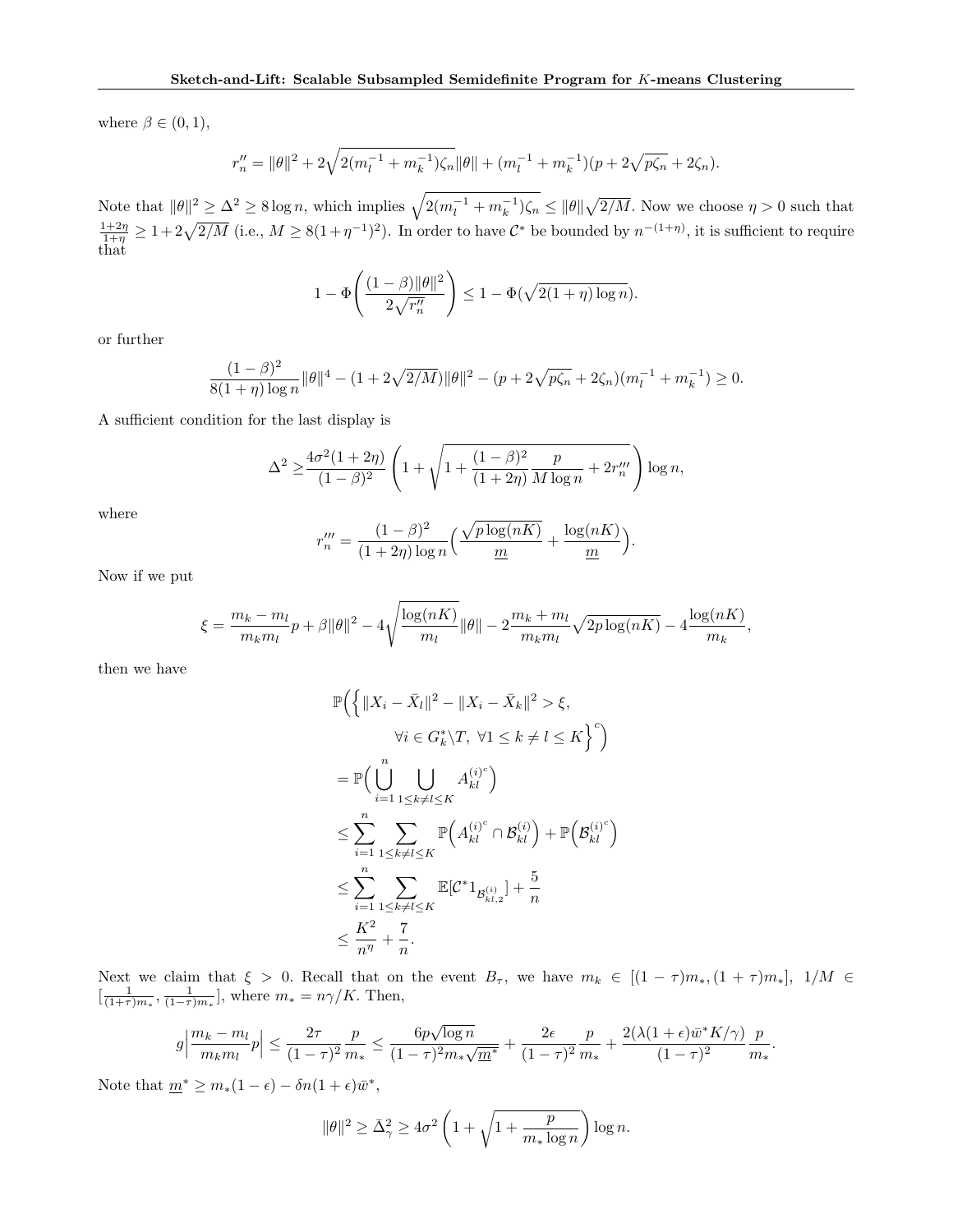<span id="page-24-0"></span>So if  $p = O(\gamma n / K)^2$ ,  $\epsilon = O(\frac{\gamma n}{Kp} \log n)$ ,  $\delta = O(\sqrt{\gamma n / p} \cdot \frac{n}{n})$  then

$$
\Big|\frac{m_k-m_l}{m_km_l}p\Big|\leq \frac{\beta}{5}\|\theta\|^2
$$

for large enough  $n$ . Similarly, we have

$$
4\sqrt{\log(nK)/m_l}\|\theta\| \le \frac{\beta}{5} \|\theta\|^2,
$$
  

$$
2\frac{m_k + m_l}{m_k m_l} \sqrt{2p \log(nK)} \le \frac{\beta}{5} \|\theta\|^2,
$$
  

$$
4m_k^{-1} \log(nK) \le \frac{\beta}{5} \|\theta\|^2.
$$

For  $\alpha > 0$ , we can choose small enough  $\beta := \beta(\alpha, \sigma) > 0$  and  $\eta := \eta(\alpha)$ . Then for n large, we have if  $\Delta^2 \geq$  $(1+\alpha)\bar{\Delta}^2_{\gamma}$ , then

$$
\mathbb{P}(A \cap B|B_{\tau})
$$
  
=  $\mathbb{P}\Big(\Big\{\|X_i - \bar{X}_l\|^2 - \|X_i - \bar{X}_k\|^2 > 0, \forall i \in G_k^* \setminus T, \ \forall 1 \le k \ne l \le K\Big\}^c\Big)$   
 $\le \frac{K^2}{n^{\eta}}.$ 

Now, combining all pieces together, we conclude that, for all  $n$  large enough,

$$
\mathbb{P}(\hat{G}_1 = G_1^*, \dots, \hat{G}_K = G_K^*) \ge 1 - C(\log(\gamma n))^{-c}.
$$

## B FULL NUMERICAL EXPERIMENT RESULTS

In this section, we show the full simulation results. The error rates and running times on log-scale are shown in Figures [3](#page-25-0) to [18](#page-30-0) (with captions describing the simulation setup). The baseline setup is  $\lambda^* = 1.2, p = 1000, K =$  $4, \gamma = 0.1, n = 2000$  by default, expect when  $\gamma$  is changing, we use  $n = 10000$ . For simplicity, we set all the distance between centers to be equal. i.e.,  $\|\mu_k - \mu_l\|^2 = \Delta^2$ ,  $\forall 1 \leq k \neq l \leq K$ . In particular, we arrange all the centers on vertices of a regular simplex. i.e.,  $\mu_l = \Delta/\sqrt{2} \cdot e_l$ ,  $\forall l \in [K]$ , where  $e_l$  is a vector that the *l*-th component is 1 and 0 otherwise. The variance of Gaussian distributions is chosen to be 1. The detailed explanation for methods  $M_0 - M_5$  and O can be found in Section [5.](#page-6-0)

Figures [3](#page-25-0) to [9](#page-27-0) are under the setting of equal cluster size. Figures [10](#page-27-0) to [16](#page-29-0) are for the unequal cluster size case. In particular, Figures [3](#page-25-0) to [6,](#page-26-0) Figures [10](#page-27-0) to [13](#page-28-0) are under the separation condition from the theoretical cutoff  $\bar{\Delta}^2_*$  in [\(4\)](#page-2-0); the separation for Figures [7](#page-26-0) to [9](#page-27-0) is the theoretical cutoff  $\bar{\Delta}^2_{\gamma}$  for SL methods; and the separation for Figures [14](#page-29-0) to [16](#page-29-0) is the theoretical cutoff  $\bar{\Delta}'^2$  for BCSL methods. Figures [3](#page-25-0) to [6](#page-26-0) correspond to Figure [1](#page-7-0) and Figure [2](#page-8-0) in Section [5.](#page-6-0) By comparing Figures [3](#page-25-0) to [6](#page-26-0) (equal cluster size) to Figures [10](#page-27-0) to [13](#page-28-0) (unequal cluster size), we can see that when p changes,  $M_2$  and  $M_3$  which are the improved methods aiming at handling large p unequal cluster size settings have better performance than  $M_1$ , which are consistent with our theory. Moreover,  $M_5$ , the multi-round WSL (at 4-th round), is optimal among those methods in Figure [10.](#page-27-0) For the time cost, we can still see that SL methods have the same linear  $O(n)$  complexity as the fast K-means++ (with difference only occurring in the leading constant) for unequal cluster size from Figure [11](#page-28-0) corresponding to Figure [2](#page-8-0) in Section [5.](#page-6-0) We consider two threshold settings (Figures [7](#page-26-0) to [9](#page-27-0) and Figures [14](#page-29-0) to [16\)](#page-29-0) in order to show that the thresholds  $\bar{\Delta}^2_{\gamma}$  for SL methods and  $\bar{\Delta}'^2_{\gamma}$  for BCSL methods are nearly optimal in the sense that they are neither too large that all methods can achieve exact recovery easily nor too small that we can observe the exact recoveries in most cases, which can be found in those figures.

We would like to make a remark on the initial weights estimated by the  $K$ -means $++$  algorithm, which is the default K-means clustering algorithm in Matlab. From Table [1,](#page-31-0) we see that as dimension  $p$  increases, the fraction  $(1-\delta)$  of "good" weights within the  $\epsilon$ -distortion level  $[(1-\epsilon)w_i^*, (1+\epsilon)w_i^*]$  decreases. This is also reflected in Figure [17,](#page-30-0) where the error rate of cluster label recovery is almost constant  $(N_2$  purple curve) when the separation signal is slightly above the cutoff value of exact recovery. With such a warm-start given by  $K$ -means++, our WSL can improve the recovery error rate in one iteration  $(N_3$  black curve). Moreover, if we use the ideal weights,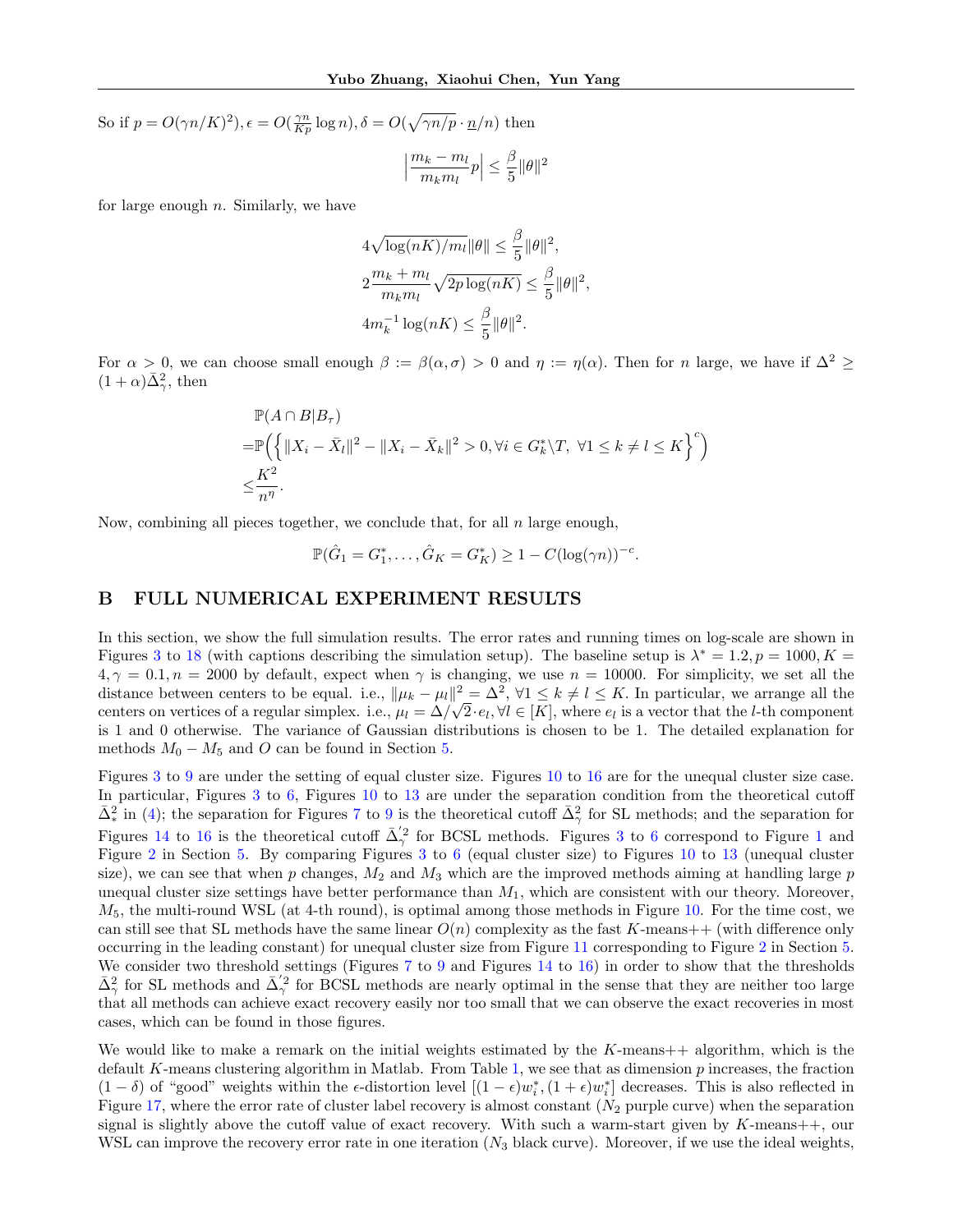<span id="page-25-0"></span>then the WSL can achieve the exact recovery  $(N_1 \text{ red curve in Figure 17})$ . The one-iteration WSL can be viewed as the multi-round WSL with one round, we can see from Figure [18](#page-30-0) that after 3-4 rounds, the multi-round WSL refines the clustering errors and can eventually achieve the exact recovery as if we initialize with the ideal weights. This can be explained by comparing Table [1](#page-31-0) with Table [2](#page-32-0) to [4,](#page-32-0) where we can see the decreasing trends for  $\delta$ , which will become 0 eventually for all  $\epsilon$  we set on the grid. This shows that the weights for  $R_4$  we get from iteration are fairly close to or identical to 0. On the other hand it can be well explained by Figure [19,](#page-31-0) which is the corresponding averaged relative weight difference of  $R_1$  to  $R_5$  in Figure [18.](#page-30-0) Averaged relative weight difference is defined by  $\frac{1}{n}\sum_{j\in[n]}|w_j-w_j^*|/w_j^*$  where  $w_j, w_j^*$  is defined in Section [3.3.](#page-4-0)  $R_i$  stands for the *i*-th round of MR-WSL corresponding to Figure [18.](#page-30-0) By comparing Figure [18](#page-30-0) and Figure [19](#page-31-0) we can see similar trends between the relative weight difference for  $R_{i+1}$  and the error rate for  $R_i$  when various parameters change. The relative weight difference has a decreasing trend as we perform more rounds, which accounts for the improvement of MR-WSL shown in Figure [18.](#page-30-0)



Figure 3: Log-scale error rates and runtime (with error bars) v.s. p under the setting of equal cluster size and  $\Delta^2 = (\lambda^* \bar{\Delta}_*)^2$ . Zero error is displayed as  $10^{-6}$  in the log-scale plot.



Figure 4: Log-scale error rates and runtime (with error bars) v.s. n under the setting of equal cluster size and  $\Delta^2 = (\lambda^* \bar{\Delta}_*)^2$ . Zero error is displayed as  $10^{-6}$  in the log-scale plot.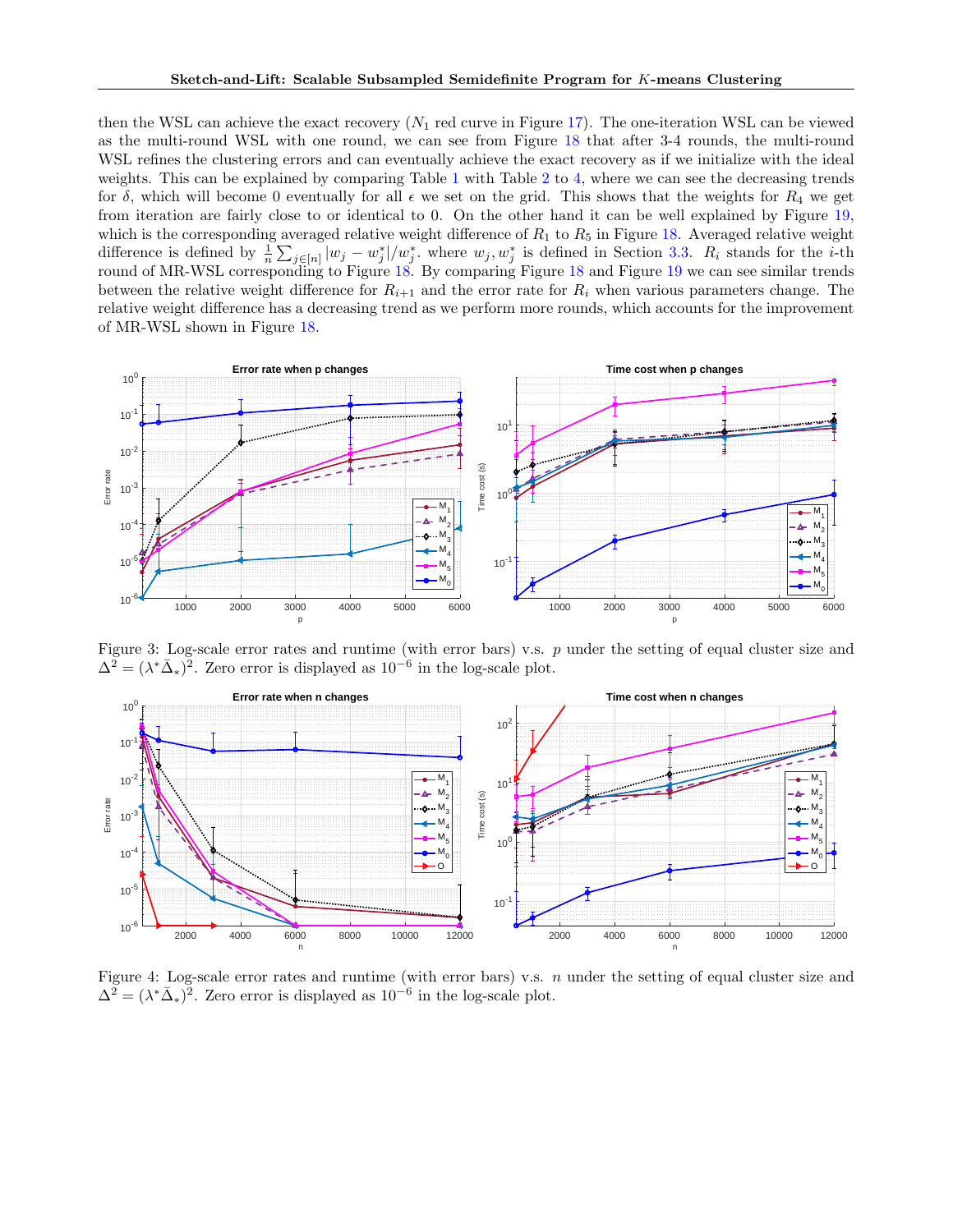<span id="page-26-0"></span>

Figure 5: Log-scale error rates and runtime (with error bars) v.s.  $\gamma$  under the setting of equal cluster size and  $\Delta^2 = (\lambda^* \bar{\Delta}_*)^2$ . Zero error is displayed as  $10^{-6}$  in the log-scale plot.



Figure 6: Log-scale error rates and runtime (with error bars) v.s.  $\lambda^*$  under the setting of equal cluster size and  $\Delta^2 = (\lambda^* \bar{\Delta}_*)^2$ . Red vertical line indicates theoretical threshold  $\bar{\Delta}^2_{\gamma}$  for SL methods. Zero error is displayed as  $10^{-6}$  in the log-scale plot.



Figure 7: Log-scale error rates and runtime (with error bars) v.s.  $p$  under the setting of equal cluster size and  $\Delta^2 = (\lambda^* \bar{\Delta}_{\gamma})^2$ . Zero error is displayed as  $10^{-6}$  in the log-scale plot.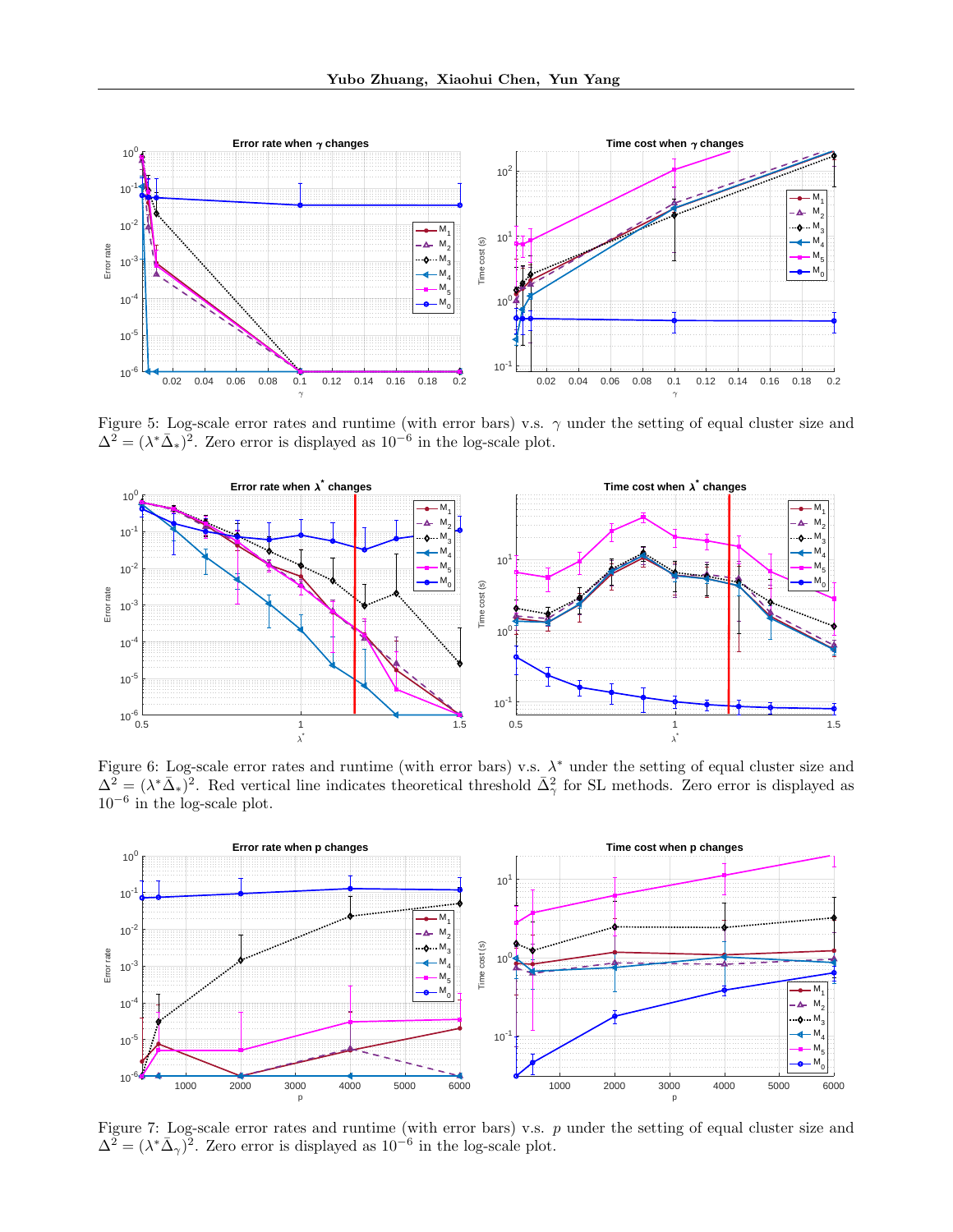<span id="page-27-0"></span>

Figure 8: Log-scale error rates and runtime (with error bars) v.s.  $n$  under the setting of equal cluster size and  $\Delta^2 = (\lambda^* \bar{\Delta}_{\gamma})^2$ . Zero error is displayed as  $10^{-6}$  in the log-scale plot.



Figure 9: Log-scale error rates and runtime (with error bars) v.s.  $\gamma$  under the setting of equal cluster size and  $\Delta^2 = (\lambda^* \bar{\Delta}_{\gamma})^2$ . Zero error is displayed as  $10^{-6}$  in the log-scale plot.



Figure 10: Log-scale error rates and runtime (with error bars) v.s.  $p$  under the setting of unequal cluster size  $(n_1 = n_2 = n/\tilde{8}, n_3 = n_4 = 3n/8)$  and  $\Delta^2 = (\lambda^* \overline{\Delta}_*)^2$ . Zero error is displayed as  $10^{-6}$  in the log-scale plot.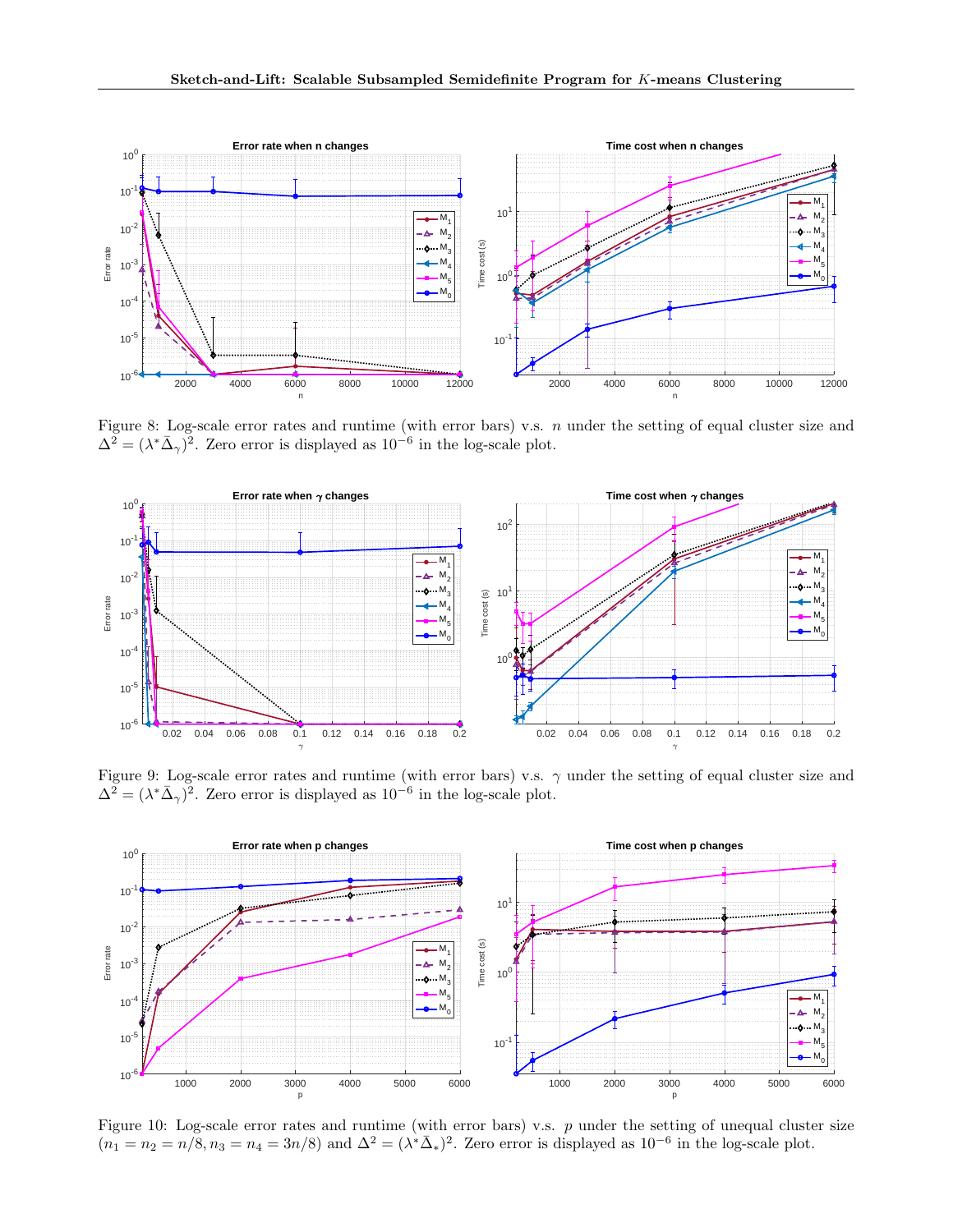<span id="page-28-0"></span>

Figure 11: Log-scale error rates and runtime (with error bars) v.s.  $n$  under the setting of unequal cluster size  $(n_1 = n_2 = n/\tilde{8}, n_3 = n_4 = 3n/8)$  and  $\Delta^2 = (\lambda^* \bar{\Delta}_*)^2$ . Zero error is displayed as  $10^{-6}$  in the log-scale plot.



Figure 12: Log-scale error rates and runtime (with error bars) v.s.  $\gamma$  under the setting of unequal cluster size  $(n_1 = n_2 = n/\tilde{8}, n_3 = n_4 = 3n/8)$  and  $\Delta^2 = (\lambda^* \overline{\Delta}_*)^2$ . Zero error is displayed as  $10^{-6}$  in the log-scale plot.



Figure 13: Log-scale error rates and runtime (with error bars) v.s.  $\lambda^*$  under the setting of unequal cluster size  $(n_1 = n_2 = n/8, n_3 = n_4 = 3n/8)$  and  $\Delta^2 = (\lambda^* \bar{\Delta}_*)^2$ . Red vertical line indicates theoretical threshold  $\bar{\Delta}'^2_{\gamma}$  for SL methods. Zero error is displayed as  $10^{-6}$  in the log-scale plot.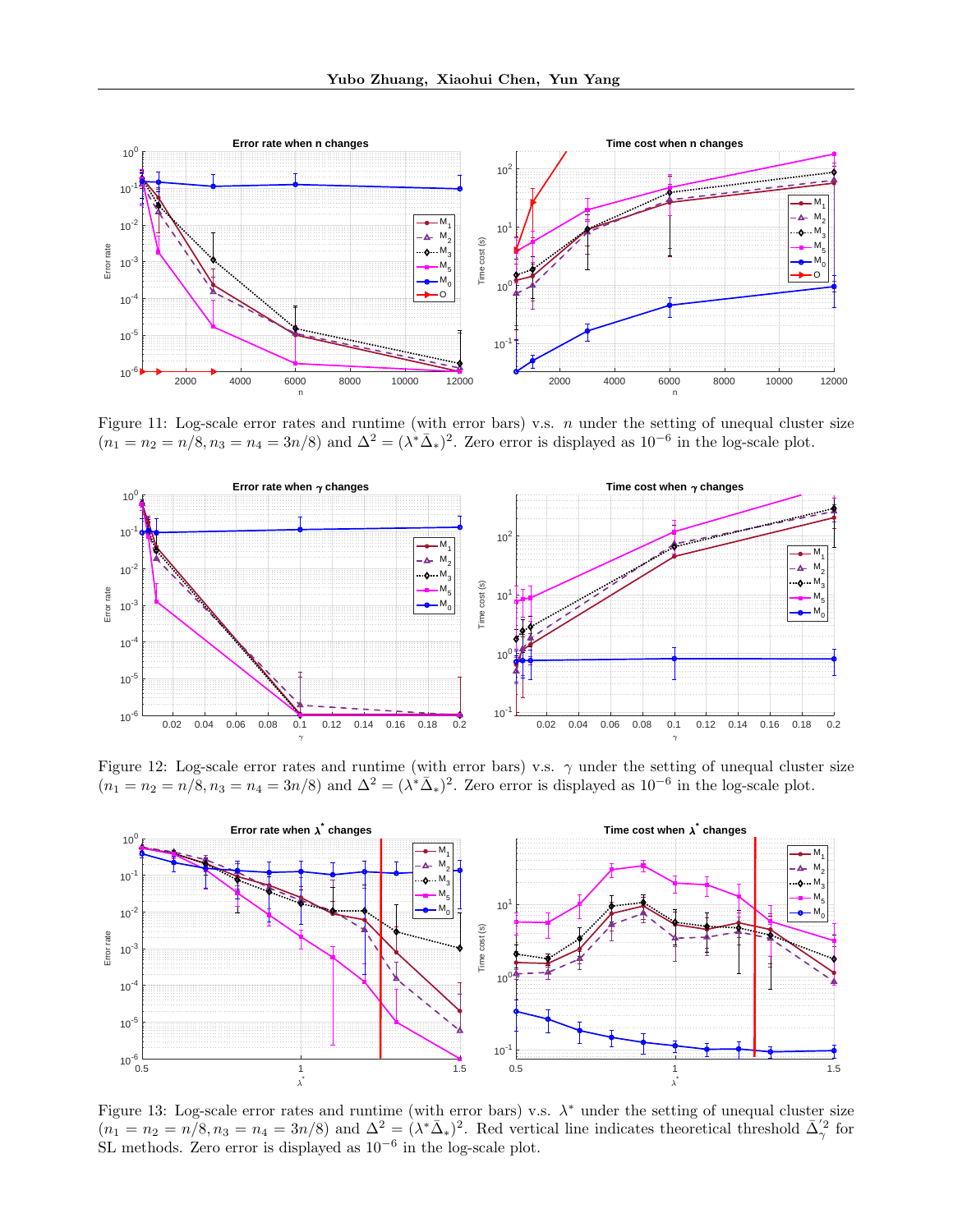<span id="page-29-0"></span>

Figure 14: Log-scale error rates and runtime (with error bars) v.s.  $p$  under the setting of unequal cluster size  $(n_1 = n_2 = n/\tilde{8}, n_3 = n_4 = 3n/8)$  and  $\Delta^2 = (\lambda^* \overline{\Delta}'_{\gamma})^2$ . Zero error is displayed as  $10^{-6}$  in the log-scale plot.



Figure 15: Log-scale error rates and runtime (with error bars) v.s.  $n$  under the setting of unequal cluster size  $(n_1 = n_2 = n/\tilde{8}, n_3 = n_4 = 3n/8)$  and  $\Delta^2 = (\lambda^* \overline{\Delta}'_{\gamma})^2$ . Zero error is displayed as  $10^{-6}$  in the log-scale plot.



Figure 16: Log-scale error rates and runtime (with error bars) v.s.  $\gamma$  under the setting of unequal cluster size  $(n_1 = n_2 = n/\tilde{8}, n_3 = n_4 = 3n/8)$  and  $\Delta^2 = (\lambda^* \overline{\Delta}'_{\gamma})^2$ . Zero error is displayed as  $10^{-6}$  in the log-scale plot.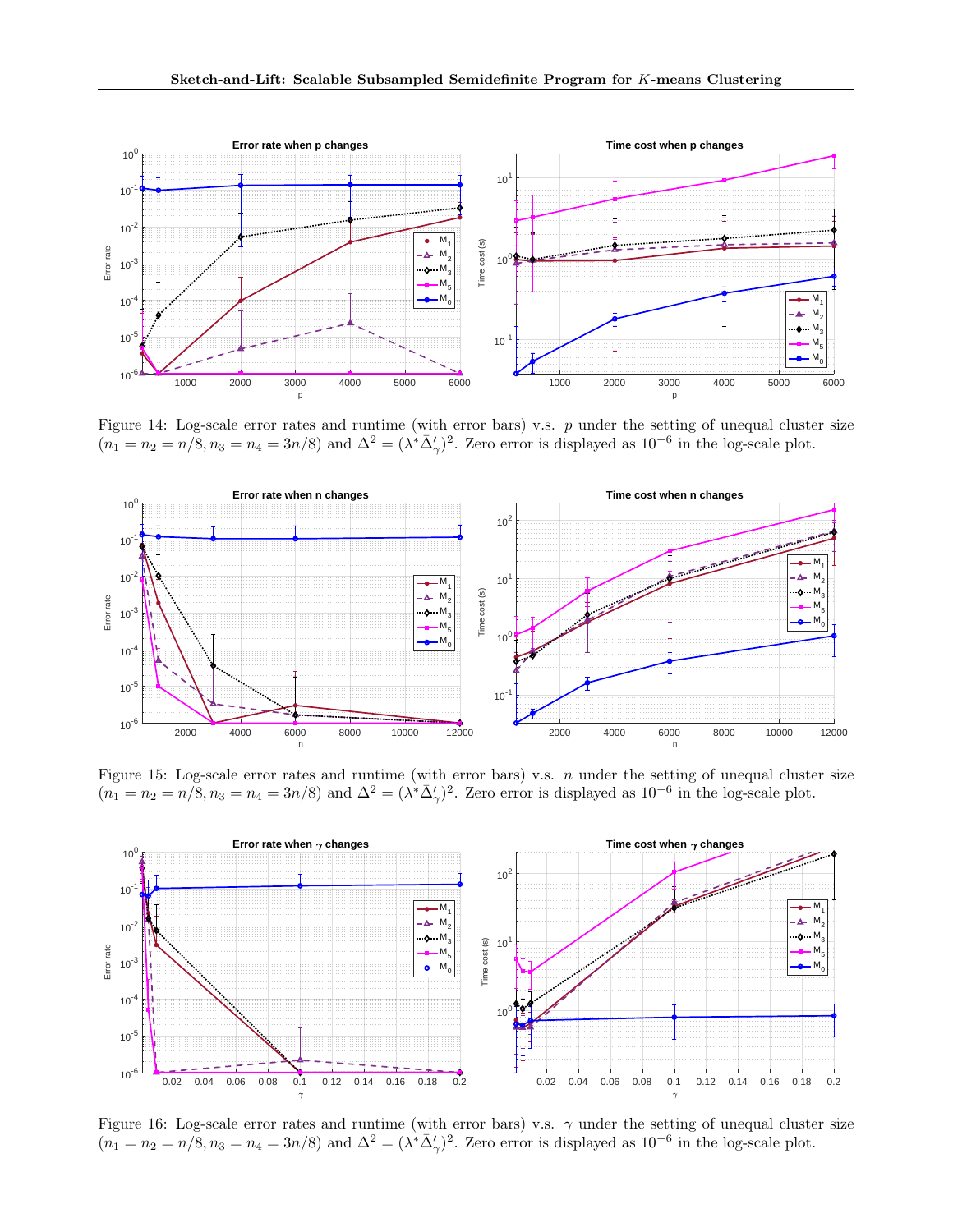<span id="page-30-0"></span>

Figure 17: Log-scale error rates (with error bars) v.s. p under the setting of unequal cluster size  $(n_1 = n_2 =$  $n/8, n_3 = n_4 = 3n/8$  and  $\Delta^2 = (\lambda^* \overline{\Delta}'_{\gamma})^2$ .  $N_1$  is WSL when we plug in the true weights.  $N_2$  is K-means++ method.  $N_3$  is WSL when we plug in the weights based on K-means++ method. Zero error is displayed as  $10^{-6}$ in the log-scale plot.



Figure 18: Error rates of MR-WSL.  $R_0$  stands for the initial K-means++ as the warm start for our MR-WSL and  $R_i$  stands for the *i*-th round of MR-WSL. Zero error is displayed as  $10^{-6}$  in the log-scale plot. In particular, we take the log-scale for x axis when  $\gamma$  changes. The settings for Figure 18 are the same as Figure 17. From the plots we can see that after 3-4 rounds, the performance gets stable and achieved optimal.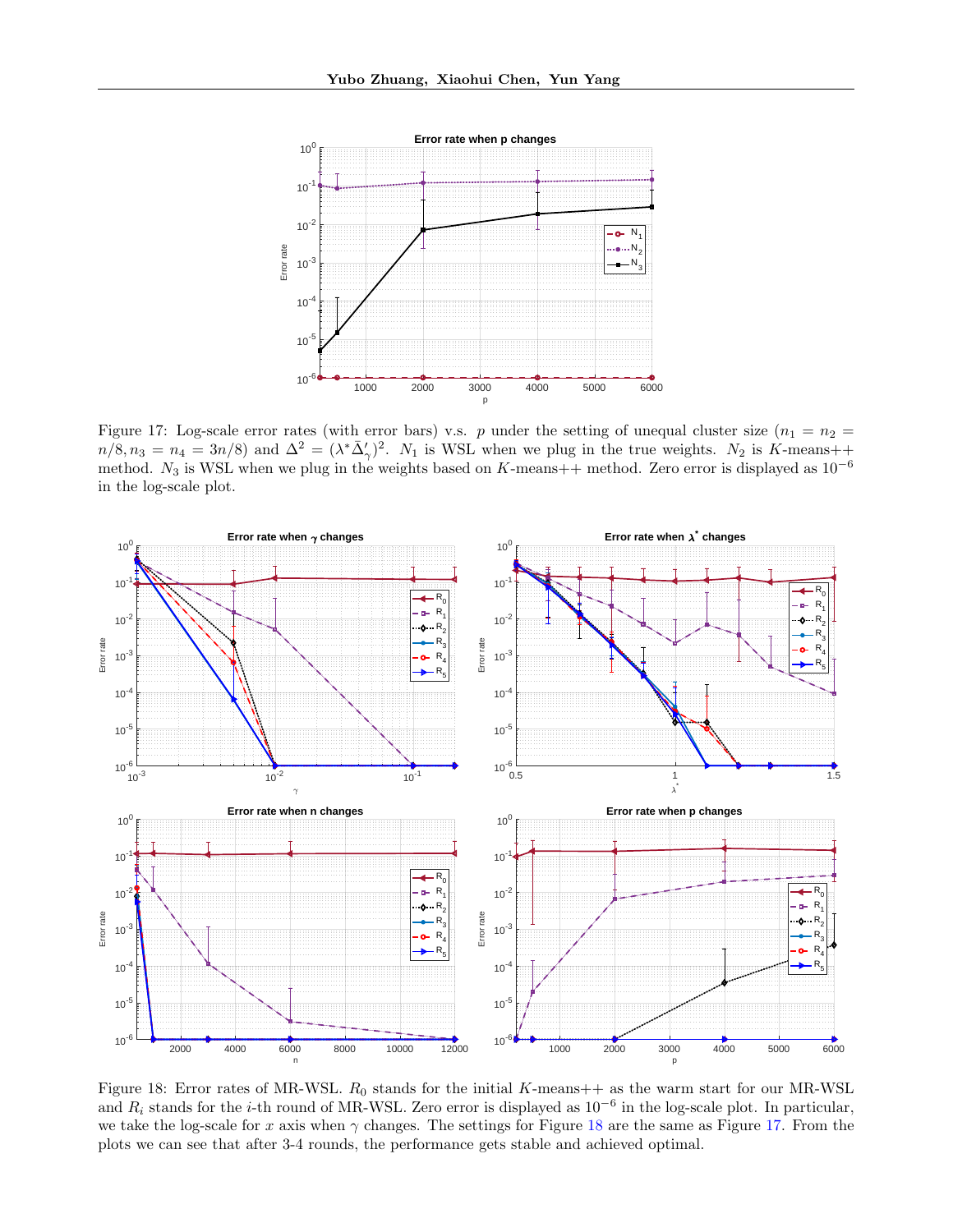<span id="page-31-0"></span>

Figure 19: Averaged relative weight difference of MR-WSL. Averaged relative weight difference is defined by  $\frac{1}{n}\sum_{j\in[n]}|w_j-w_j^*|/w_j^*$  where  $w_j, w_j^*$  is defined in Section [3.3.](#page-4-0)  $R_i$  stands for the *i*-th round of MR-WSL corre-sponding to Figure [18.](#page-30-0) Zero error is displayed as 10<sup>-6</sup> in the log-scale plot. In particular, we take the log-scale for x axis when  $\gamma$  changes. Figure [18](#page-30-0) and Figure 19 have same settings.

| Table 1: Fraction of $(\epsilon, \delta)$ -weights initialized by K-means++ algorithm (1-st round of WSL, $R_1$ for Figure 18). |  |  |  |  |  |  |  |
|---------------------------------------------------------------------------------------------------------------------------------|--|--|--|--|--|--|--|
|---------------------------------------------------------------------------------------------------------------------------------|--|--|--|--|--|--|--|

|            |         | 0.2     | 0.4     | 0.6     | 0.8      | $1.0\,$  |
|------------|---------|---------|---------|---------|----------|----------|
| $p = 200$  | 0.2602  | 0.25373 | 0.21828 | 0.10665 | 0.071097 | 0.054791 |
| $p = 500$  | 0.2725  | 0.25598 | 0.18602 | 0.10836 | 0.06278  | 0.049165 |
| $p = 2000$ | 0.44123 | 0.37208 | 0.27103 | 0.12647 | 0.085495 | 0.065855 |
| $p = 4000$ | 0.40125 | 0.33282 | 0.24355 | 0.10086 | 0.068535 | 0.05453  |
| $p = 6000$ | 0.48375 | 0.38929 | 0.25716 | 0.13754 | 0.07653  | 0.06671  |

We fix a grid of  $\epsilon$  and report the estimated values of  $\delta$  satisfying [\(6\)](#page-5-0) for each  $\epsilon$ . Each  $\delta$  is averaged over 100 simulations. The setting for Table 1 is the same as Figure [18.](#page-30-0)